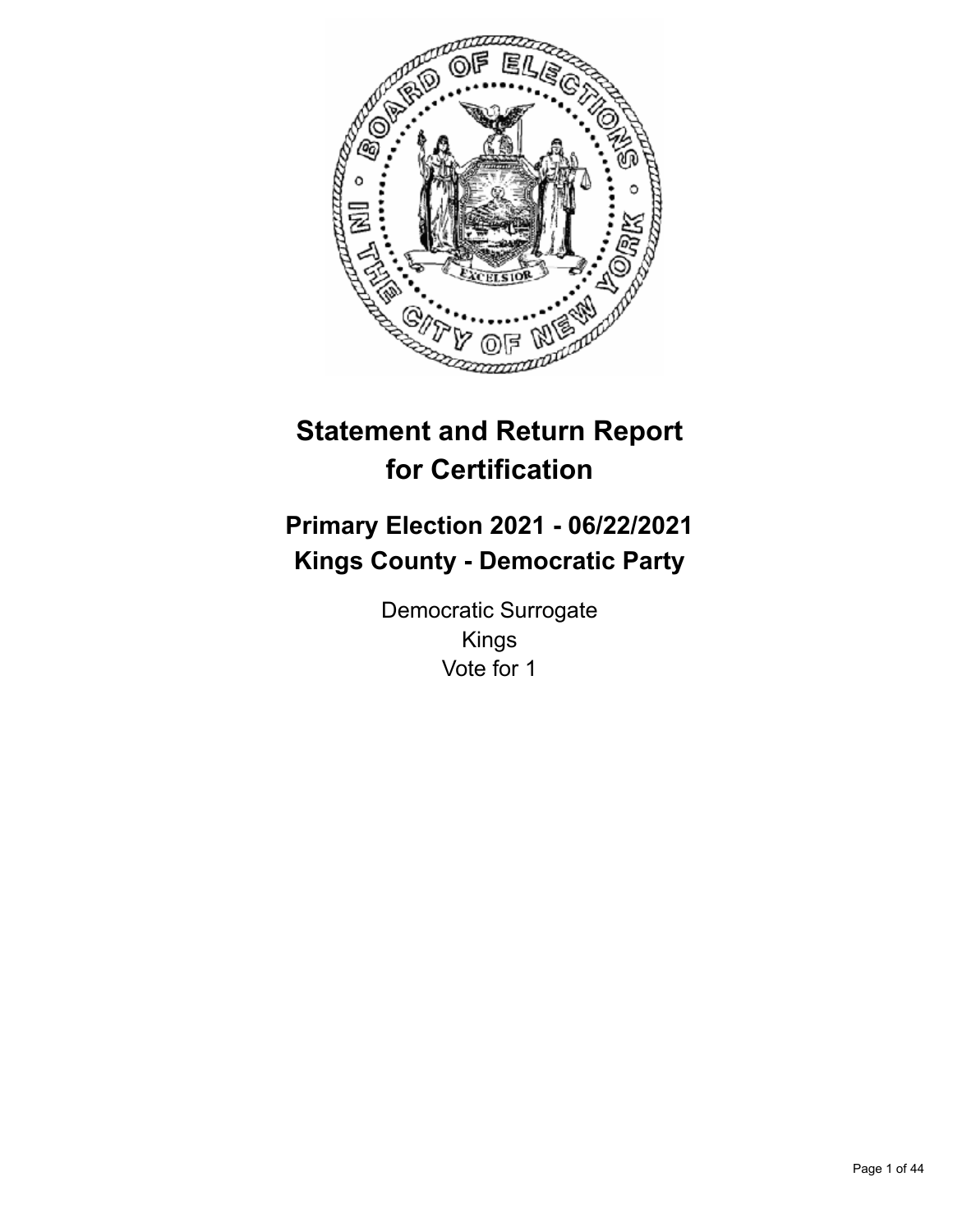

| Unrecorded                                                                       | 2,279                   |
|----------------------------------------------------------------------------------|-------------------------|
| <b>Total Votes</b>                                                               | 10,055                  |
| YITZIE TUBERY (WRITE-IN)                                                         | 1                       |
| YESHON YESHOU S. BEN-AVI (WRITE-IN)                                              | 1                       |
| UNATTRIBUTABLE WRITE-IN (WRITE-IN)                                               | 18                      |
| TINA KASSAB (WRITE-IN)                                                           | 1                       |
| STEPHANIE SANDLER (WRITE-IN)                                                     | $\mathbf{1}$            |
| SHIMONE GIFTER (WRITE-IN)                                                        | $\overline{\mathbf{c}}$ |
| SHIMON FELZMAN (WRITE-IN)                                                        | 1                       |
| PAUL LIGRESTI (WRITE-IN)                                                         | 1                       |
| NOCHUM SODDEN (WRITE-IN)                                                         | $\mathbf{1}$            |
| MAYER MAYERFELD (WRITE-IN)                                                       | 2                       |
| LUNA PEDRENA (WRITE-IN)                                                          | 1                       |
| LEAH HARTMAN (WRITE-IN)                                                          | 1                       |
| <b>JULIA MILLS (WRITE-IN)</b>                                                    | 1                       |
| JUEZ SUCEDANEO (WRITE-IN)                                                        | $\mathbf 1$             |
| JOSEPH FEISENDLER (WRITE-IN)                                                     | $\mathbf 1$             |
| JEREMY KASHA (WRITE-IN)                                                          | 1                       |
| JARED SCHAPIRO (WRITE-IN)                                                        | 1                       |
| JACOB ZELMANOVITZ (WRITE-IN)                                                     | 1                       |
| HERSHY TISCHLER (WRITE-IN)                                                       | 1                       |
| ESTI LAMM (WRITE-IN)                                                             | $\mathbf 1$             |
| ERIC LEA (WRITE-IN)                                                              | $\mathbf 1$             |
| ELANE LEVITT (WRITE-IN)                                                          | 1                       |
| DEBORAH SHAMEL (WRITE-IN)                                                        | 1                       |
| CHAIM ZWEIBEL (WRITE-IN)                                                         | 1                       |
| <b>BOB FRIEDMAN (WRITE-IN)</b>                                                   | 1                       |
| <b>BARRY GRUMET (WRITE-IN)</b>                                                   | $\mathbf 1$             |
| ARTHUR GRUENER (WRITE-IN)                                                        | $\overline{\mathbf{c}}$ |
| ANDREW GOUNARDES (WRITE-IN)                                                      | 1                       |
| AMELIA HAVISHAM (WRITE-IN)                                                       | 1                       |
| ADELE CORAN (WRITE-IN)<br>ALICE ZHANG (WRITE-IN)                                 | 1<br>1                  |
| ROSEMARIE MONTALBANO                                                             | 5,509                   |
|                                                                                  | 4,495                   |
| <b>DWEYNIE ESTHER PAUL</b>                                                       |                         |
| <b>Total Applicable Ballots</b>                                                  | 12,334                  |
| <b>Total Ballots</b><br>Less - Inapplicable Federal/Special Presidential Ballots | 12,334<br>0             |
| AFFIDAVIT                                                                        | 41                      |
| <b>ABSENTEE / MILITARY</b>                                                       | 1,593                   |
| MANUALLY COUNTED EMERGENCY                                                       | 0                       |
| PUBLIC COUNTER                                                                   | 10,700                  |
|                                                                                  |                         |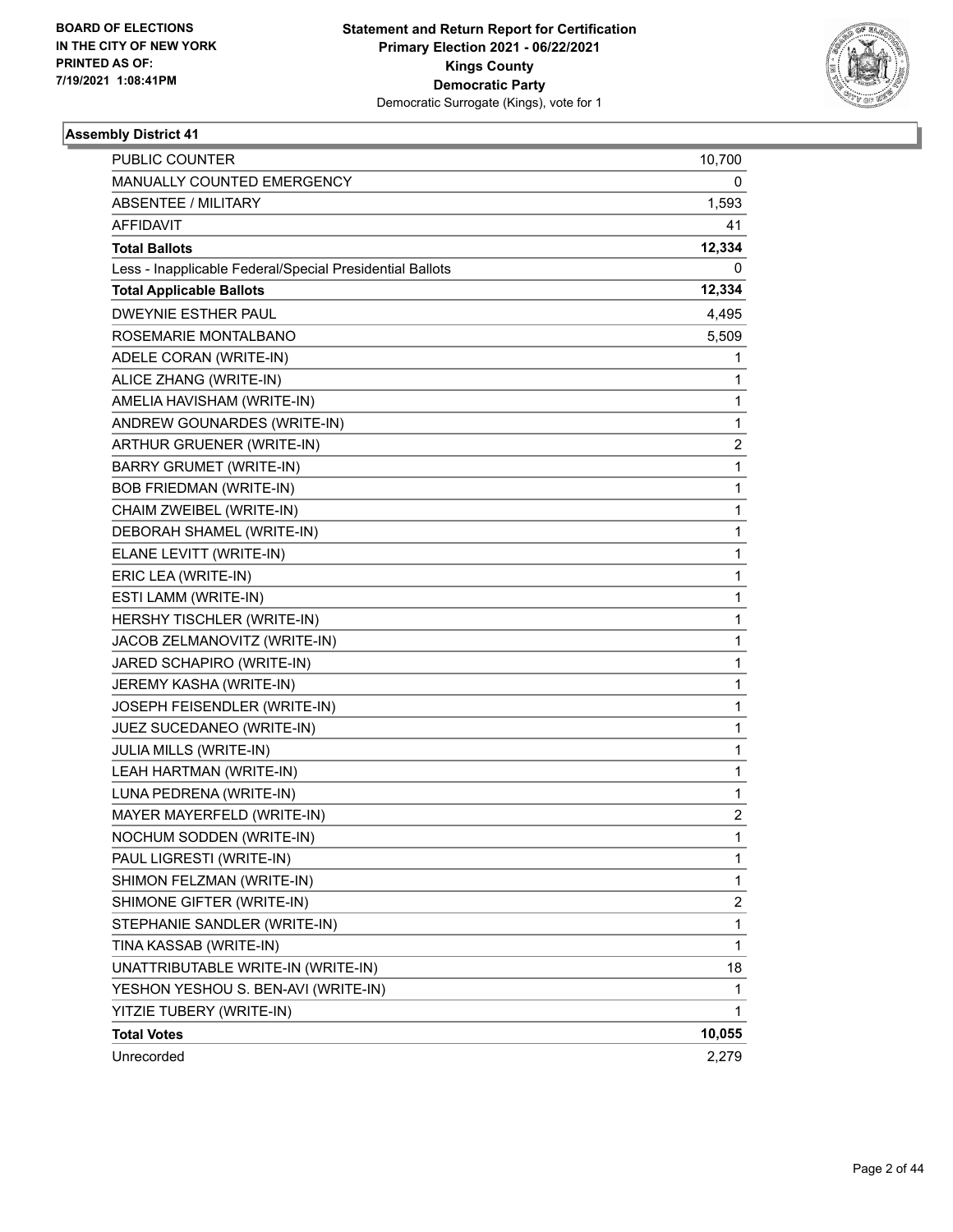

| MANUALLY COUNTED EMERGENCY<br>0<br><b>ABSENTEE / MILITARY</b><br>1,746<br>AFFIDAVIT<br>101<br><b>Total Ballots</b><br>17,997<br>Less - Inapplicable Federal/Special Presidential Ballots<br>0<br><b>Total Applicable Ballots</b><br>17,997<br><b>DWEYNIE ESTHER PAUL</b><br>7,094<br>ROSEMARIE MONTALBANO<br>7,785<br>ABRAHAM AARON PERL (WRITE-IN)<br>1<br>AMANDA AMBROSE (WRITE-IN)<br>1<br>AMBER ADLER (WRITE-IN)<br>1<br>ANDERSON DAVID (WRITE-IN)<br>$\mathbf{1}$<br>BARAK OBAMA (WRITE-IN)<br>1<br>BETH BALTIMORE (WRITE-IN)<br>$\mathbf{1}$<br>CARLIS OPLACIO SR (WRITE-IN)<br>1<br>CHLOE EMMA HUGHES (WRITE-IN)<br>1<br>DAVID ROSENDERF (WRITE-IN)<br>1<br>$\mathbf{1}$<br>DONALD TRUMP (WRITE-IN)<br>EARL WESTON (WRITE-IN)<br>1<br>EDWARD KORSINSKY (WRITE-IN)<br>$\mathbf{1}$<br>ELAN MUSK (WRITE-IN)<br>1<br>ELENA BARON (WRITE-IN)<br>2<br>EVAN TREAT (WRITE-IN)<br>1<br>FARAH LOUIS (WRITE-IN)<br>$\mathbf{1}$<br>FERNANDO ANDERSEN (WRITE-IN)<br>1<br>GARY E. BOGLE (WRITE-IN)<br>$\mathbf{1}$<br>JEFFREY EPSTIEN (WRITE-IN)<br>1<br>JEREMY SWACK (WRITE-IN)<br>1<br>JOE MANDAI (WRITE-IN)<br>1<br>JONATHAN FULLER (WRITE-IN)<br>1<br>JOSLYN CARTER (WRITE-IN)<br>1<br>JUEZ SUCEDANEO (WRITE-IN)<br>2<br>KING SOLOMON (WRITE-IN)<br>1<br>LAUREN THOMAS (WRITE-IN)<br>1<br>1<br>LEELA DESAI (WRITE-IN)<br>LISA LEWIS (WRITE-IN)<br>1<br>LOLA WATERMAN (WRITE-IN)<br>1<br>NICOLE MCQUEEN (WRITE-IN)<br>1<br>PAPERBOY LOVE PRINCE (WRITE-IN)<br>2<br>R.J. BARRETT (WRITE-IN)<br>1<br>1<br>SALLY YATES (WRITE-IN)<br>1<br>SEAN KING (WRITE-IN)<br>SETH YORK (WRITE-IN)<br>1<br>SHAMAREA MCDONALD (WRITE-IN)<br>1<br>SHIRLEY CHISHALOS (WRITE-IN)<br>1 | PUBLIC COUNTER | 16,150 |
|------------------------------------------------------------------------------------------------------------------------------------------------------------------------------------------------------------------------------------------------------------------------------------------------------------------------------------------------------------------------------------------------------------------------------------------------------------------------------------------------------------------------------------------------------------------------------------------------------------------------------------------------------------------------------------------------------------------------------------------------------------------------------------------------------------------------------------------------------------------------------------------------------------------------------------------------------------------------------------------------------------------------------------------------------------------------------------------------------------------------------------------------------------------------------------------------------------------------------------------------------------------------------------------------------------------------------------------------------------------------------------------------------------------------------------------------------------------------------------------------------------------------------------------------------------------------------------------------------------------------------------------------------------------|----------------|--------|
|                                                                                                                                                                                                                                                                                                                                                                                                                                                                                                                                                                                                                                                                                                                                                                                                                                                                                                                                                                                                                                                                                                                                                                                                                                                                                                                                                                                                                                                                                                                                                                                                                                                                  |                |        |
|                                                                                                                                                                                                                                                                                                                                                                                                                                                                                                                                                                                                                                                                                                                                                                                                                                                                                                                                                                                                                                                                                                                                                                                                                                                                                                                                                                                                                                                                                                                                                                                                                                                                  |                |        |
|                                                                                                                                                                                                                                                                                                                                                                                                                                                                                                                                                                                                                                                                                                                                                                                                                                                                                                                                                                                                                                                                                                                                                                                                                                                                                                                                                                                                                                                                                                                                                                                                                                                                  |                |        |
|                                                                                                                                                                                                                                                                                                                                                                                                                                                                                                                                                                                                                                                                                                                                                                                                                                                                                                                                                                                                                                                                                                                                                                                                                                                                                                                                                                                                                                                                                                                                                                                                                                                                  |                |        |
|                                                                                                                                                                                                                                                                                                                                                                                                                                                                                                                                                                                                                                                                                                                                                                                                                                                                                                                                                                                                                                                                                                                                                                                                                                                                                                                                                                                                                                                                                                                                                                                                                                                                  |                |        |
|                                                                                                                                                                                                                                                                                                                                                                                                                                                                                                                                                                                                                                                                                                                                                                                                                                                                                                                                                                                                                                                                                                                                                                                                                                                                                                                                                                                                                                                                                                                                                                                                                                                                  |                |        |
|                                                                                                                                                                                                                                                                                                                                                                                                                                                                                                                                                                                                                                                                                                                                                                                                                                                                                                                                                                                                                                                                                                                                                                                                                                                                                                                                                                                                                                                                                                                                                                                                                                                                  |                |        |
|                                                                                                                                                                                                                                                                                                                                                                                                                                                                                                                                                                                                                                                                                                                                                                                                                                                                                                                                                                                                                                                                                                                                                                                                                                                                                                                                                                                                                                                                                                                                                                                                                                                                  |                |        |
|                                                                                                                                                                                                                                                                                                                                                                                                                                                                                                                                                                                                                                                                                                                                                                                                                                                                                                                                                                                                                                                                                                                                                                                                                                                                                                                                                                                                                                                                                                                                                                                                                                                                  |                |        |
|                                                                                                                                                                                                                                                                                                                                                                                                                                                                                                                                                                                                                                                                                                                                                                                                                                                                                                                                                                                                                                                                                                                                                                                                                                                                                                                                                                                                                                                                                                                                                                                                                                                                  |                |        |
|                                                                                                                                                                                                                                                                                                                                                                                                                                                                                                                                                                                                                                                                                                                                                                                                                                                                                                                                                                                                                                                                                                                                                                                                                                                                                                                                                                                                                                                                                                                                                                                                                                                                  |                |        |
|                                                                                                                                                                                                                                                                                                                                                                                                                                                                                                                                                                                                                                                                                                                                                                                                                                                                                                                                                                                                                                                                                                                                                                                                                                                                                                                                                                                                                                                                                                                                                                                                                                                                  |                |        |
|                                                                                                                                                                                                                                                                                                                                                                                                                                                                                                                                                                                                                                                                                                                                                                                                                                                                                                                                                                                                                                                                                                                                                                                                                                                                                                                                                                                                                                                                                                                                                                                                                                                                  |                |        |
|                                                                                                                                                                                                                                                                                                                                                                                                                                                                                                                                                                                                                                                                                                                                                                                                                                                                                                                                                                                                                                                                                                                                                                                                                                                                                                                                                                                                                                                                                                                                                                                                                                                                  |                |        |
|                                                                                                                                                                                                                                                                                                                                                                                                                                                                                                                                                                                                                                                                                                                                                                                                                                                                                                                                                                                                                                                                                                                                                                                                                                                                                                                                                                                                                                                                                                                                                                                                                                                                  |                |        |
|                                                                                                                                                                                                                                                                                                                                                                                                                                                                                                                                                                                                                                                                                                                                                                                                                                                                                                                                                                                                                                                                                                                                                                                                                                                                                                                                                                                                                                                                                                                                                                                                                                                                  |                |        |
|                                                                                                                                                                                                                                                                                                                                                                                                                                                                                                                                                                                                                                                                                                                                                                                                                                                                                                                                                                                                                                                                                                                                                                                                                                                                                                                                                                                                                                                                                                                                                                                                                                                                  |                |        |
|                                                                                                                                                                                                                                                                                                                                                                                                                                                                                                                                                                                                                                                                                                                                                                                                                                                                                                                                                                                                                                                                                                                                                                                                                                                                                                                                                                                                                                                                                                                                                                                                                                                                  |                |        |
|                                                                                                                                                                                                                                                                                                                                                                                                                                                                                                                                                                                                                                                                                                                                                                                                                                                                                                                                                                                                                                                                                                                                                                                                                                                                                                                                                                                                                                                                                                                                                                                                                                                                  |                |        |
|                                                                                                                                                                                                                                                                                                                                                                                                                                                                                                                                                                                                                                                                                                                                                                                                                                                                                                                                                                                                                                                                                                                                                                                                                                                                                                                                                                                                                                                                                                                                                                                                                                                                  |                |        |
|                                                                                                                                                                                                                                                                                                                                                                                                                                                                                                                                                                                                                                                                                                                                                                                                                                                                                                                                                                                                                                                                                                                                                                                                                                                                                                                                                                                                                                                                                                                                                                                                                                                                  |                |        |
|                                                                                                                                                                                                                                                                                                                                                                                                                                                                                                                                                                                                                                                                                                                                                                                                                                                                                                                                                                                                                                                                                                                                                                                                                                                                                                                                                                                                                                                                                                                                                                                                                                                                  |                |        |
|                                                                                                                                                                                                                                                                                                                                                                                                                                                                                                                                                                                                                                                                                                                                                                                                                                                                                                                                                                                                                                                                                                                                                                                                                                                                                                                                                                                                                                                                                                                                                                                                                                                                  |                |        |
|                                                                                                                                                                                                                                                                                                                                                                                                                                                                                                                                                                                                                                                                                                                                                                                                                                                                                                                                                                                                                                                                                                                                                                                                                                                                                                                                                                                                                                                                                                                                                                                                                                                                  |                |        |
|                                                                                                                                                                                                                                                                                                                                                                                                                                                                                                                                                                                                                                                                                                                                                                                                                                                                                                                                                                                                                                                                                                                                                                                                                                                                                                                                                                                                                                                                                                                                                                                                                                                                  |                |        |
|                                                                                                                                                                                                                                                                                                                                                                                                                                                                                                                                                                                                                                                                                                                                                                                                                                                                                                                                                                                                                                                                                                                                                                                                                                                                                                                                                                                                                                                                                                                                                                                                                                                                  |                |        |
|                                                                                                                                                                                                                                                                                                                                                                                                                                                                                                                                                                                                                                                                                                                                                                                                                                                                                                                                                                                                                                                                                                                                                                                                                                                                                                                                                                                                                                                                                                                                                                                                                                                                  |                |        |
|                                                                                                                                                                                                                                                                                                                                                                                                                                                                                                                                                                                                                                                                                                                                                                                                                                                                                                                                                                                                                                                                                                                                                                                                                                                                                                                                                                                                                                                                                                                                                                                                                                                                  |                |        |
|                                                                                                                                                                                                                                                                                                                                                                                                                                                                                                                                                                                                                                                                                                                                                                                                                                                                                                                                                                                                                                                                                                                                                                                                                                                                                                                                                                                                                                                                                                                                                                                                                                                                  |                |        |
|                                                                                                                                                                                                                                                                                                                                                                                                                                                                                                                                                                                                                                                                                                                                                                                                                                                                                                                                                                                                                                                                                                                                                                                                                                                                                                                                                                                                                                                                                                                                                                                                                                                                  |                |        |
|                                                                                                                                                                                                                                                                                                                                                                                                                                                                                                                                                                                                                                                                                                                                                                                                                                                                                                                                                                                                                                                                                                                                                                                                                                                                                                                                                                                                                                                                                                                                                                                                                                                                  |                |        |
|                                                                                                                                                                                                                                                                                                                                                                                                                                                                                                                                                                                                                                                                                                                                                                                                                                                                                                                                                                                                                                                                                                                                                                                                                                                                                                                                                                                                                                                                                                                                                                                                                                                                  |                |        |
|                                                                                                                                                                                                                                                                                                                                                                                                                                                                                                                                                                                                                                                                                                                                                                                                                                                                                                                                                                                                                                                                                                                                                                                                                                                                                                                                                                                                                                                                                                                                                                                                                                                                  |                |        |
|                                                                                                                                                                                                                                                                                                                                                                                                                                                                                                                                                                                                                                                                                                                                                                                                                                                                                                                                                                                                                                                                                                                                                                                                                                                                                                                                                                                                                                                                                                                                                                                                                                                                  |                |        |
|                                                                                                                                                                                                                                                                                                                                                                                                                                                                                                                                                                                                                                                                                                                                                                                                                                                                                                                                                                                                                                                                                                                                                                                                                                                                                                                                                                                                                                                                                                                                                                                                                                                                  |                |        |
|                                                                                                                                                                                                                                                                                                                                                                                                                                                                                                                                                                                                                                                                                                                                                                                                                                                                                                                                                                                                                                                                                                                                                                                                                                                                                                                                                                                                                                                                                                                                                                                                                                                                  |                |        |
|                                                                                                                                                                                                                                                                                                                                                                                                                                                                                                                                                                                                                                                                                                                                                                                                                                                                                                                                                                                                                                                                                                                                                                                                                                                                                                                                                                                                                                                                                                                                                                                                                                                                  |                |        |
|                                                                                                                                                                                                                                                                                                                                                                                                                                                                                                                                                                                                                                                                                                                                                                                                                                                                                                                                                                                                                                                                                                                                                                                                                                                                                                                                                                                                                                                                                                                                                                                                                                                                  |                |        |
|                                                                                                                                                                                                                                                                                                                                                                                                                                                                                                                                                                                                                                                                                                                                                                                                                                                                                                                                                                                                                                                                                                                                                                                                                                                                                                                                                                                                                                                                                                                                                                                                                                                                  |                |        |
|                                                                                                                                                                                                                                                                                                                                                                                                                                                                                                                                                                                                                                                                                                                                                                                                                                                                                                                                                                                                                                                                                                                                                                                                                                                                                                                                                                                                                                                                                                                                                                                                                                                                  |                |        |
|                                                                                                                                                                                                                                                                                                                                                                                                                                                                                                                                                                                                                                                                                                                                                                                                                                                                                                                                                                                                                                                                                                                                                                                                                                                                                                                                                                                                                                                                                                                                                                                                                                                                  |                |        |
|                                                                                                                                                                                                                                                                                                                                                                                                                                                                                                                                                                                                                                                                                                                                                                                                                                                                                                                                                                                                                                                                                                                                                                                                                                                                                                                                                                                                                                                                                                                                                                                                                                                                  |                |        |
|                                                                                                                                                                                                                                                                                                                                                                                                                                                                                                                                                                                                                                                                                                                                                                                                                                                                                                                                                                                                                                                                                                                                                                                                                                                                                                                                                                                                                                                                                                                                                                                                                                                                  |                |        |
|                                                                                                                                                                                                                                                                                                                                                                                                                                                                                                                                                                                                                                                                                                                                                                                                                                                                                                                                                                                                                                                                                                                                                                                                                                                                                                                                                                                                                                                                                                                                                                                                                                                                  |                |        |
|                                                                                                                                                                                                                                                                                                                                                                                                                                                                                                                                                                                                                                                                                                                                                                                                                                                                                                                                                                                                                                                                                                                                                                                                                                                                                                                                                                                                                                                                                                                                                                                                                                                                  |                |        |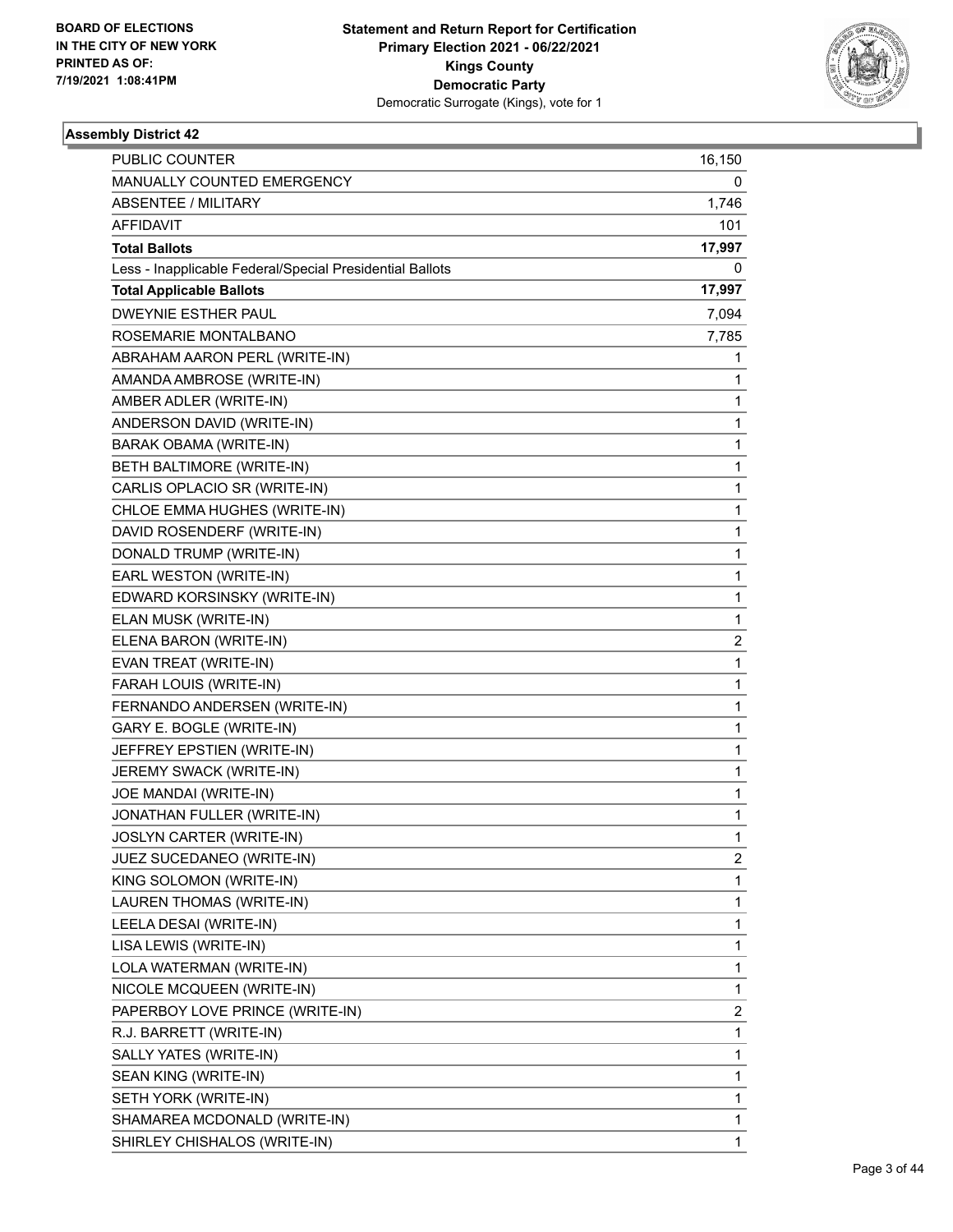

| STEFAN GRYBAUSKAS (WRITE-IN)       |        |
|------------------------------------|--------|
| TAHANTE ABOUSHIA (WRITE-IN)        |        |
| TODD PRECHER (WRITE-IN)            |        |
| UNATTRIBUTABLE WRITE-IN (WRITE-IN) | 47     |
| YEHUDA HOROWITZ (WRITE-IN)         |        |
| <b>Total Votes</b>                 | 14.970 |
| Unrecorded                         | 3.027  |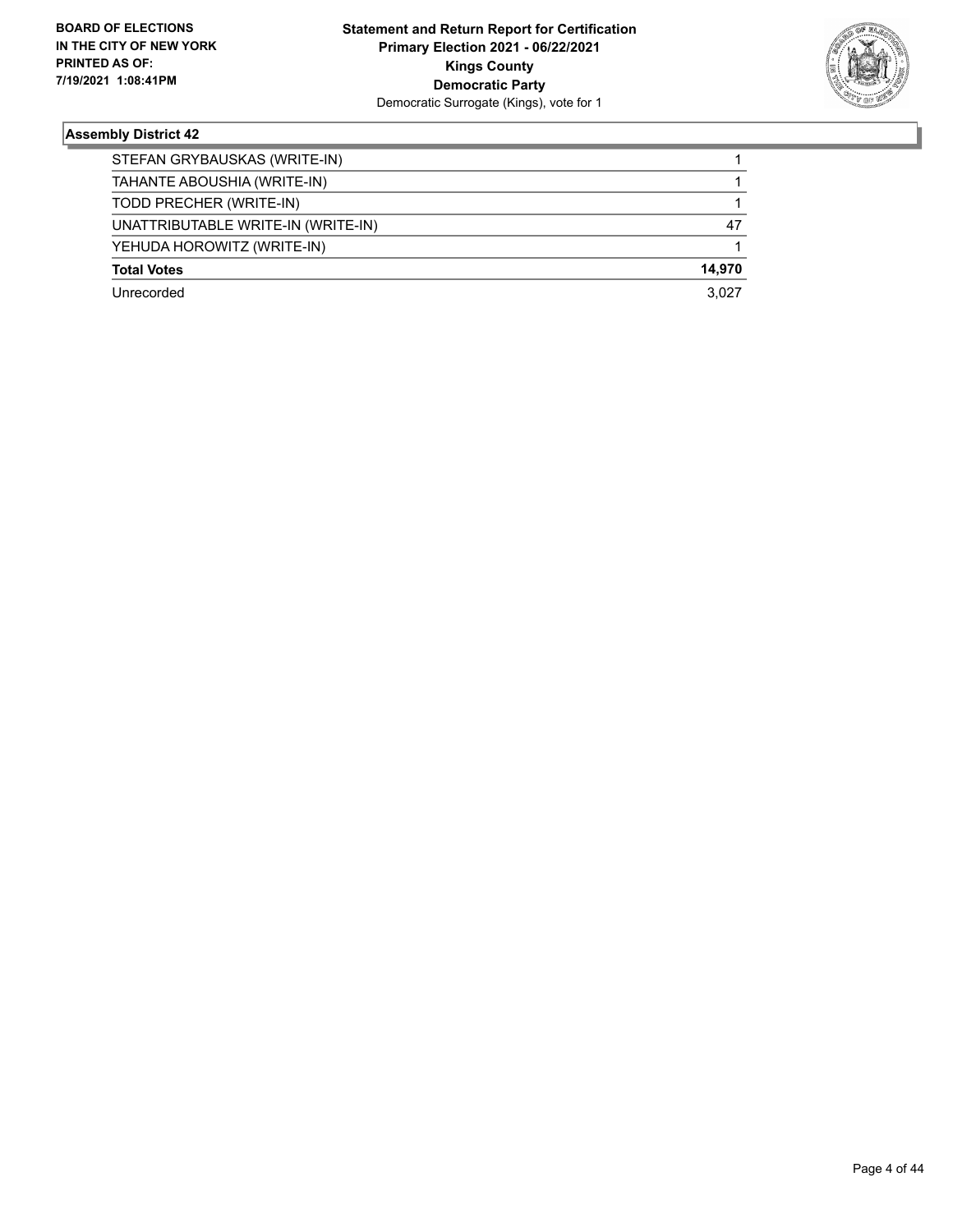

| PUBLIC COUNTER                                           | 20,678 |
|----------------------------------------------------------|--------|
| MANUALLY COUNTED EMERGENCY                               | 0      |
| <b>ABSENTEE / MILITARY</b>                               | 1,705  |
| <b>AFFIDAVIT</b>                                         | 145    |
| <b>Total Ballots</b>                                     | 22,528 |
| Less - Inapplicable Federal/Special Presidential Ballots | 0      |
| <b>Total Applicable Ballots</b>                          | 22,528 |
| DWEYNIE ESTHER PAUL                                      | 7,983  |
| ROSEMARIE MONTALBANO                                     | 9,023  |
| ANDRE SIMMONS (WRITE-IN)                                 | 1      |
| ANDREW YANG (WRITE-IN)                                   | 1      |
| ANTWON KENNEDY (WRITE-IN)                                | 1      |
| CHAD GADYA (WRITE-IN)                                    | 1      |
| CHANINA SPERLIN (WRITE-IN)                               | 5      |
| CHRISTOPHER BANKS (WRITE-IN)                             | 1      |
| CLAIRE LALINGER (WRITE-IN)                               | 1      |
| CRAIG B GADDY (WRITE-IN)                                 | 1      |
| DARA A. GADSDEN (WRITE-IN)                               | 1      |
| ELLEN EDWARDS (WRITE-IN)                                 | 1      |
| ERIC HOLDER (WRITE-IN)                                   | 1      |
| <b>ESME RYGUS (WRITE-IN)</b>                             | 1      |
| <b>GERALD SPENCE (WRITE-IN)</b>                          | 1      |
| <b>GLENN BUIWELL (WRITE-IN)</b>                          | 1      |
| HARRY RUBIN FALCONE (WRITE-IN)                           | 1      |
| IGENIE HARRIS-BLENMAN (WRITE-IN)                         | 2      |
| <b>ISABEL GREENTEB (WRITE-IN)</b>                        | 1      |
| JAMES E. DAVIS (WRITE-IN)                                | 1      |
| JASON SANFORD (WRITE-IN)                                 | 1      |
| KALA BALA (WRITE-IN)                                     | 1      |
| KEVIN ZYCH (WRITE-IN)                                    | 1      |
| LEAH KAPEL (WRITE-IN)                                    | 1      |
| LEO FELBERMAN (WRITE-IN)                                 | 1      |
| LEVI BACKMAN (WRITE-IN)                                  | 1      |
| LEVI BLUM (WRITE-IN)                                     | 1      |
| LEVI GREIZMAN (WRITE-IN)                                 | 1      |
| MATTHEW NOYES (WRITE-IN)                                 | 1      |
| MAYA D. WILEY (WRITE-IN)                                 | 1      |
| <b>MERRICK GARLAND (WRITE-IN)</b>                        | 1      |
| MICHAEL L MARRELLA (WRITE-IN)                            | 1      |
| NICHOLAS TAPERT (WRITE-IN)                               | 1      |
| NOSON A, KOPEL (WRITE-IN)                                | 1      |
| PAPERBOY LOVE PRINCE (WRITE-IN)                          | 2      |
| PATRICK SELVEY (WRITE-IN)                                | 2      |
| SAM STERN (WRITE-IN)                                     | 1      |
| SAM STONE (WRITE-IN)                                     | 1      |
| SAMANTHA LEE (WRITE-IN)                                  | 1      |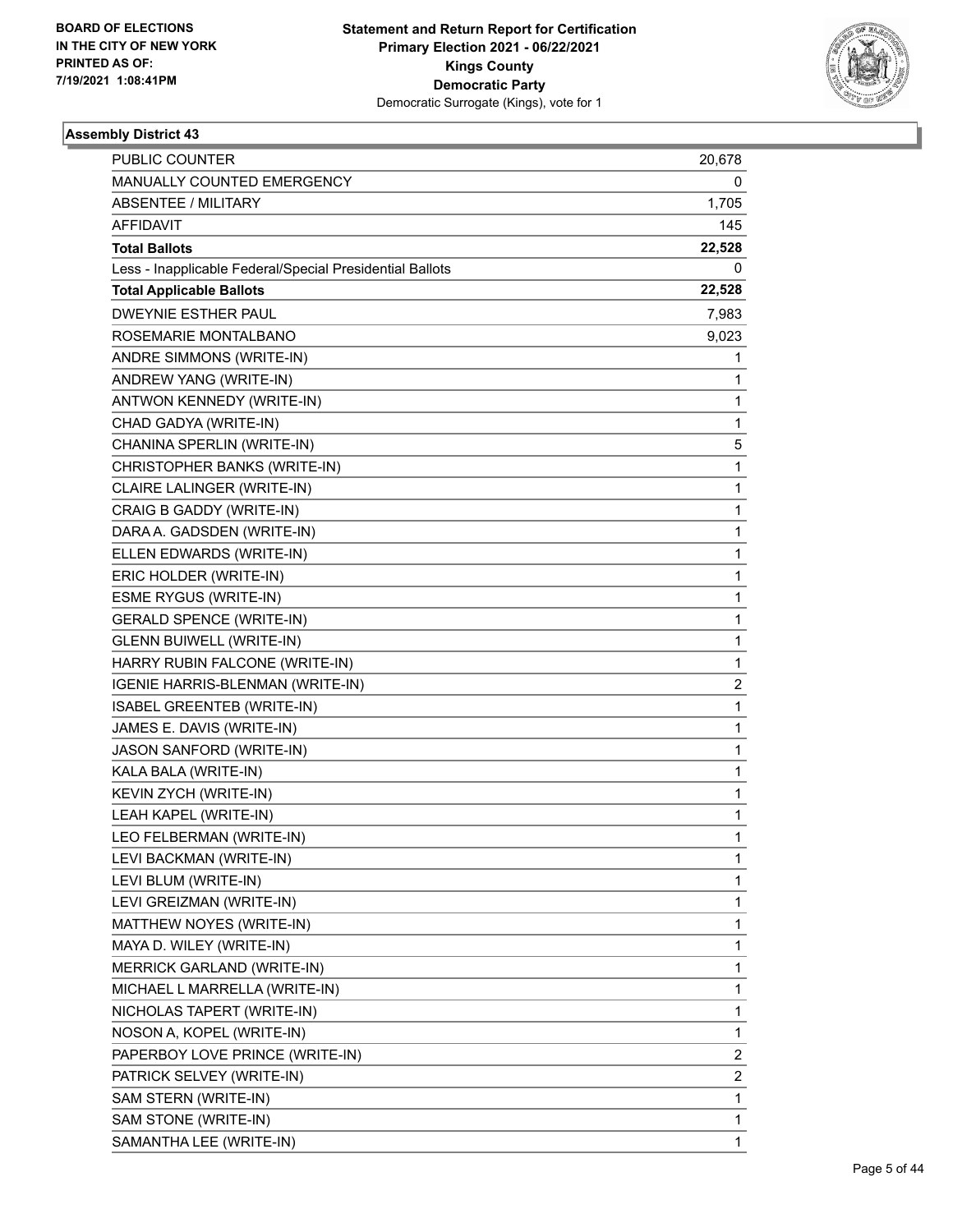

| SARAH STOCK (WRITE-IN)                    |        |
|-------------------------------------------|--------|
| SHAUL COHEN (WRITE-IN)                    |        |
| SHAWN MCKENZIE RUSSELL (WRITE-IN)         |        |
| SHOLOM BORENSTEIN (WRITE-IN)              |        |
| STEPHEN LURIE (WRITE-IN)                  |        |
| THEO CHINO (WRITE-IN)                     |        |
| UNATTRIBUTABLE WRITE-IN (WRITE-IN)        | 43     |
| UNCOUNTED WRITE-IN PER STATUTE (WRITE-IN) |        |
| <b>WARREN HINCKLE (WRITE-IN)</b>          |        |
| YAAKOV BEHRMAN (WRITE-IN)                 |        |
| ZACH ISCHOL (WRITE-IN)                    |        |
| ZALMEN LAZARAFF (WRITE-IN)                |        |
| <b>Total Votes</b>                        | 17,104 |
| Unrecorded                                | 5.424  |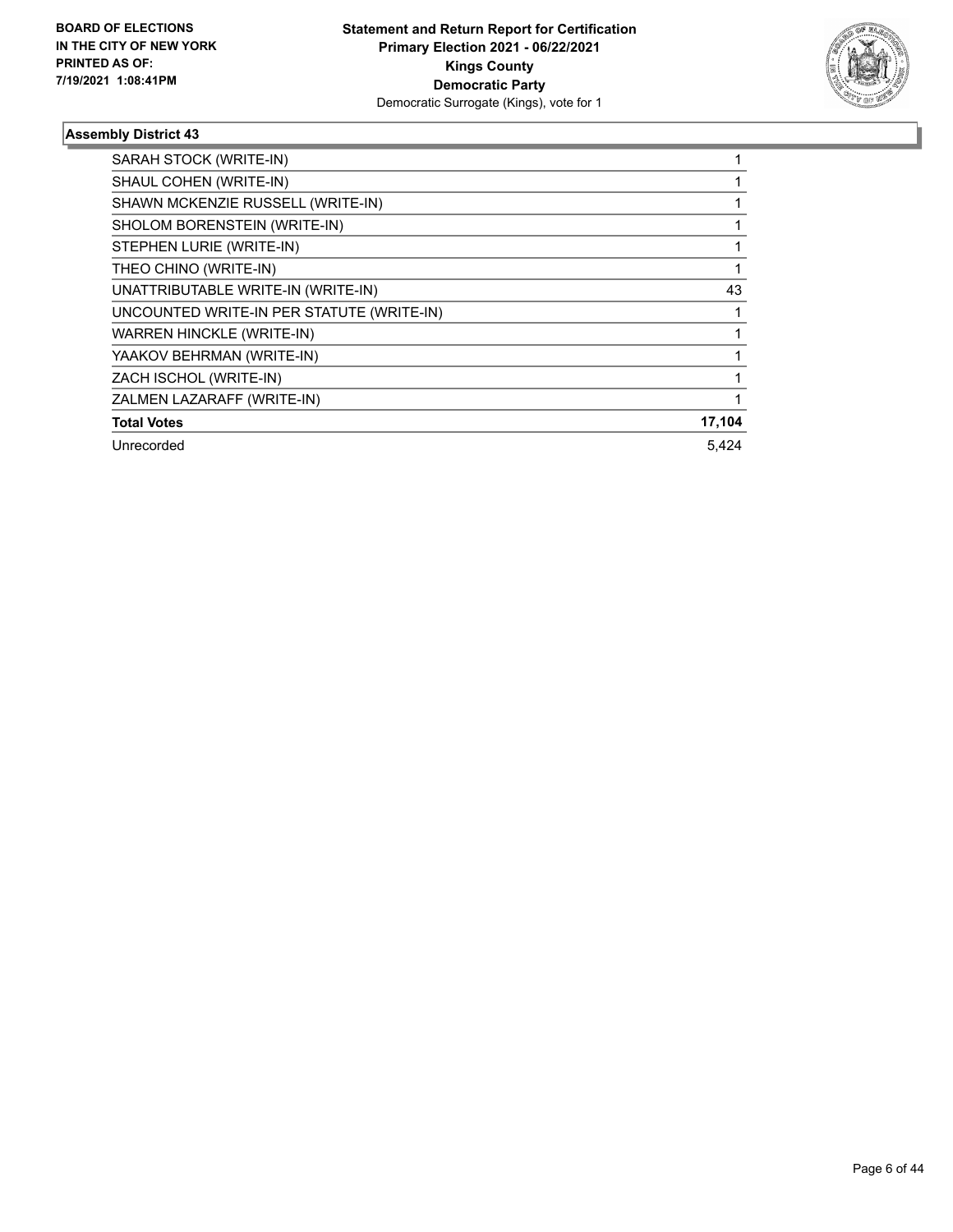

| <b>PUBLIC COUNTER</b>                                    | 20,789       |
|----------------------------------------------------------|--------------|
| MANUALLY COUNTED EMERGENCY                               | 4            |
| <b>ABSENTEE / MILITARY</b>                               | 1,792        |
| <b>AFFIDAVIT</b>                                         | 164          |
| <b>Total Ballots</b>                                     | 22,749       |
| Less - Inapplicable Federal/Special Presidential Ballots | 0            |
| <b>Total Applicable Ballots</b>                          | 22,749       |
| <b>DWEYNIE ESTHER PAUL</b>                               | 4,652        |
| ROSEMARIE MONTALBANO                                     | 13,355       |
| AARON ANDRES (WRITE-IN)                                  | 1            |
| ABRAHAM WEISEL (WRITE-IN)                                | 1            |
| ADAM DILEO (WRITE-IN)                                    | 2            |
| ALFIE P GREENE (WRITE-IN)                                | $\mathbf{1}$ |
| ANTHONY R. CACCAMO (WRITE-IN)                            | 3            |
| BERNIE SANDERS (WRITE-IN)                                | 1            |
| BOHS MCGER (WRITE-IN)                                    | $\mathbf{1}$ |
| BRIAN LEHMAN (WRITE-IN)                                  | $\mathbf{1}$ |
| BRYAN CHAMBERS (WRITE-IN)                                | 1            |
| CAROLINE MOUSTAKIS (WRITE-IN)                            | $\mathbf 1$  |
| CASEY MEI (WRITE-IN)                                     | $\mathbf{1}$ |
| CELESTE HORNBACH (WRITE-IN)                              | 1            |
| CHAIM JAKOBEWITZ (WRITE-IN)                              | $\mathbf 1$  |
| CHANI ROSENBERG (WRITE-IN)                               | $\mathbf{1}$ |
| CONNOR LORENZO (WRITE-IN)                                | 1            |
| CURTIS SLIWA (WRITE-IN)                                  | $\mathbf 1$  |
| DAISY D. HERMAN (WRITE-IN)                               | $\mathbf{1}$ |
| DAVID DELANEY (WRITE-IN)                                 | 1            |
| DAVID DINKINS (WRITE-IN)                                 | 1            |
| DEBRA MORRIS (WRITE-IN)                                  | $\mathbf{1}$ |
| DIEGO DOLCE (WRITE-IN)                                   | 1            |
| DONALD J. TRUMP (WRITE-IN)                               | $\mathbf{1}$ |
| DONALD TRUMP (WRITE-IN)                                  | 1            |
| ELIZABETH MORROW (WRITE-IN)                              | 1            |
| ELLIE BENNER (WRITE-IN)                                  | $\mathbf 1$  |
| EMMA MEADE (WRITE-IN)                                    | $\mathbf 1$  |
| <b>GENNADY GOLDNY (WRITE-IN)</b>                         | 1            |
| <b>GEORGE SHEA (WRITE-IN)</b>                            | $\mathbf 1$  |
| <b>GERARD MCGUIRE (WRITE-IN)</b>                         | $\mathbf 1$  |
| HESHY TISCHLER (WRITE-IN)                                | 1            |
| JEFFREY LEVINSON (WRITE-IN)                              | $\mathbf{1}$ |
| JELLO BIAFRA (WRITE-IN)                                  | $\mathbf 1$  |
| <b>JESSICA WILLORK (WRITE-IN)</b>                        | 1            |
| JOHN HECHT (WRITE-IN)                                    | $\mathbf 1$  |
| JOSEPH BURKE (WRITE-IN)                                  | $\mathbf 1$  |
| JOSHUA SILVERMAN (WRITE-IN)                              | 1            |
| JULIA SAMERSOVA (WRITE-IN)                               | $\mathbf{1}$ |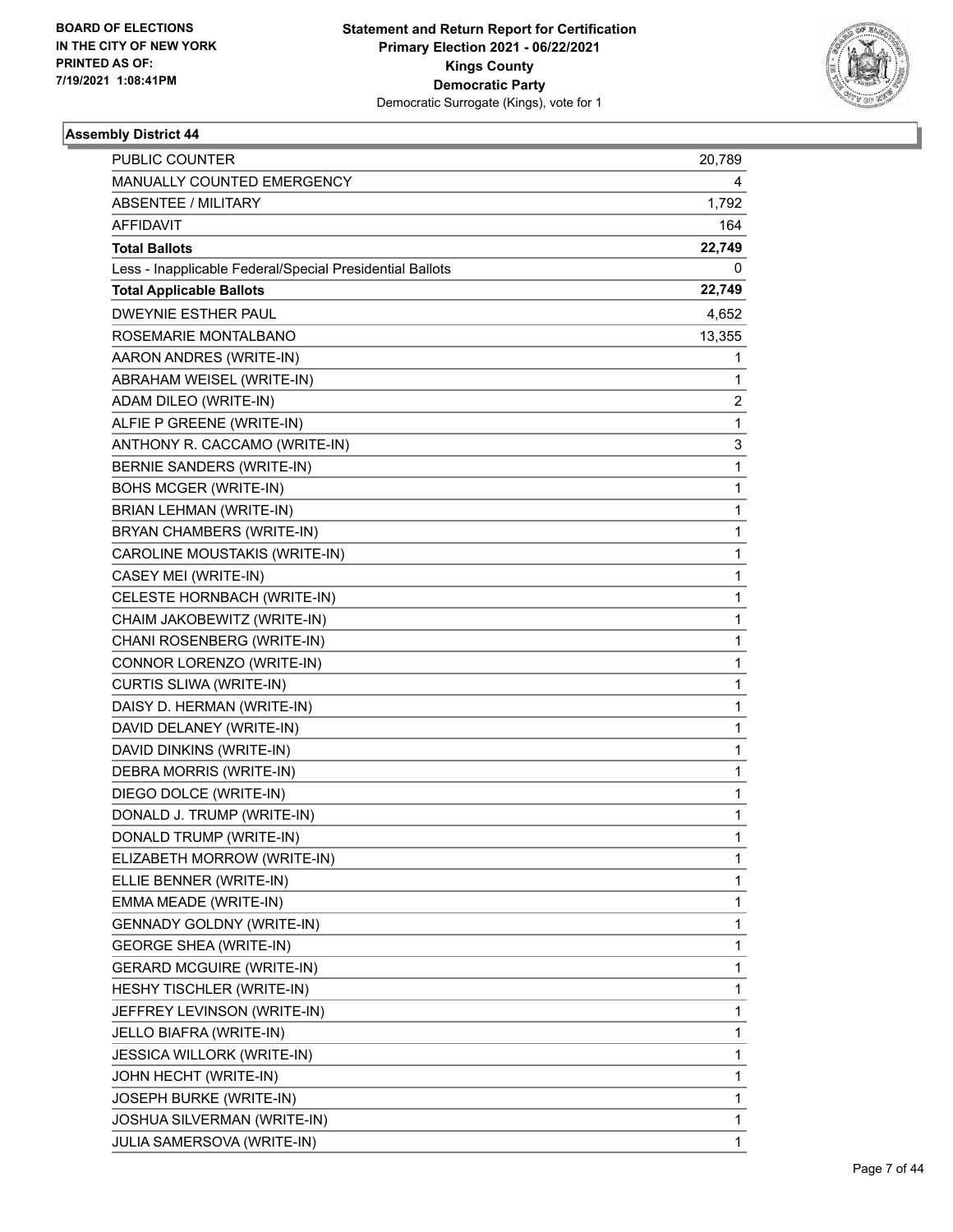

| JULLEAN REISER (WRITE-IN)                 | 1            |
|-------------------------------------------|--------------|
| KENNETH GARNER (WRITE-IN)                 | 2            |
| LAURA POTER (WRITE-IN)                    | 1            |
| LEON TRUTSKY (WRITE-IN)                   | 1            |
| LUCY GOODMAN (WRITE-IN)                   | 1            |
| MANDINA KABE (WRITE-IN)                   | 1            |
| MARAELE VERMI (WRITE-IN)                  | 1            |
| MARVA C. BROWN (WRITE-IN)                 | $\mathbf 1$  |
| MARY MERRY (WRITE-IN)                     | 1            |
| MATT BARZAL (WRITE-IN)                    | 1            |
| MATTHEW NIELSEN (WRITE-IN)                | 1            |
| MAYER KISS (WRITE-IN)                     | 1            |
| MICHAEL BLOOMBERG (WRITE-IN)              | 1            |
| MONICA KEANY (WRITE-IN)                   | $\mathbf 1$  |
| MORRIS COHEN (WRITE-IN)                   | 1            |
| MOSHE NEIMON (WRITE-IN)                   | 1            |
| NATE GRAY (WRITE-IN)                      | 1            |
| NICHOLA WEISS (WRITE-IN)                  | 1            |
| NICHOLAS ALLARD (WRITE-IN)                | 1            |
| OLIVER ALEXANDER (WRITE-IN)               | $\mathbf{1}$ |
| PAPERBOY LOVE PRINCE (WRITE-IN)           | 1            |
| RACHEL HASKELL (WRITE-IN)                 | 1            |
| RESATUL ISLAM (WRITE-IN)                  | 1            |
| RIVER DILCO (WRITE-IN)                    | 1            |
| SHIFER FRIEDMAN (WRITE-IN)                | 1            |
| SINA K. SIMCHA (WRITE-IN)                 | 1            |
| SOL RISING (WRITE-IN)                     | 2            |
| STEVEN SHIFFMAN (WRITE-IN)                | 1            |
| TCHILAH EISENSTADT (WRITE-IN)             | 1            |
| TIPPI F. GRIDER (WRITE-IN)                | 1            |
| TOM RUSSETTI (WRITE-IN)                   | 1            |
| TONE TANK (WRITE-IN)                      | $\mathbf{1}$ |
| UNATTRIBUTABLE WRITE-IN (WRITE-IN)        | 54           |
| UNCOUNTED WRITE-IN PER STATUTE (WRITE-IN) | 1            |
| VERLINA JAMES (WRITE-IN)                  | 1            |
| WILLIAM F. LACH (WRITE-IN)                | 1            |
| YECHESKEL REISS (WRITE-IN)                | 1            |
| YISRAEL A.WOLFSON (WRITE-IN)              | 1            |
| ZEV KING (WRITE-IN)                       | 1            |
| <b>Total Votes</b>                        | 18,141       |
| Unrecorded                                | 4,608        |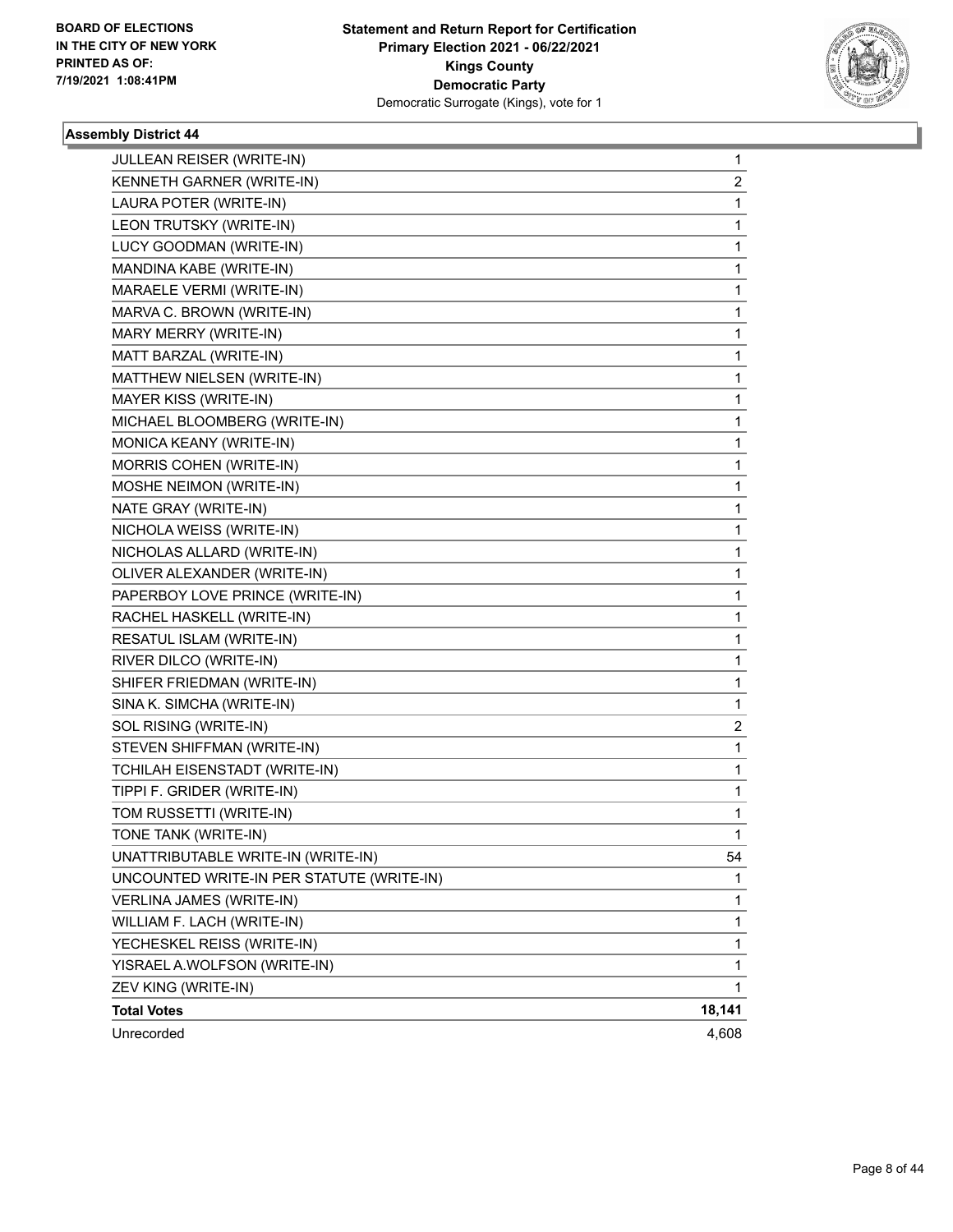

| PUBLIC COUNTER                                           | 5,628        |
|----------------------------------------------------------|--------------|
| MANUALLY COUNTED EMERGENCY                               | 0            |
| <b>ABSENTEE / MILITARY</b>                               | 1,093        |
| AFFIDAVIT                                                | 31           |
| <b>Total Ballots</b>                                     | 6,752        |
| Less - Inapplicable Federal/Special Presidential Ballots | 0            |
| <b>Total Applicable Ballots</b>                          | 6,752        |
| DWEYNIE ESTHER PAUL                                      | 1,833        |
| ROSEMARIE MONTALBANO                                     | 3,350        |
| ABE BEYDA (WRITE-IN)                                     | 2            |
| ALBERT HEDAYA (WRITE-IN)                                 | 1            |
| ARIEL WEISSBERG (WRITE-IN)                               | 1            |
| BERNIE SANDERS (WRITE-IN)                                | 2            |
| BOBBY D LEONG (WRITE-IN)                                 | 1            |
| <b>BORUCH STERNGLANTZ (WRITE-IN)</b>                     | 1            |
| DAVID PINSKY (WRITE-IN)                                  | 1            |
| DONALD TRUMP (WRITE-IN)                                  | 2            |
| GABRIELLA KAMINSKY (WRITE-IN)                            | 1            |
| ISAAC JONES (WRITE-IN)                                   | $\mathbf 1$  |
| JACK BRAHA (WRITE-IN)                                    | $\mathbf{1}$ |
| JEFFREY FRANKEL (WRITE-IN)                               | $\mathbf 1$  |
| JOHN YU (WRITE-IN)                                       | $\mathbf{1}$ |
| KEITH GROVBERT (WRITE-IN)                                | 1            |
| MARIA MARTINEZ (WRITE-IN)                                | $\mathbf 1$  |
| MESHULEM GINSBERG (WRITE-IN)                             | $\mathbf 1$  |
| SAMPADLA SHPELFOGEL (WRITE-IN)                           | $\mathbf{1}$ |
| SHEILA KATZ (WRITE-IN)                                   | $\mathbf 1$  |
| SHMUEL LANIADO (WRITE-IN)                                | 1            |
| STEVEN HARARI (WRITE-IN)                                 | $\mathbf{1}$ |
| UNATTRIBUTABLE WRITE-IN (WRITE-IN)                       | 14           |
| YEHOSHUA SHALOM (WRITE-IN)                               | 1            |
| <b>Total Votes</b>                                       | 5,221        |
| Unrecorded                                               | 1,531        |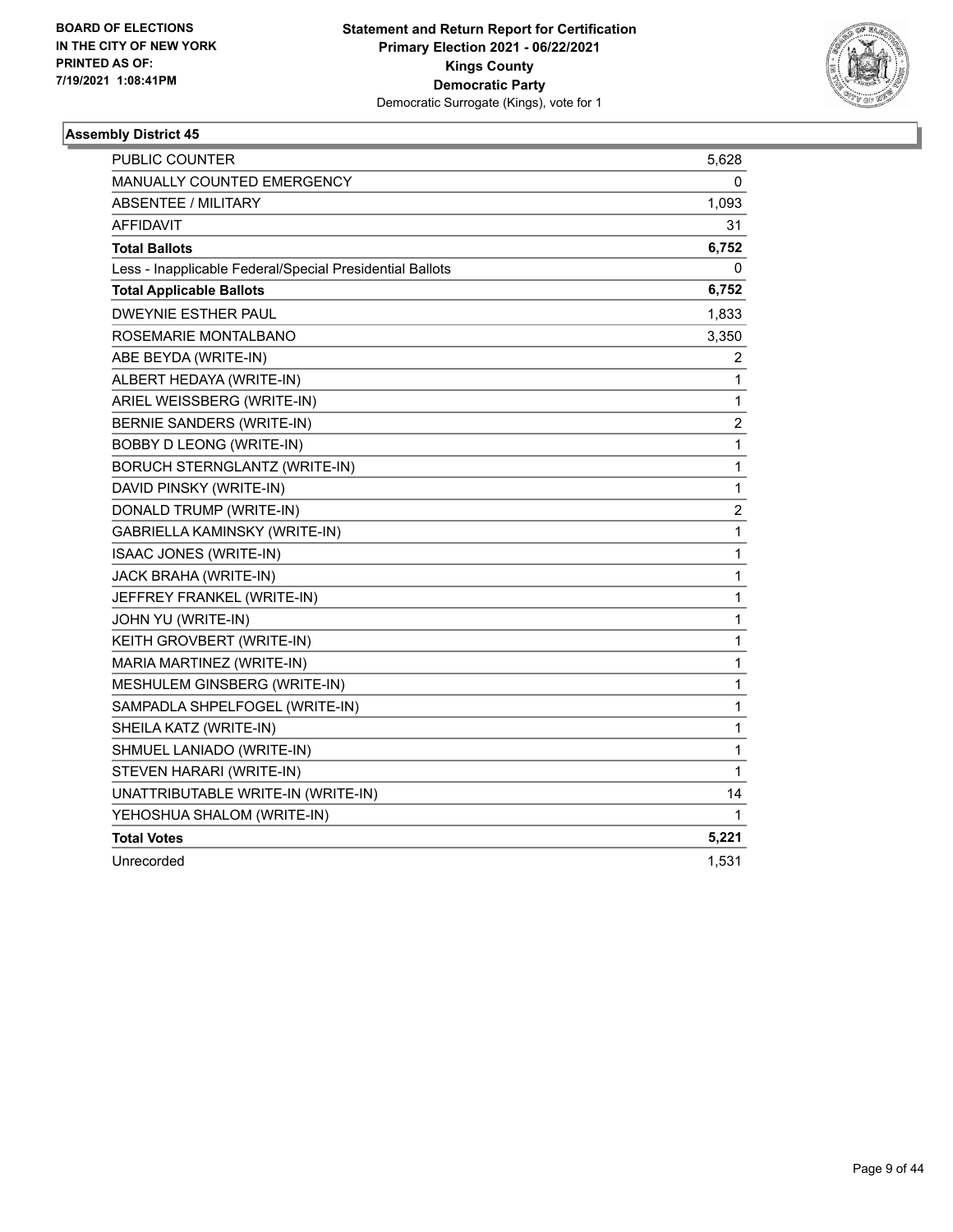

| PUBLIC COUNTER                                           | 8,180 |
|----------------------------------------------------------|-------|
| <b>MANUALLY COUNTED EMERGENCY</b>                        | 35    |
| <b>ABSENTEE / MILITARY</b>                               | 1,095 |
| <b>AFFIDAVIT</b>                                         | 33    |
| <b>Total Ballots</b>                                     | 9,343 |
| Less - Inapplicable Federal/Special Presidential Ballots | 0     |
| <b>Total Applicable Ballots</b>                          | 9,343 |
| <b>DWEYNIE ESTHER PAUL</b>                               | 2,328 |
| ROSEMARIE MONTALBANO                                     | 5,009 |
| ALEX PELETTERS (WRITE-IN)                                | 1     |
| ANGELA PINK (WRITE-IN)                                   | 1     |
| AZEALA BANKS (WRITE-IN)                                  | 1     |
| BARRON TRUMP (WRITE-IN)                                  | 1     |
| CHRIS HEDGES (WRITE-IN)                                  | 1     |
| DAMIEN BRAY (WRITE-IN)                                   | 1     |
| ELAINE SCHACK-RODRIGUEZ (WRITE-IN)                       | 1     |
| ERICA TUANER (WRITE-IN)                                  | 1     |
| FRANK SEDDIO (WRITE-IN)                                  | 1     |
| HAROLD THEURER (WRITE-IN)                                | 1     |
| HEI MAN CHAN (WRITE-IN)                                  | 1     |
| JERALD SMITH (WRITE-IN)                                  | 1     |
| JOANNE FITCH (WRITE-IN)                                  | 1     |
| JOSEPH SANTANGELO (WRITE-IN)                             | 1     |
| JUEIUS TOOUVEL (WRITE-IN)                                | 1     |
| JUPAC SHALOM (WRITE-IN)                                  | 1     |
| JUSTIN BRANNAN (WRITE-IN)                                | 1     |
| KAYLA BONILLA (WRITE-IN)                                 | 2     |
| KEVIN DOWLING (WRITE-IN)                                 | 1     |
| PRISCILLA PAGAN (WRITE-IN)                               | 1     |
| RAQUEL VASSERMAN (WRITE-IN)                              | 1     |
| RICHARD ARLAVSKIAS (WRITE-IN)                            | 1     |
| SOPHIE HOYT (WRITE-IN)                                   | 1     |
| TOM KING (WRITE-IN)                                      | 1     |
| UNATTRIBUTABLE WRITE-IN (WRITE-IN)                       | 21    |
| VERA SCARLON (WRITE-IN)                                  | 1     |
| <b>Total Votes</b>                                       | 7,384 |
| Unrecorded                                               | 1,959 |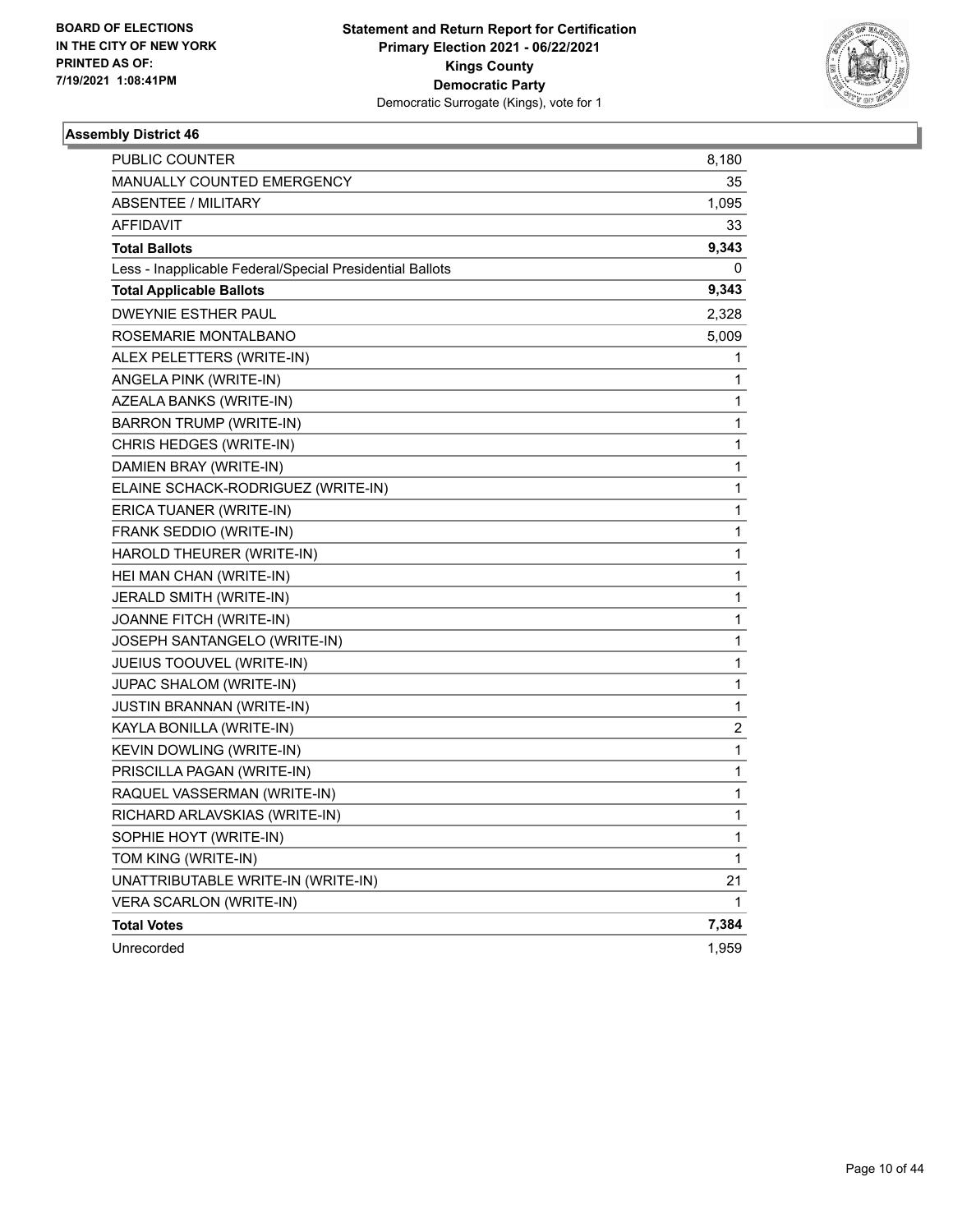

| <b>PUBLIC COUNTER</b>                                    | 5,339 |
|----------------------------------------------------------|-------|
| MANUALLY COUNTED EMERGENCY                               | 0     |
| <b>ABSENTEE / MILITARY</b>                               | 924   |
| <b>AFFIDAVIT</b>                                         | 31    |
| <b>Total Ballots</b>                                     | 6,294 |
| Less - Inapplicable Federal/Special Presidential Ballots | 0     |
| <b>Total Applicable Ballots</b>                          | 6,294 |
| <b>DWEYNIE ESTHER PAUL</b>                               | 1,570 |
| ROSEMARIE MONTALBANO                                     | 3,230 |
| AARON ROSENBERG (WRITE-IN)                               | 1     |
| ALFERDO M. ROSADO (WRITE-IN)                             | 1     |
| ALLAN JANKOWITZ (WRITE-IN)                               | 1     |
| DIANA SEREBRENIK (WRITE-IN)                              | 1     |
| DONALD TRUMP (WRITE-IN)                                  | 1     |
| ELENA BARON (WRITE-IN)                                   | 1     |
| JOE BOTTA (WRITE-IN)                                     | 1     |
| RICHARD MONTALBANO (WRITE-IN)                            | 1     |
| UNATTRIBUTABLE WRITE-IN (WRITE-IN)                       | 12    |
| <b>Total Votes</b>                                       | 4,820 |
| Unrecorded                                               | 1.474 |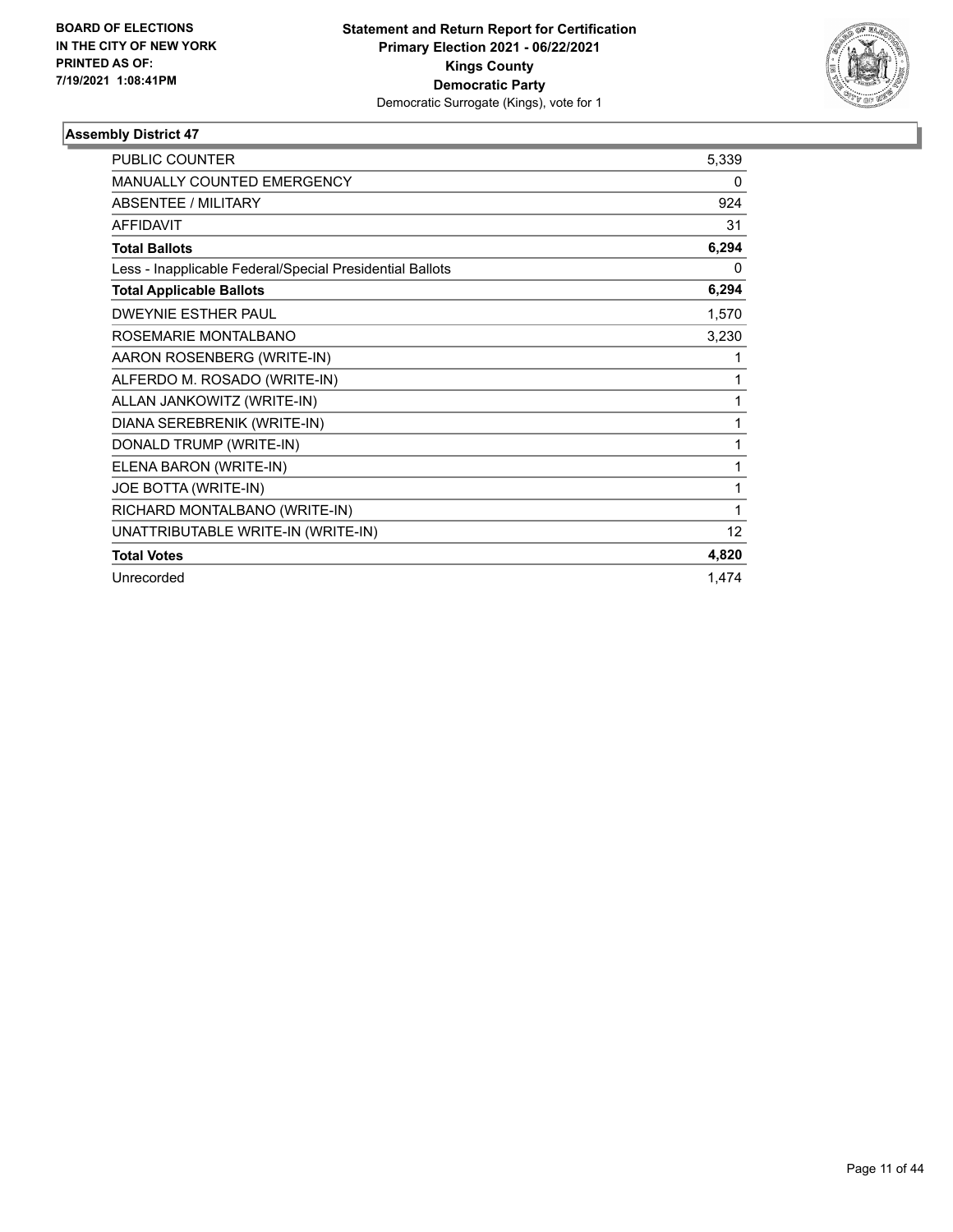

| PUBLIC COUNTER                                           | 8,794                   |
|----------------------------------------------------------|-------------------------|
| MANUALLY COUNTED EMERGENCY                               | 0                       |
| <b>ABSENTEE / MILITARY</b>                               | 1,091                   |
| <b>AFFIDAVIT</b>                                         | 32                      |
| <b>Total Ballots</b>                                     | 9,917                   |
| Less - Inapplicable Federal/Special Presidential Ballots | 0                       |
| <b>Total Applicable Ballots</b>                          | 9,917                   |
| <b>DWEYNIE ESTHER PAUL</b>                               | 1,627                   |
| ROSEMARIE MONTALBANO                                     | 5,478                   |
| AARON WEINFELD (WRITE-IN)                                | 1                       |
| AIDY BEILUSH (WRITE-IN)                                  | 1                       |
| ARON D. WINFILD (WRITE-IN)                               | 1                       |
| <b>BAILA SELIG (WRITE-IN)</b>                            | $\mathbf 1$             |
| BLAZIO BILL (WRITE-IN)                                   | 1                       |
| CARLOS DANGER (WRITE-IN)                                 | $\mathbf{1}$            |
| CHANALA ITZKOWITZ (WRITE-IN)                             | $\mathbf 1$             |
| CHARLES FINKELSTIEN (WRITE-IN)                           | 1                       |
| CHOR BATA CHAS (WRITE-IN)                                | $\mathbf{1}$            |
| DAVID KALLIS (WRITE-IN)                                  | $\mathbf 1$             |
| DONALD TRUMP (WRITE-IN)                                  | 4                       |
| DOV HIKIND (WRITE-IN)                                    | $\mathbf 1$             |
| EMILY BERCAW (WRITE-IN)                                  | $\mathbf 1$             |
| ETHAN HEFT (WRITE-IN)                                    | 1                       |
| FARRIS JOHNSON (WRITE-IN)                                | $\mathbf{1}$            |
| FRANCINE C. KATZ (WRITE-IN)                              | $\mathbf 1$             |
| HESHY TISCHLER (WRITE-IN)                                | 1                       |
| HILARY SWANK (WRITE-IN)                                  | $\mathbf{1}$            |
| HILLARY CLINTON (WRITE-IN)                               | 1                       |
| IAN D. GIRSHEK (WRITE-IN)                                | 2                       |
| JOEL COHEN (WRITE-IN)                                    | $\overline{\mathbf{c}}$ |
| JOEL FEDER (WRITE-IN)                                    | $\mathbf{1}$            |
| JOHN LAWRENA (WRITE-IN)                                  | 1                       |
| JOSEPH TAUB, ESQ (WRITE-IN)                              | 1                       |
| LESLIE GRUEN (WRITE-IN)                                  | 1                       |
| MENDEL AXELROD (WRITE-IN)                                | 1                       |
| MICHAEL SPREI (WRITE-IN)                                 | 1                       |
| MIKE PENCE (WRITE-IN)                                    | 1                       |
| MIRIAM SPRE (WRITE-IN)                                   | 1                       |
| MOISHY FUHRER (WRITE-IN)                                 | 1                       |
| MORTON AVIGDOR (WRITE-IN)                                | 1                       |
| MOSHE DON LIEDERFEIND (WRITE-IN)                         | 1                       |
| <b>MOSHE KLEIN (WRITE-IN)</b>                            | 1                       |
| MOSHE ZIDELE (WRITE-IN)                                  | 1                       |
| NOACH DEAR (WRITE-IN)                                    | 1                       |
| <b>OVEDIE AZATCHI (WRITE-IN)</b>                         | 1                       |
| PAT JOSEPH QUAGLIORIELLO (WRITE-IN)                      | 1                       |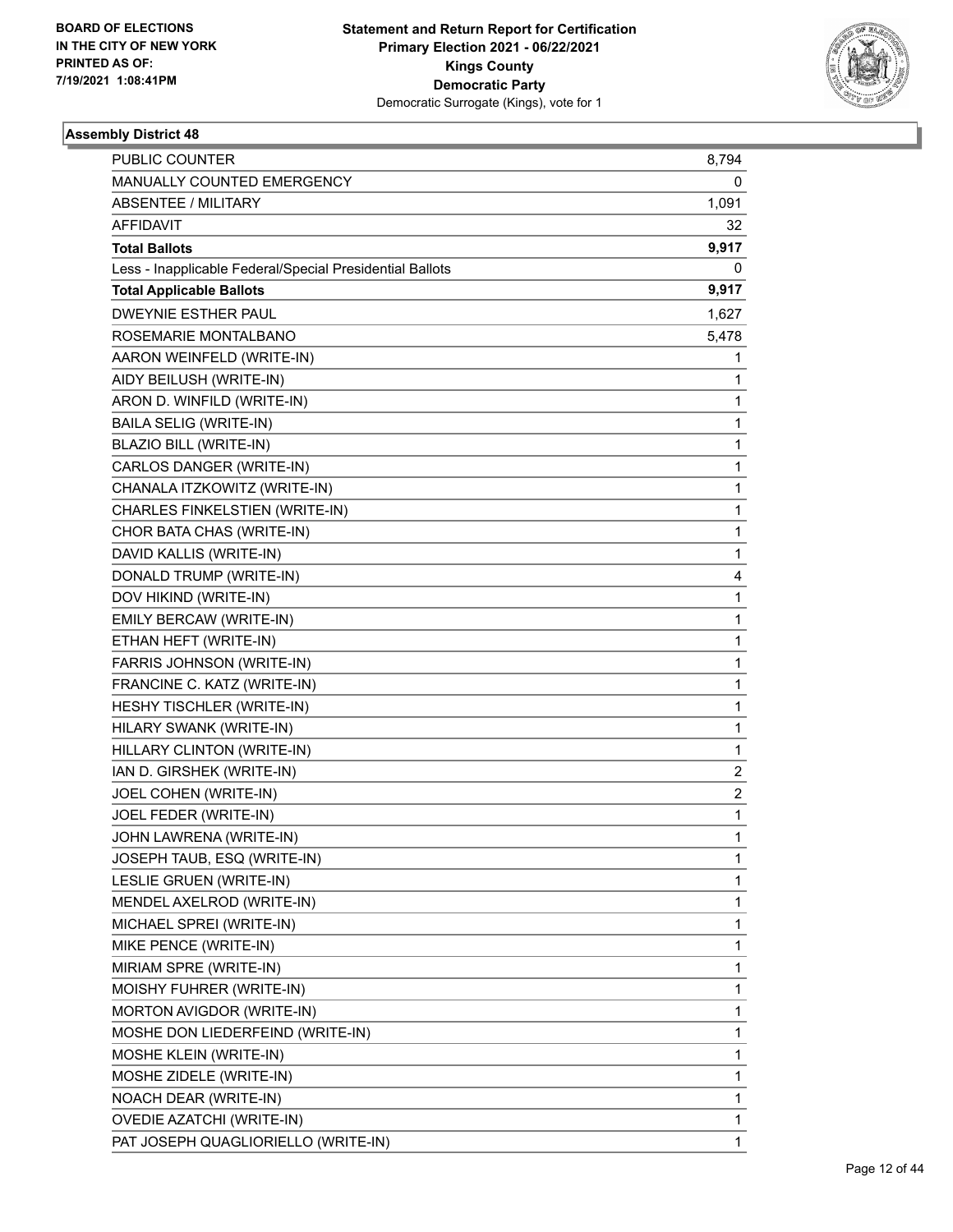

| 1     |
|-------|
| 1     |
|       |
|       |
|       |
| 26    |
|       |
| 1     |
|       |
|       |
| 2     |
| 7,188 |
| 2,729 |
|       |

| <b>PUBLIC COUNTER</b>                                    | 4,592          |
|----------------------------------------------------------|----------------|
| MANUALLY COUNTED EMERGENCY                               | 0              |
| <b>ABSENTEE / MILITARY</b>                               | 1,376          |
| <b>AFFIDAVIT</b>                                         | 37             |
| <b>Total Ballots</b>                                     | 6,005          |
| Less - Inapplicable Federal/Special Presidential Ballots | 0              |
| <b>Total Applicable Ballots</b>                          | 6,005          |
| <b>DWEYNIF ESTHER PAUL</b>                               | 1,383          |
| ROSEMARIE MONTALBANO                                     | 2,755          |
| ADAM SGRO (WRITE-IN)                                     | 1              |
| ANDREW YANG (WRITE-IN)                                   | 2              |
| ARON GANEFREED (WRITE-IN)                                | 1              |
| CLAUDIA LA CHUGA (WRITE-IN)                              | 1              |
| COURTENEY THOMPSON (WRITE-IN)                            | 1              |
| ELIZABETH GLASS (WRITE-IN)                               | $\overline{c}$ |
| FRANK R. CESARIO (WRITE-IN)                              | 1              |
| HESHY TISCHLER (WRITE-IN)                                | 1              |
| JACKS CHRISOMALIS (WRITE-IN)                             | 1              |
| JEFF BEZOS (WRITE-IN)                                    | 1              |
| JEFF SMITH (WRITE-IN)                                    | 1              |
| KALVIN LEE (WRITE-IN)                                    | 1              |
| PAPERBOY LOVE PRINCE (WRITE-IN)                          | 1              |
| UNATTRIBUTABLE WRITE-IN (WRITE-IN)                       | 14             |
| <b>Total Votes</b>                                       | 4,167          |
| Unrecorded                                               | 1.838          |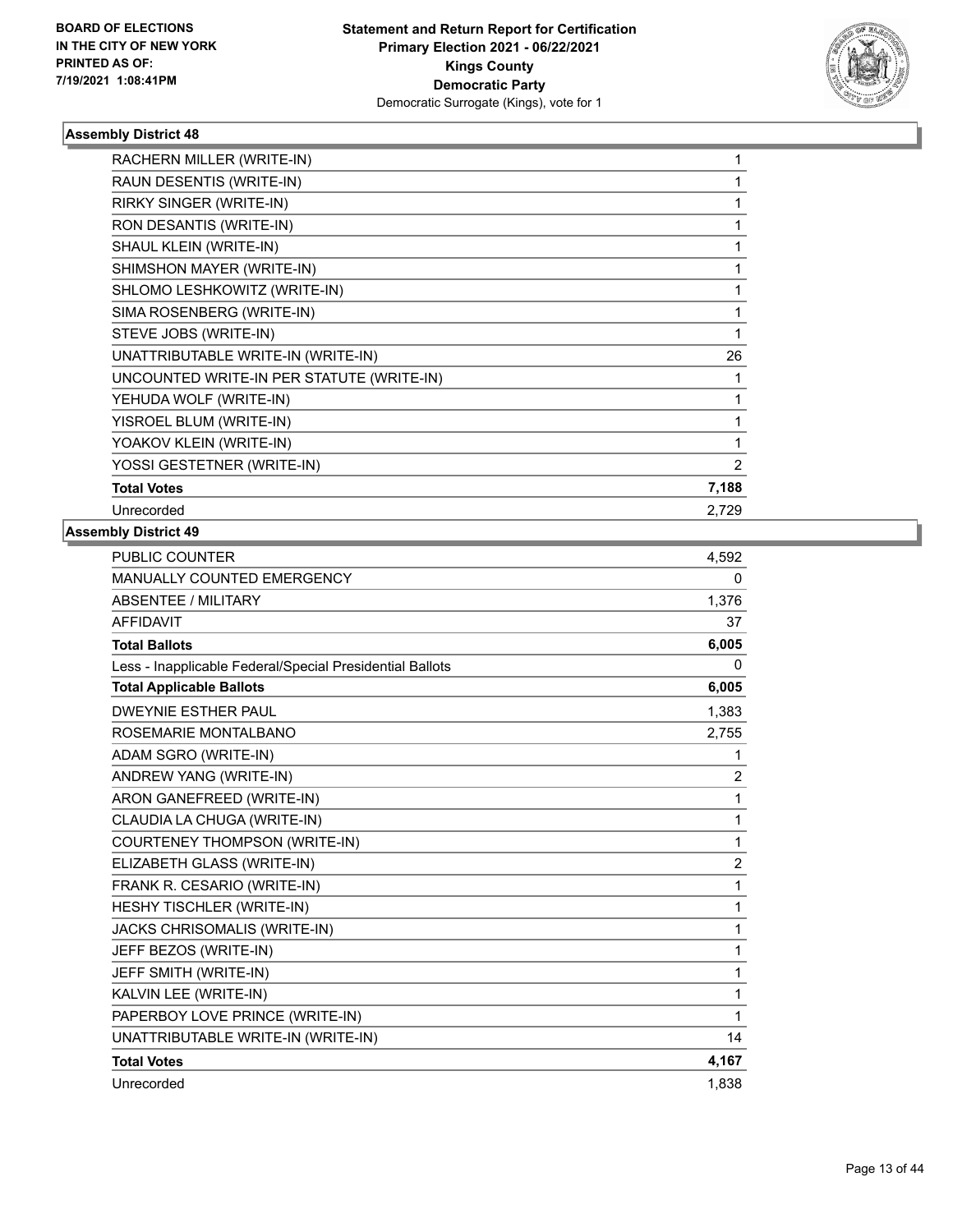

| PUBLIC COUNTER                                           | 18,791                  |
|----------------------------------------------------------|-------------------------|
| MANUALLY COUNTED EMERGENCY                               | 0                       |
| <b>ABSENTEE / MILITARY</b>                               | 1,948                   |
| <b>AFFIDAVIT</b>                                         | 295                     |
| <b>Total Ballots</b>                                     | 21,034                  |
| Less - Inapplicable Federal/Special Presidential Ballots | 0                       |
| <b>Total Applicable Ballots</b>                          | 21,034                  |
| <b>DWEYNIE ESTHER PAUL</b>                               | 2,470                   |
| ROSEMARIE MONTALBANO                                     | 11,686                  |
| ALLEN IVANSON (WRITE-IN)                                 | 1                       |
| ANDREW FRISICANO (WRITE-IN)                              | 1                       |
| ARIGDOR MILLER (WRITE-IN)                                | 3                       |
| ARTHUR GETMAN (WRITE-IN)                                 | $\mathbf 1$             |
| ATLER GOLDBEGER (WRITE-IN)                               | 1                       |
| AVIGDOR MILLER (WRITE-IN)                                | $\overline{\mathbf{c}}$ |
| BALLY ZACH (WRITE-IN)                                    | $\mathbf 1$             |
| BERNARD BLOOM (WRITE-IN)                                 | 1                       |
| DAVE CHATTERJEE (WRITE-IN)                               | $\mathbf 1$             |
| DAVID NIDERMAN (WRITE-IN)                                | $\mathbf 1$             |
| DENNIS COHEN (WRITE-IN)                                  | 1                       |
| DIANA ZAMBRANA (WRITE-IN)                                | $\mathbf{1}$            |
| DINA SWIMER (WRITE-IN)                                   | $\mathbf{1}$            |
| DONALD TRUMP (WRITE-IN)                                  | 1                       |
| DUKE MCBALZS (WRITE-IN)                                  | $\mathbf{1}$            |
| DWAYNE JOHNSON (WRITE-IN)                                | $\mathbf{1}$            |
| ERIK FALGADO (WRITE-IN)                                  | 1                       |
| ERNIE DEVONISH (WRITE-IN)                                | $\mathbf{1}$            |
| ESTER SILBIGER (WRITE-IN)                                | 1                       |
| FRIMET WEISSMAN (WRITE-IN)                               | 1                       |
| GITTY FELDMAN (WRITE-IN)                                 | 1                       |
| HERSHEL NEIMAN (WRITE-IN)                                | $\mathbf{1}$            |
| JANOS MARTON (WRITE-IN)                                  | 1                       |
| JARED FRIEDMAN (WRITE-IN)                                | 1                       |
| JASON GIAMBI (WRITE-IN)                                  | 1                       |
| JILLIAN M. RAINES (WRITE-IN)                             | 1                       |
| JOEL TEITELBAUM (WRITE-IN)                               | 1                       |
| JOSEPH FRANKEL (WRITE-IN)                                | 1                       |
| <b>JULIE DABROWSKI (WRITE-IN)</b>                        | 1                       |
| JUNE OSBORNE (WRITE-IN)                                  | 1                       |
| LOU REES (WRITE-IN)                                      | 1                       |
| MORDCHE FREIDMAN (WRITE-IN)                              | 1                       |
| MORDECHAI CAHAN (WRITE-IN)                               | 1                       |
| MOSHE BRAVER (WRITE-IN)                                  | 1                       |
| PAPERBOY LOVE PRINCE (WRITE-IN)                          | 2                       |
| PAT WALSH (WRITE-IN)                                     | 1                       |
| RICHARD MONTELLION (WRITE-IN)                            | 1                       |
|                                                          |                         |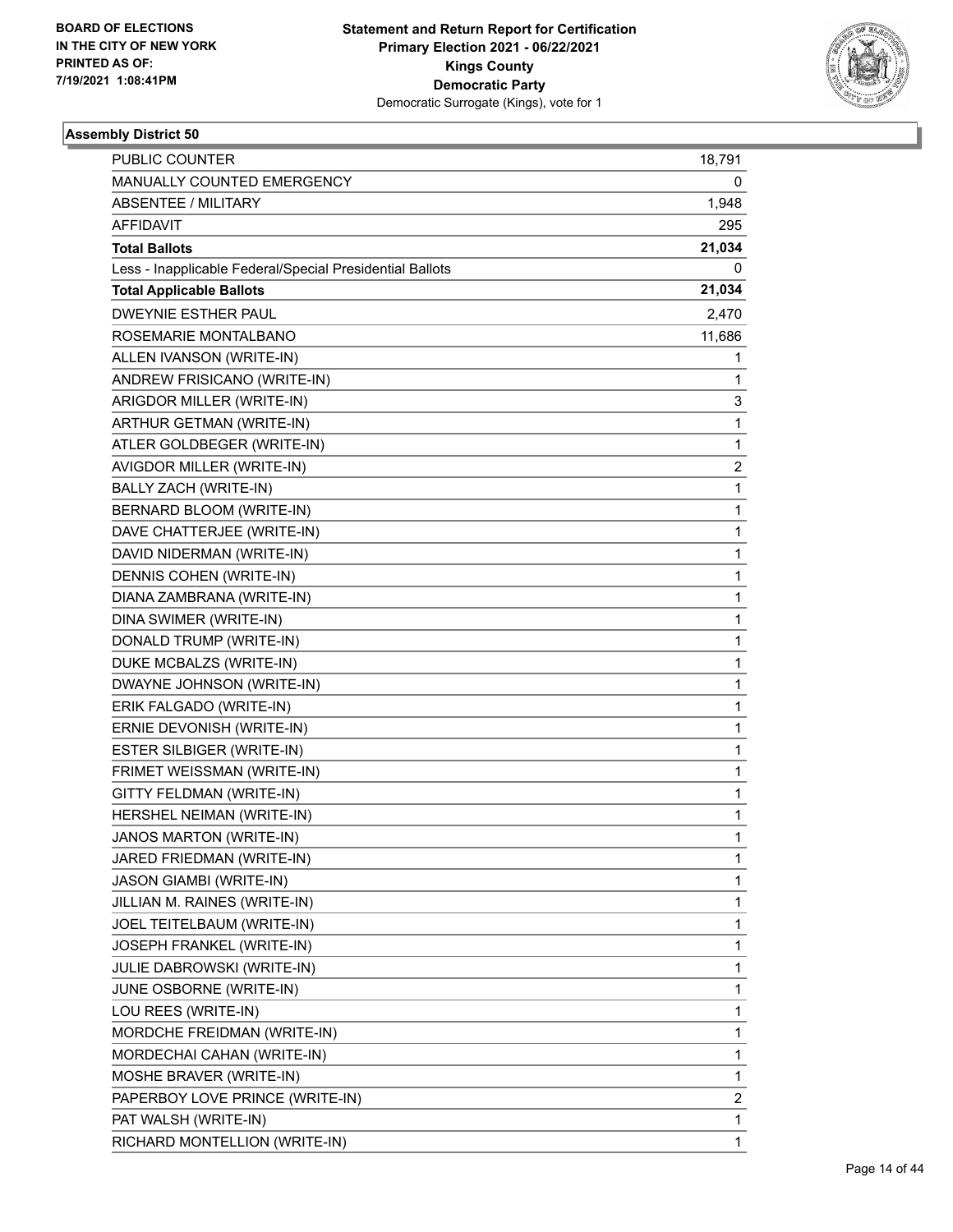

| RICHARD ROUNDA (WRITE-IN)                 | 1      |
|-------------------------------------------|--------|
| RICHARD ZERBO (WRITE-IN)                  | 1      |
| RIVKA MEISEIS (WRITE-IN)                  | 1      |
| ROB ELDER (WRITE-IN)                      | 1      |
| ROBERT S. ROACH (WRITE-IN)                | 1      |
| SERGIO EBALLOS (WRITE-IN)                 | 1      |
| SHANNON PHIPPS (WRITE-IN)                 | 1      |
| SHULEM EISENBERG (WRITE-IN)               | 1      |
| SURA KLEINMAN (WRITE-IN)                  | 1      |
| SYDNEY BIRCH (WRITE-IN)                   | 1      |
| THOMAS BROWN (WRITE-IN)                   | 1      |
| TYLER BARBIERI (WRITE-IN)                 | 1      |
| UNATTRIBUTABLE WRITE-IN (WRITE-IN)        | 55     |
| UNCOUNTED WRITE-IN PER STATUTE (WRITE-IN) | 1      |
| VALLSKA LAYEAS (WRITE-IN)                 | 1      |
| YONA KLAGSBALD (WRITE-IN)                 | 1      |
| YOSSI GESTETNER (WRITE-IN)                | 1      |
| <b>Total Votes</b>                        | 14,268 |
| Unrecorded                                | 6,766  |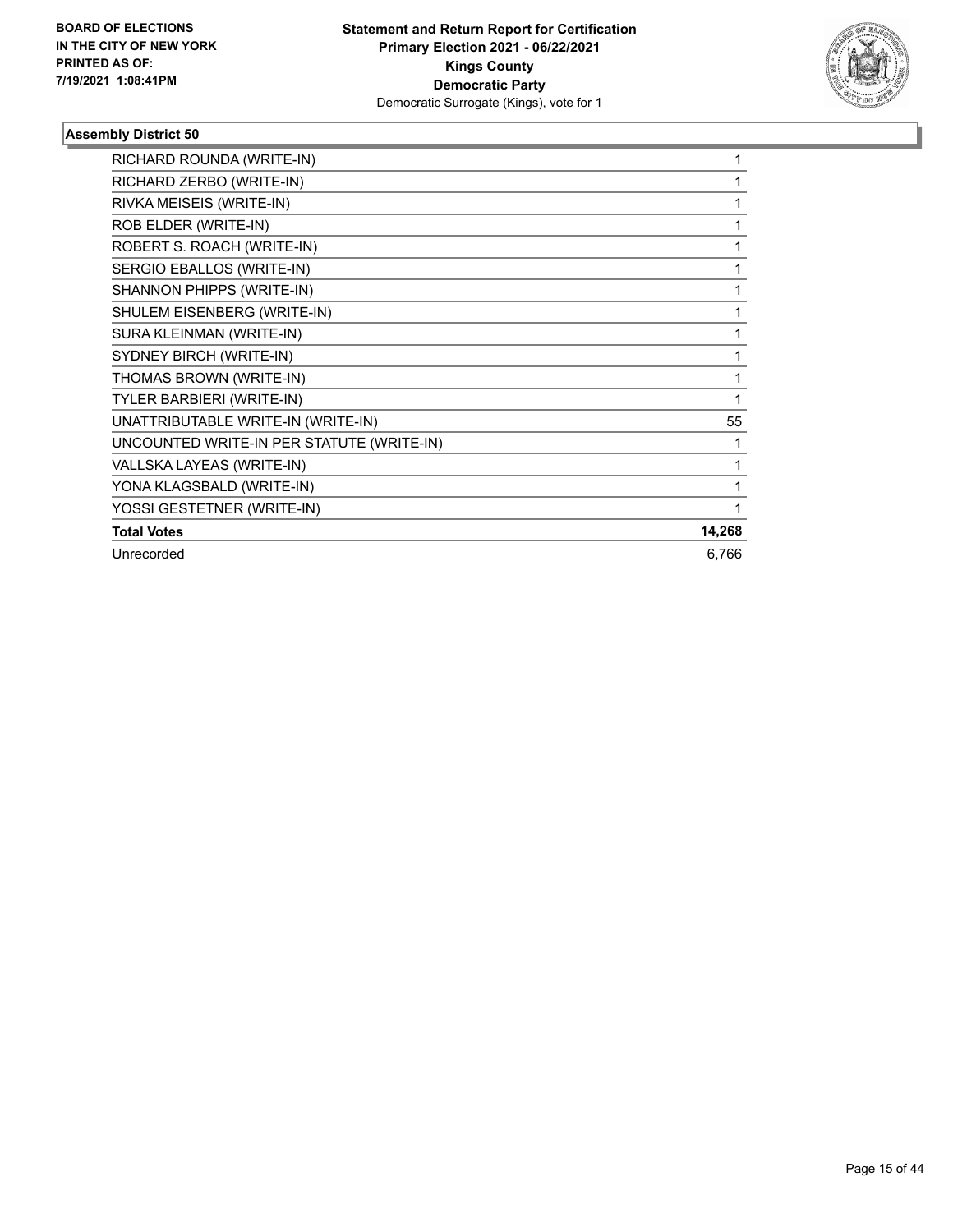

| PUBLIC COUNTER                                           | 10,569       |
|----------------------------------------------------------|--------------|
| MANUALLY COUNTED EMERGENCY                               | 0            |
| <b>ABSENTEE / MILITARY</b>                               | 1,043        |
| AFFIDAVIT                                                | 87           |
| <b>Total Ballots</b>                                     | 11,699       |
| Less - Inapplicable Federal/Special Presidential Ballots | 0            |
| <b>Total Applicable Ballots</b>                          | 11,699       |
| <b>DWEYNIE ESTHER PAUL</b>                               | 2,281        |
| ROSEMARIE MONTALBANO                                     | 6,745        |
| AMY LEBLANC (WRITE-IN)                                   | 1            |
| ANTHONY GINI (WRITE-IN)                                  | 1            |
| BRYN NIEBOER (WRITE-IN)                                  | 1            |
| CLAUDIA LA CHUGA (WRITE-IN)                              | 1            |
| COREY D. JOHNSON (WRITE-IN)                              | $\mathbf{1}$ |
| CURTIS SLIWA (WRITE-IN)                                  | 1            |
| DONALD TRUMP (WRITE-IN)                                  | $\mathbf 1$  |
| FELIX J ORTIZ (WRITE-IN)                                 | 1            |
| FRANZ FERDINAND (WRITE-IN)                               | 1            |
| <b>GERARD ENRIGHT (WRITE-IN)</b>                         | $\mathbf{1}$ |
| GUILLERMO TEJEDA (WRITE-IN)                              | $\mathbf{1}$ |
| HEELA CAPELL (WRITE-IN)                                  | 1            |
| HEIDY MALAMUD (WRITE-IN)                                 | $\mathbf 1$  |
| IAN ARTLRO (WRITE-IN)                                    | 1            |
| JAMES NEIMEISTER (WRITE-IN)                              | 1            |
| JEFFREY ROWELL (WRITE-IN)                                | $\mathbf{1}$ |
| JI RUI QIU (WRITE-IN)                                    | $\mathbf{1}$ |
| JOHN GAWEDA (WRITE-IN)                                   | 1            |
| JOHN SPAIN (WRITE-IN)                                    | $\mathbf 1$  |
| JUEZ SUCEDANEO (WRITE-IN)                                | 1            |
| KYLE L. POPE (WRITE-IN)                                  | 1            |
| MARIA LIMA VALDEZ (WRITE-IN)                             | 1            |
| MARIA MARROQUIN (WRITE-IN)                               | $\mathbf{1}$ |
| MICHAEL E RYAN (WRITE-IN)                                | 1            |
| NOAH SHAVL (WRITE-IN)                                    | 1            |
| NORA PEITGAND (WRITE-IN)                                 | 1            |
| PAPERBOY LOVE PRINCE (WRITE-IN)                          | 3            |
| SAMUEL BODANSKY (WRITE-IN)                               | 1            |
| STACY B JACOB (WRITE-IN)                                 | 1            |
| STEVE BRAUR (WRITE-IN)                                   | 1            |
| TERRY DORNER (WRITE-IN)                                  | 1            |
| TONY MESSINA (WRITE-IN)                                  | 1            |
| UNATTRIBUTABLE WRITE-IN (WRITE-IN)                       | 17           |
| VICTORIA MESSINA (WRITE-IN)                              | 1            |
| YELDA ALTALEF (WRITE-IN)                                 | 1            |
| YOEL RUBIN (WRITE-IN)                                    | 1            |
| ZALMAN KELBER (WRITE-IN)                                 | 1            |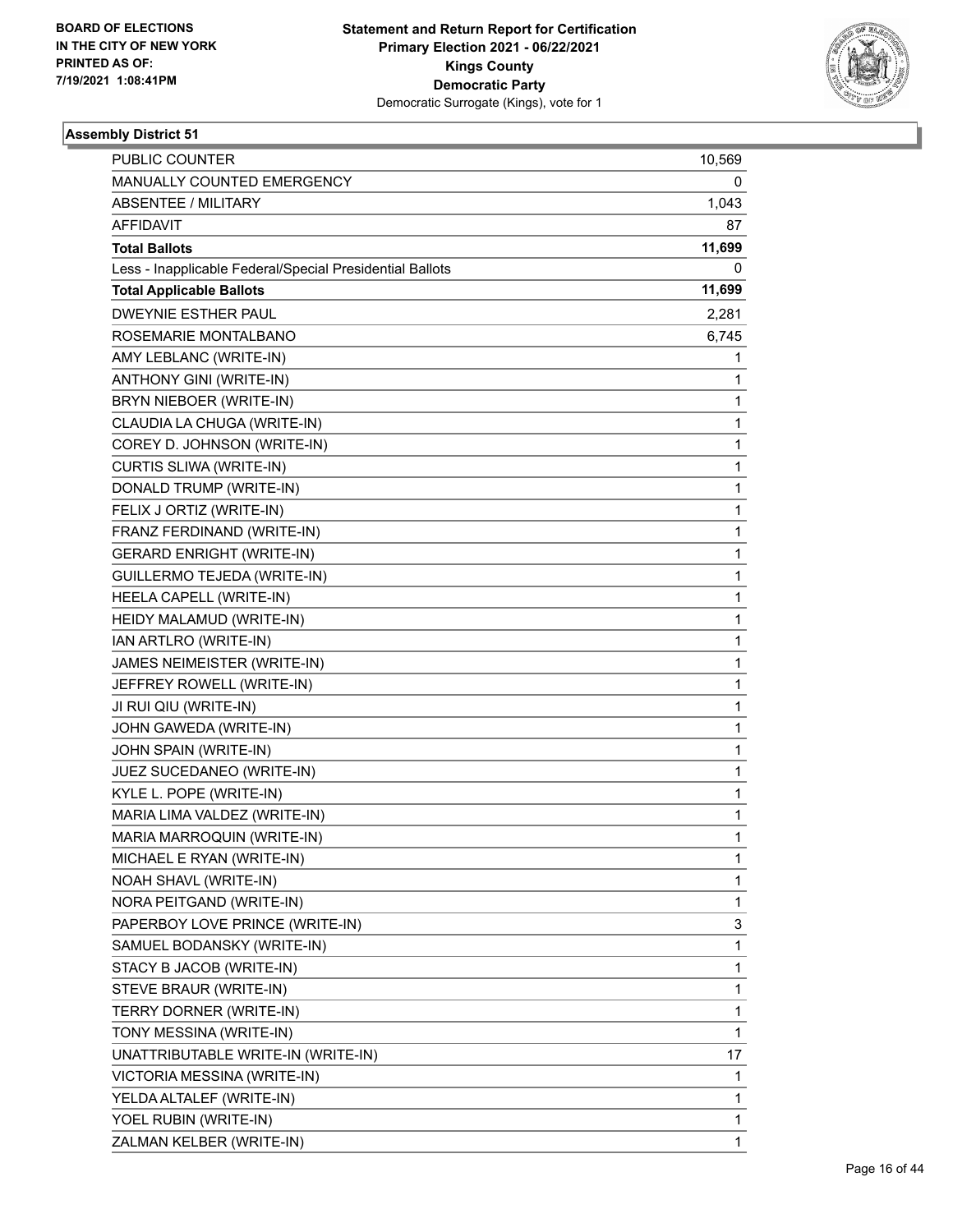

**Total Votes** 9,081

Unrecorded 2,618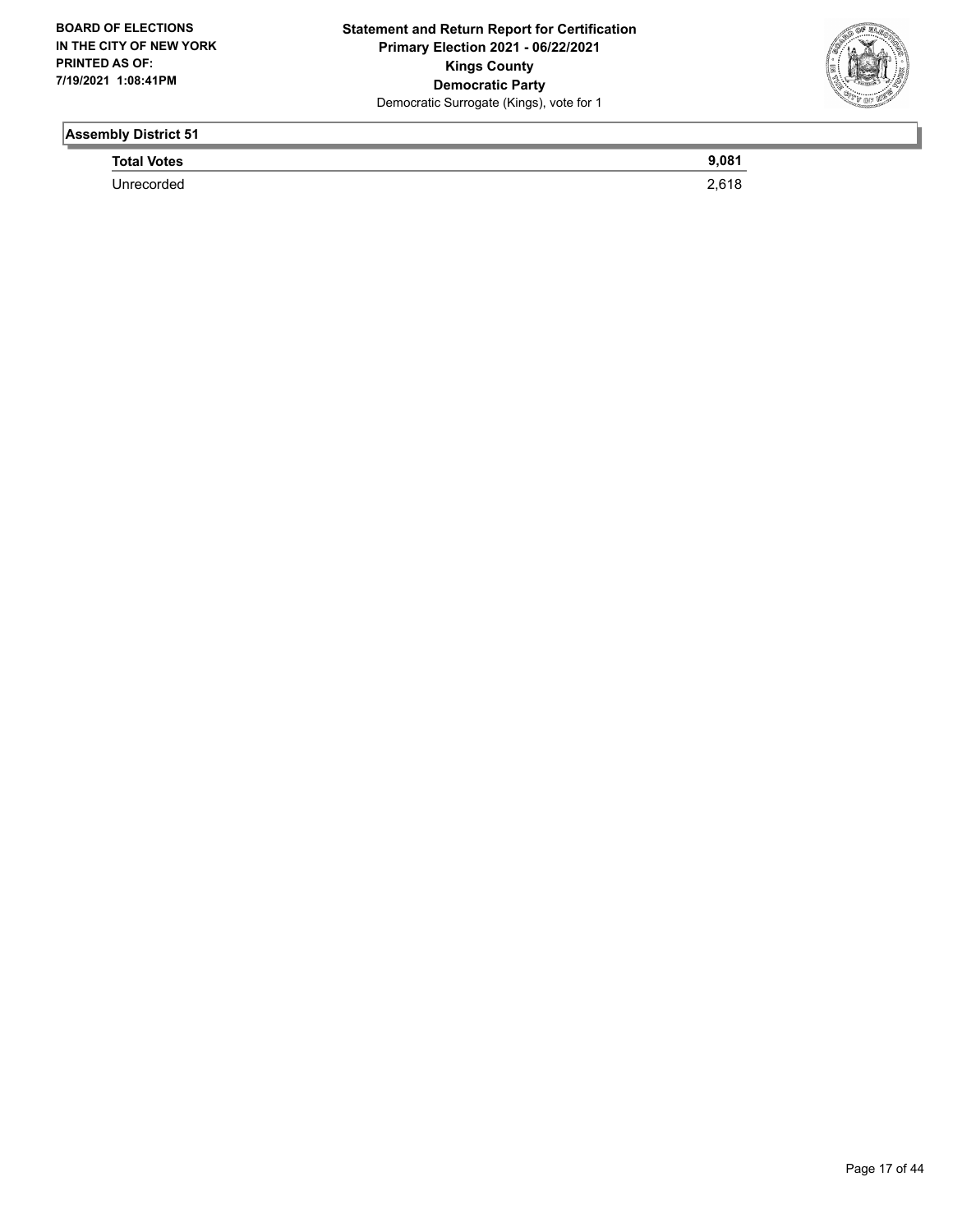

| PUBLIC COUNTER                                           | 33,543       |
|----------------------------------------------------------|--------------|
| MANUALLY COUNTED EMERGENCY                               | 0            |
| <b>ABSENTEE / MILITARY</b>                               | 3,422        |
| <b>AFFIDAVIT</b>                                         | 351          |
| <b>Total Ballots</b>                                     | 37,316       |
| Less - Inapplicable Federal/Special Presidential Ballots | 0            |
| <b>Total Applicable Ballots</b>                          | 37,316       |
| DWEYNIE ESTHER PAUL                                      | 6,482        |
| ROSEMARIE MONTALBANO                                     | 22,248       |
| AARON KIRK (WRITE-IN)                                    | 1            |
| ADAM BATLER (WRITE-IN)                                   | 1            |
| ADAM BRRSGI (WRITE-IN)                                   | 1            |
| ADAM DILEO (WRITE-IN)                                    | 1            |
| ADAM STEELE (WRITE-IN)                                   | 1            |
| ADRENNE WELLS (WRITE-IN)                                 | $\mathbf{1}$ |
| ALLISON FUNTAS (WRITE-IN)                                | 1            |
| AMANDA ROSE WALLWIN (WRITE-IN)                           | 1            |
| AMY M. HELD (WRITE-IN)                                   | 1            |
| ANNE OLIVER (WRITE-IN)                                   | 1            |
| ANTONIO REYNOSO (WRITE-IN)                               | 1            |
| <b>BARACK OBAMA (WRITE-IN)</b>                           | 2            |
| BERMELEY MITCHEL (WRITE-IN)                              | 1            |
| BILL SMITH (WRITE-IN)                                    | 1            |
| BRAD LANDER (WRITE-IN)                                   | 1            |
| BRIAN HARTAER (WRITE-IN)                                 | 1            |
| <b>BRIDGET ROHDE (WRITE-IN)</b>                          | 1            |
| <b>BRUCE SPRINGSTEEN (WRITE-IN)</b>                      | $\mathbf{1}$ |
| CARA MARCOUS (WRITE-IN)                                  | 1            |
| CATHERINE CHRISTIAN (WRITE-IN)                           | 1            |
| CHRISTINA BREZING (WRITE-IN)                             | 1            |
| CHRISTOPHER C. DWYER (WRITE-IN)                          | 1            |
| COREY BANKS (WRITE-IN)                                   | 1            |
| DAVID BERTOZZI (WRITE-IN)                                | 1            |
| DAVID WERBER (WRITE-IN)                                  | 1            |
| DONNA WINGATE (WRITE-IN)                                 | 1            |
| ELIZABETH BAGOT (WRITE-IN)                               | 1            |
| ELIZABETH SKEEN (WRITE-IN)                               | 1            |
| EMILIE COHEN (WRITE-IN)                                  | 1            |
| ERIC ADAMS (WRITE-IN)                                    | 1            |
| ERIC MCCLURE (WRITE-IN)                                  | 1            |
| EUGENE GANNON (WRITE-IN)                                 | 1            |
| EVAN BEHELE (WRITE-IN)                                   | 1            |
| <b>GARY MANN (WRITE-IN)</b>                              | 1            |
| <b>GESHE KELSANG (WRITE-IN)</b>                          | 1            |
| <b>GLENN HEAD (WRITE-IN)</b>                             | 1            |
| GLOMANI BRAVO LOPEZ (WRITE-IN)                           | 1            |
|                                                          |              |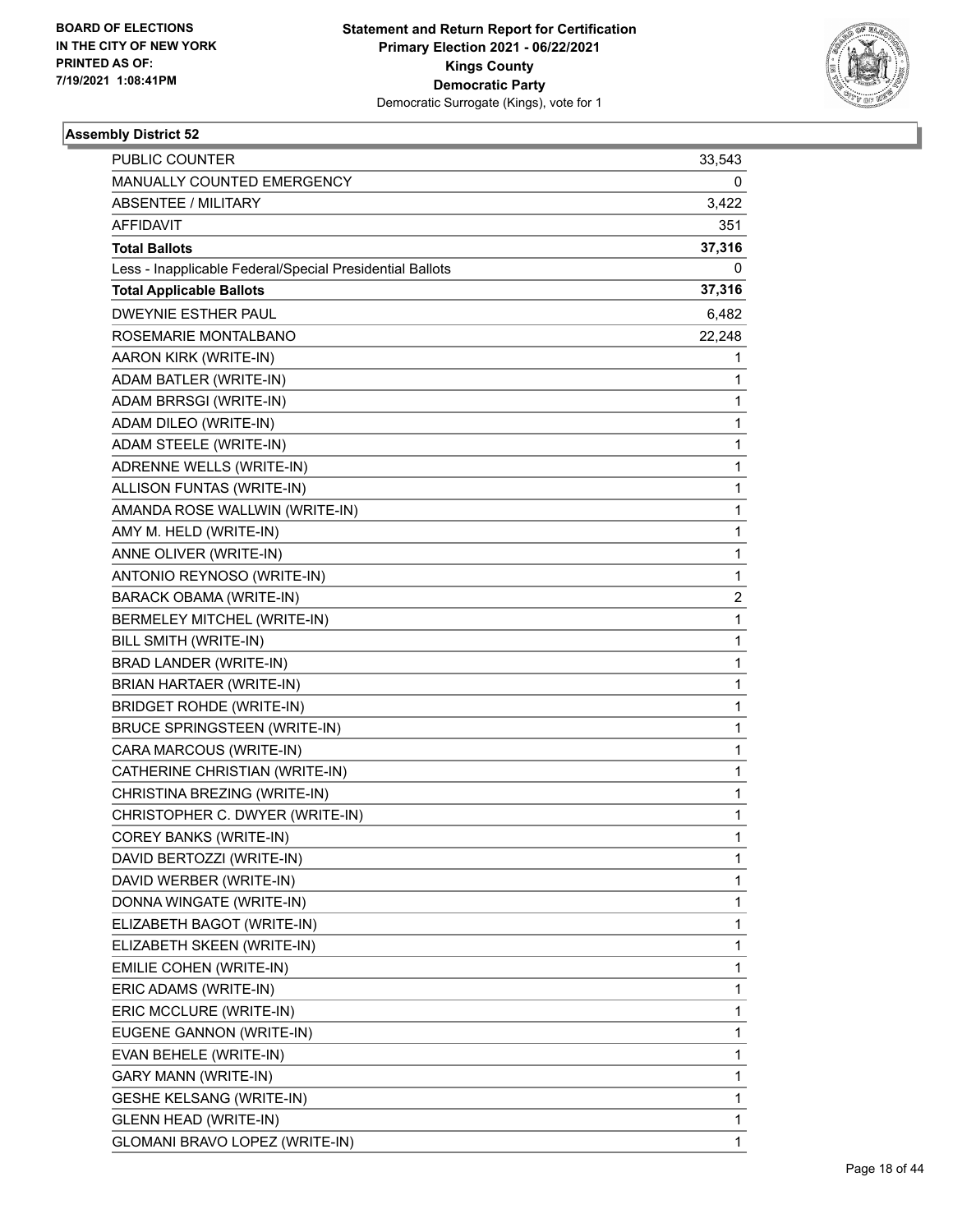

| <b>GRACE LEE (WRITE-IN)</b>     | 1            |
|---------------------------------|--------------|
| JACKSON BALL (WRITE-IN)         | $\mathbf 1$  |
| JAMES KATZ (WRITE-IN)           | 1            |
| JEANIE JOE (WRITE-IN)           | 1            |
| JG WENTWORTH (WRITE-IN)         | 1            |
| JOSHUA FEUER (WRITE-IN)         | 1            |
| JUDA THOMAS (WRITE-IN)          | 1            |
| JUDITH SHEINDLIN (WRITE-IN)     | 1            |
| JULIE B. RENDELMEN (WRITE-IN)   | 1            |
| KATI RICHER (WRITE-IN)          | 1            |
| KEITH PULLING (WRITE-IN)        | 1            |
| LANCE ITO (WRITE-IN)            | 1            |
| LAWRENCE W. BOES (WRITE-IN)     | 1            |
| LEE FRANCIS LANGSTON (WRITE-IN) | 1            |
| LEON FARRANT (WRITE-IN)         | 1            |
| LINCOLN RESTLER (WRITE-IN)      | 1            |
| LISA BAKER (WRITE-IN)           | 1            |
| LISA GIBBS (WRITE-IN)           | 1            |
| MARGARET KIMBERLY (WRITE-IN)    | 1            |
| MARIA LOPEZ (WRITE-IN)          | 1            |
| MARK FEDESMAN (WRITE-IN)        | 1            |
| MARK LUDWIG (WRITE-IN)          | 1            |
| MARK SHILEN (WRITE-IN)          | 1            |
| MATT BARNETT (WRITE-IN)         | 1            |
| MATTHEW FAIRLEY (WRITE-IN)      | 1            |
| MAX RUSELL (WRITE-IN)           | 1            |
| MAX WINOGRAD (WRITE-IN)         | 1            |
| MAYA D. WILEY (WRITE-IN)        | 1            |
| MAYA WILEY (WRITE-IN)           | 1            |
| MICHAEL BANNON (WRITE-IN)       | 1            |
| MICHAEL WALKER (WRITE-IN)       | 1            |
| MICHAEL WEISSBERG (WRITE-IN)    | $\mathbf{1}$ |
| MICHEAL FARKAS (WRITE-IN)       | 1            |
| MIKE KITSIS (WRITE-IN)          | 1            |
| MIKE MIRANDA (WRITE-IN)         | 1            |
| MINNA KOTKIN (WRITE-IN)         | 1            |
| MIRA KASINITZ (WRITE-IN)        | 1            |
| MITCHELL GOLDENBERG (WRITE-IN)  | 1            |
| MITT ROMNEY (WRITE-IN)          | 1            |
| NAOMI GARDNER (WRITE-IN)        | 1            |
| NICHOLAS CANCAR (WRITE-IN)      | 1            |
| NORMAN SIEGAL (WRITE-IN)        | 1            |
| NOYA CERFUND (WRITE-IN)         | 1            |
| PAPERBOY LOVE PRINCE (WRITE-IN) | 1            |
| PETER WADE (WRITE-IN)           | 1            |
| PHIL KAMARAS (WRITE-IN)         | 1            |
|                                 |              |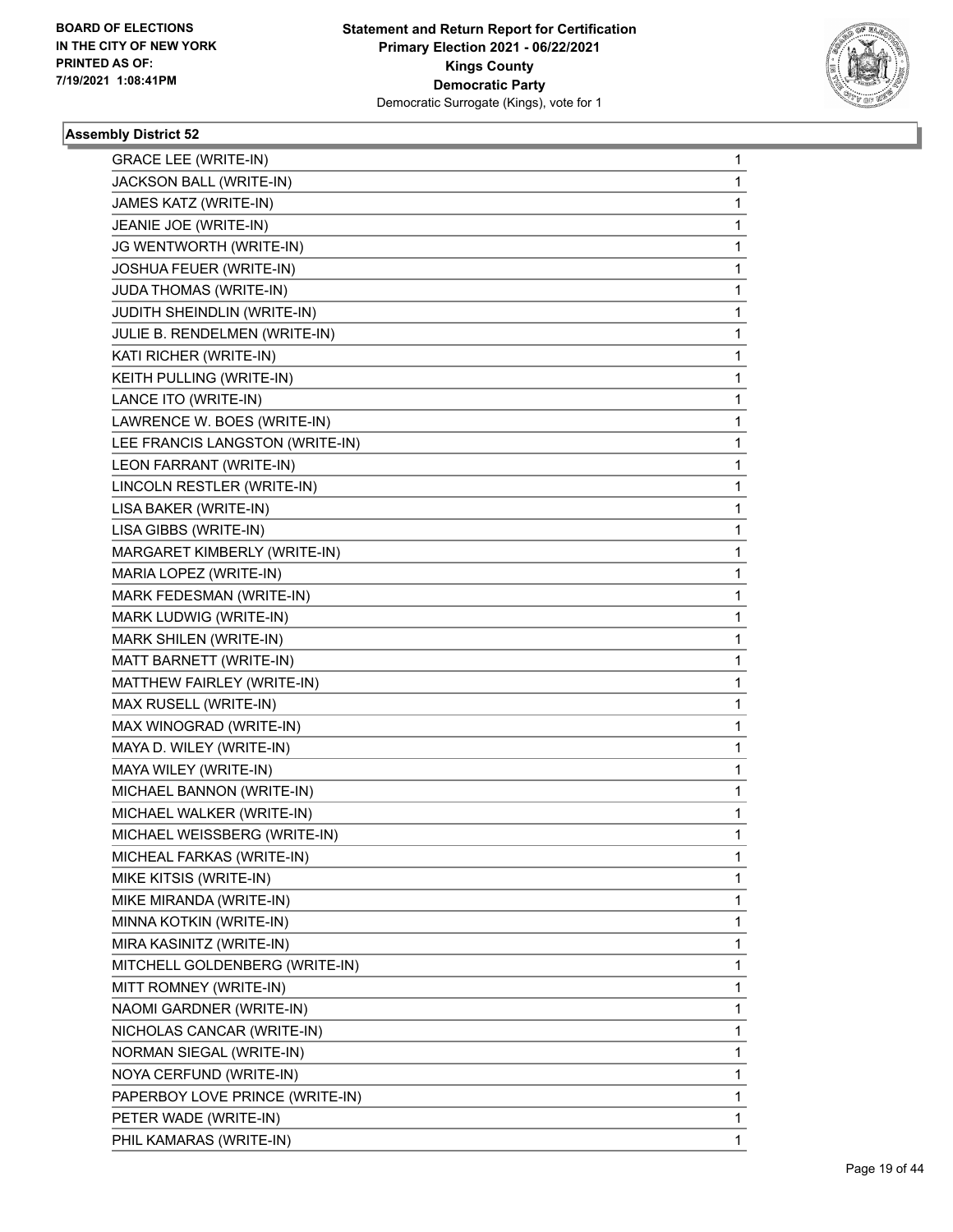

| RAUL MORENO (WRITE-IN)             | 1      |
|------------------------------------|--------|
| REBECCA LAUSEN (WRITE-IN)          | 1      |
| RICHARD BAILEY (WRITE-IN)          | 1      |
| ROBERT NEWMAN (WRITE-IN)           | 1      |
| RUTH FRANK HOLCOMB (WRITE-IN)      | 1      |
| RYAN WEINER (WRITE-IN)             | 1      |
| SADIE BANKS (WRITE-IN)             | 1      |
| SAM BRICKFIELD (WRITE-IN)          | 1      |
| SETH FRAZIER (WRITE-IN)            | 1      |
| SHANNA RISS (WRITE-IN)             | 1      |
| SHAYNA DORETSKY (WRITE-IN)         | 1      |
| SHEILA DAMATO (WRITE-IN)           | 1      |
| SHERYL ORWEL (WRITE-IN)            | 1      |
| SMOL CHUNGUS (WRITE-IN)            | 1      |
| STEPHANE F ADAM (WRITE-IN)         | 1      |
| STEVEN E SHOVERS (WRITE-IN)        | 1      |
| STUART D BARON (WRITE-IN)          | 1      |
| TALIA BICLER (WRITE-IN)            | 1      |
| THOMAS BLAYLOCK (WRITE-IN)         | 1      |
| TIMOTHY RYAN-LISS (WRITE-IN)       | 1      |
| UNATTRIBUTABLE WRITE-IN (WRITE-IN) | 63     |
| WILLIAM LOPEZ (WRITE-IN)           | 1      |
| ZACHARY KATENGUSON (WRITE-IN)      | 1      |
| ZAINAH GADOUI (WRITE-IN)           | 1      |
| <b>Total Votes</b>                 | 28,900 |
| Unrecorded                         | 8,416  |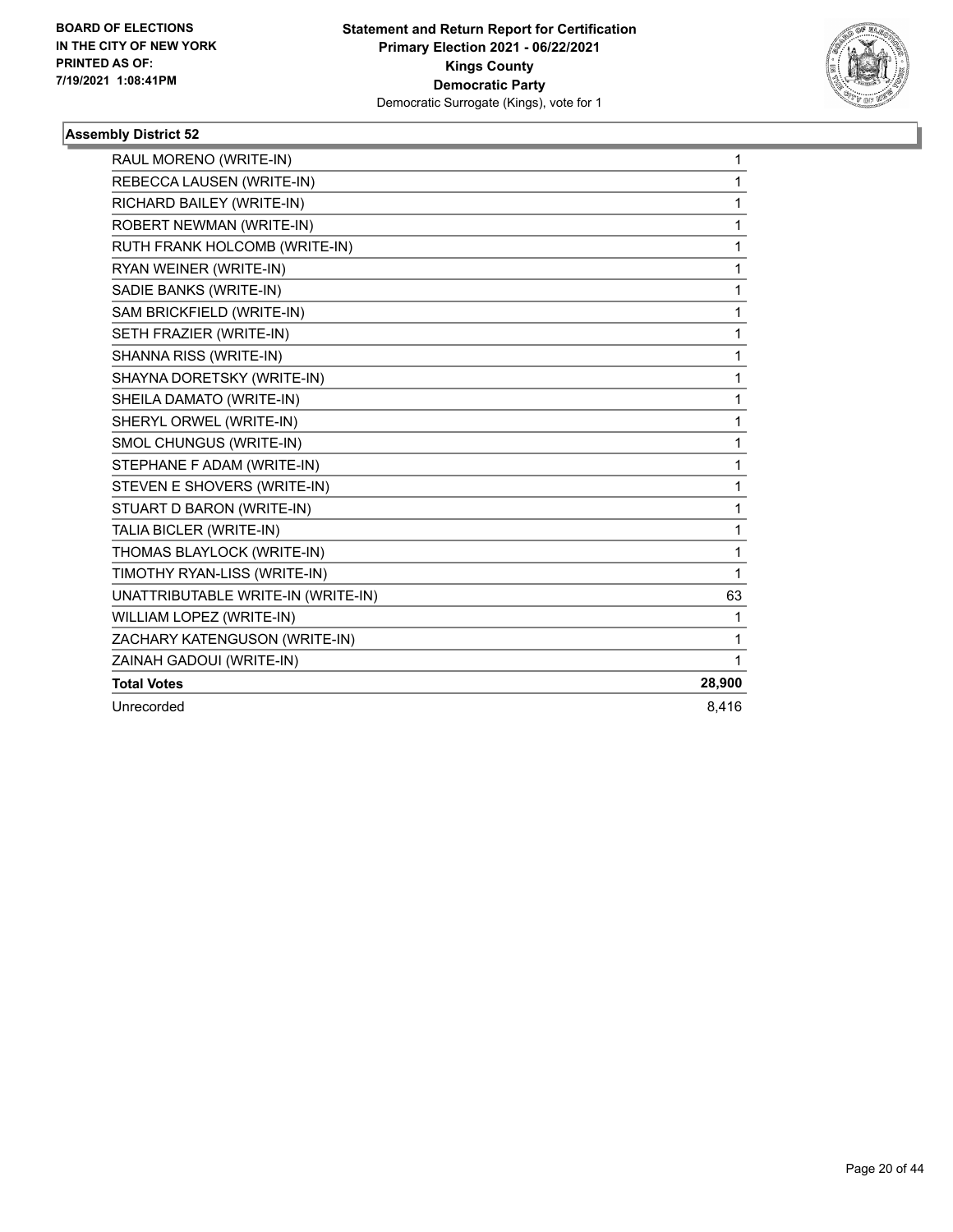

| PUBLIC COUNTER                                           | 13,599       |
|----------------------------------------------------------|--------------|
| MANUALLY COUNTED EMERGENCY                               | 0            |
| <b>ABSENTEE / MILITARY</b>                               | 839          |
| AFFIDAVIT                                                | 198          |
| <b>Total Ballots</b>                                     | 14,636       |
| Less - Inapplicable Federal/Special Presidential Ballots | 0            |
| <b>Total Applicable Ballots</b>                          | 14,636       |
| <b>DWEYNIE ESTHER PAUL</b>                               | 2,353        |
| ROSEMARIE MONTALBANO                                     | 9,125        |
| ALEXANDETL ARMLOVICH (WRITE-IN)                          | 1            |
| ANDREW YANG (WRITE-IN)                                   | 5            |
| ANGELA DAVIS (WRITE-IN)                                  | 1            |
| AURORA VEGA (WRITE-IN)                                   | 1            |
| BERNIE SANDERS (WRITE-IN)                                | 3            |
| BILL NYE (WRITE-IN)                                      | 1            |
| BILL REISMAN (WRITE-IN)                                  | $\mathbf 1$  |
| CHRISTIAN CAMACHO (WRITE-IN)                             | 1            |
| DARREN E COX (WRITE-IN)                                  | 1            |
| DAVE SPERANZA (WRITE-IN)                                 | 1            |
| DONALD J. TRUMP (WRITE-IN)                               | 2            |
| ELISEO CABRERA (WRITE-IN)                                | 1            |
| <b>GEORGE BUSH (WRITE-IN)</b>                            | 1            |
| JESSE SINCAL (WRITE-IN)                                  | 1            |
| JESSIE RAVINELLI (WRITE-IN)                              | 1            |
| JOEL FRIEDMAN (WRITE-IN)                                 | $\mathbf{1}$ |
| JOSEPH BOLOGNESE (WRITE-IN)                              | 1            |
| LAUREN AUBREY ROBERTSON (WRITE-IN)                       | $\mathbf{1}$ |
| LEE NISSON (WRITE-IN)                                    | 1            |
| MABEL EILEEN KATZ (WRITE-IN)                             | 1            |
| MICHAEL MALICE (WRITE-IN)                                | 1            |
| MICHAEL RODBARD (WRITE-IN)                               | 1            |
| MOLLY BICKS (WRITE-IN)                                   | 1            |
| NICHOLOS MEYEBOR (WRITE-IN)                              | 1            |
| NICK MULLEN (WRITE-IN)                                   | 1            |
| PAPERBOY LOVE PRINCE (WRITE-IN)                          | 3            |
| PESACHY DASKALOWTIZ (WRITE-IN)                           | 1            |
| ROY FISCHMAN (WRITE-IN)                                  | 1            |
| SALVATORE FRANCHINO (WRITE-IN)                           | 1            |
| SAM BENNETT (WRITE-IN)                                   | 1            |
| SOPHIE COHEN (WRITE-IN)                                  | 1            |
| STAVROS MALKAS (WRITE-IN)                                | 1            |
| THOMAS JARVIS FOSTER (WRITE-IN)                          | 1            |
| UNATTRIBUTABLE WRITE-IN (WRITE-IN)                       | 33           |
| UNCOUNTED WRITE-IN PER STATUTE (WRITE-IN)                | 1            |
| YANKY SCHWIMMER (WRITE-IN)                               | 1            |
| YOSSI GESTETNER (WRITE-IN)                               | 1            |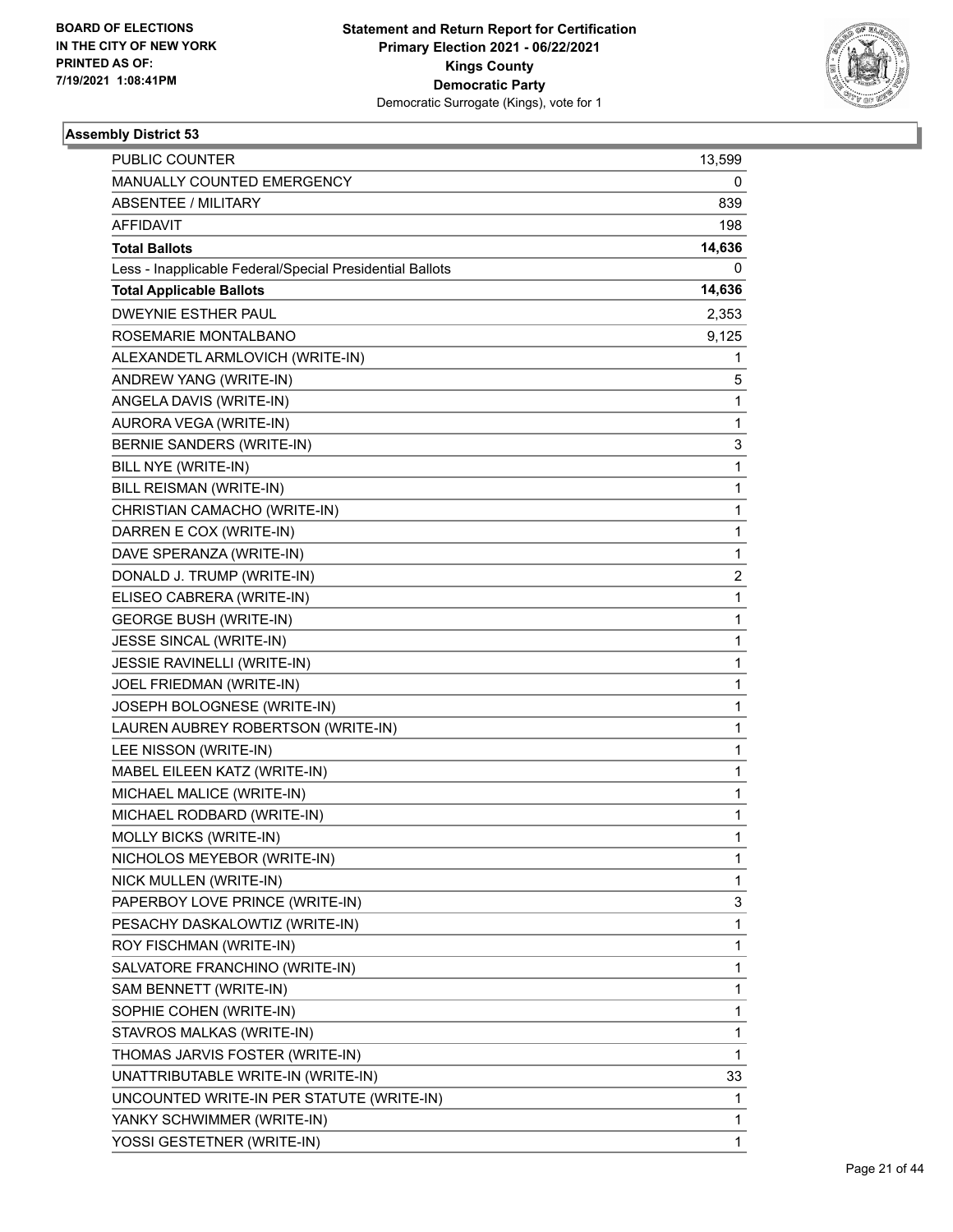

| <b>Total Votes</b>                                       | 11,556 |
|----------------------------------------------------------|--------|
| Unrecorded                                               | 3,080  |
| <b>Assembly District 54</b>                              |        |
| <b>PUBLIC COUNTER</b>                                    | 9,474  |
| MANUALLY COUNTED EMERGENCY                               | 0      |
| ABSENTEE / MILITARY                                      | 1,002  |
| <b>AFFIDAVIT</b>                                         | 115    |
| <b>Total Ballots</b>                                     | 10,591 |
| Less - Inapplicable Federal/Special Presidential Ballots | 0      |
| <b>Total Applicable Ballots</b>                          | 10,591 |
| <b>DWEYNIE ESTHER PAUL</b>                               | 3,216  |
| ROSEMARIE MONTALBANO                                     | 5,417  |
| ALEXANDRIA OCASIO CORTEZ (WRITE-IN)                      |        |
| DANIEL ABDUL MALAK (WRITE-IN)                            |        |
| DIANNA MCDONGALL (WRITE-IN)                              |        |
| KANYE WEST (WRITE-IN)                                    |        |
| KEISHA ALLEYNE (WRITE-IN)                                |        |
| MAMMY THEBNER (WRITE-IN)                                 |        |
| MARCUS GARVEY (WRITE-IN)                                 |        |
| RAYNEL HERASME (WRITE-IN)                                |        |
| SAL LONG (WRITE-IN)                                      |        |
| SONAM UKYUB (WRITE-IN)                                   |        |
| STACY DONEGEN (WRITE-IN)                                 |        |
| TALIA LAVIH (WRITE-IN)                                   |        |
| UNATTRIBUTABLE WRITE-IN (WRITE-IN)                       | 27     |
| <b>Total Votes</b>                                       | 8,672  |
| Unrecorded                                               | 1.919  |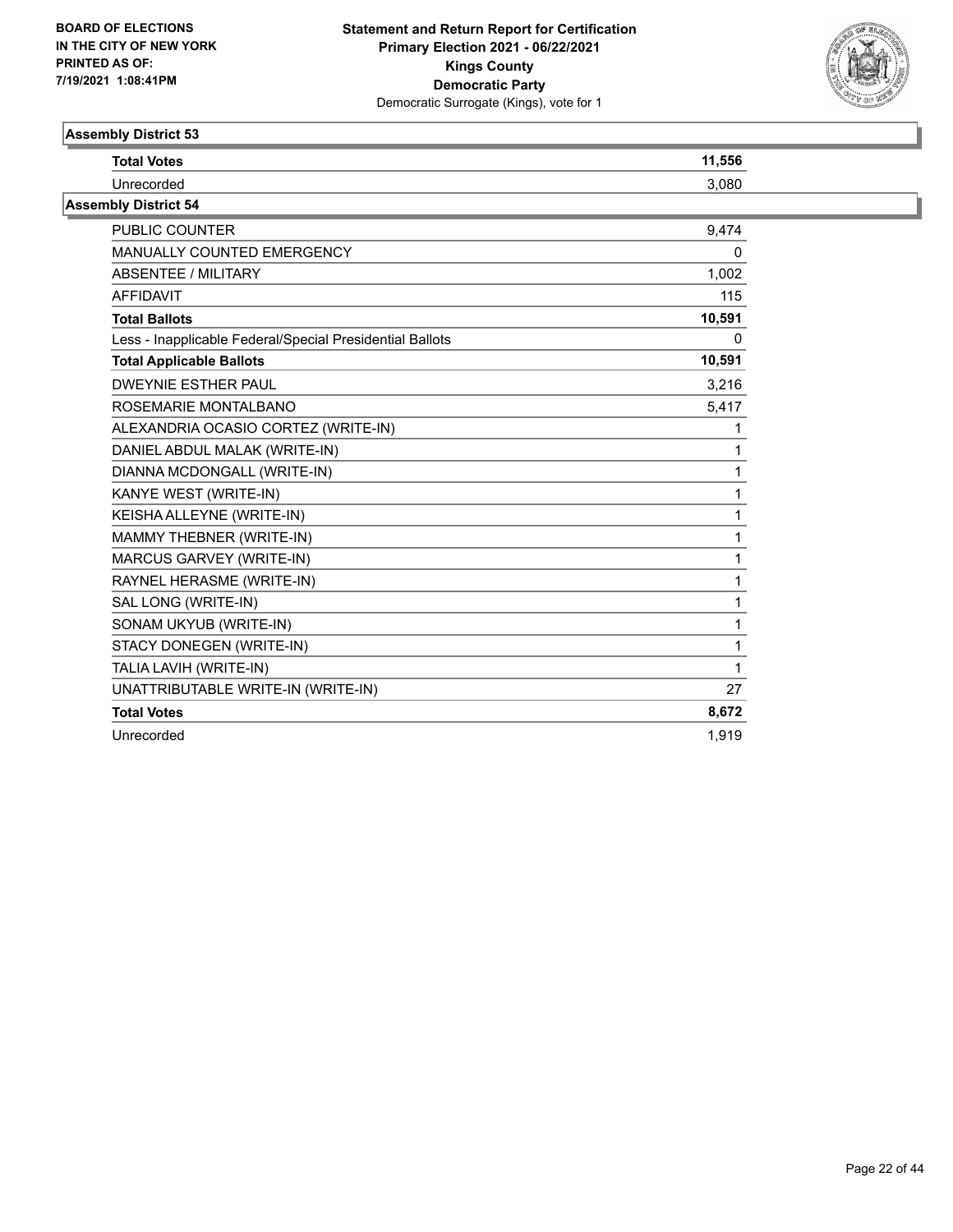

| <b>PUBLIC COUNTER</b>                                    | 12,118 |
|----------------------------------------------------------|--------|
| <b>MANUALLY COUNTED EMERGENCY</b>                        | 1      |
| <b>ABSENTEE / MILITARY</b>                               | 946    |
| <b>AFFIDAVIT</b>                                         | 72     |
| <b>Total Ballots</b>                                     | 13,137 |
| Less - Inapplicable Federal/Special Presidential Ballots | 0      |
| <b>Total Applicable Ballots</b>                          | 13,137 |
| <b>DWEYNIE ESTHER PAUL</b>                               | 5,718  |
| ROSEMARIE MONTALBANO                                     | 5,339  |
| BERNIE SANDERS (WRITE-IN)                                | 1      |
| <b>BONITA GREEN (WRITE-IN)</b>                           | 1      |
| CASILDA ELENA ROPER-SIMPSON (WRITE-IN)                   | 1      |
| CHRISTOPHER BONEY SR (WRITE-IN)                          | 1      |
| FRANKOBA STEVENS (WRITE-IN)                              | 1      |
| MEREDITH JONES (WRITE-IN)                                | 1      |
| PAPERBOY LOVE PRINCE (WRITE-IN)                          | 1      |
| SONIA EDWARDS (WRITE-IN)                                 | 1      |
| UNATTRIBUTABLE WRITE-IN (WRITE-IN)                       | 43     |
| <b>Total Votes</b>                                       | 11,108 |
| Unrecorded                                               | 2,029  |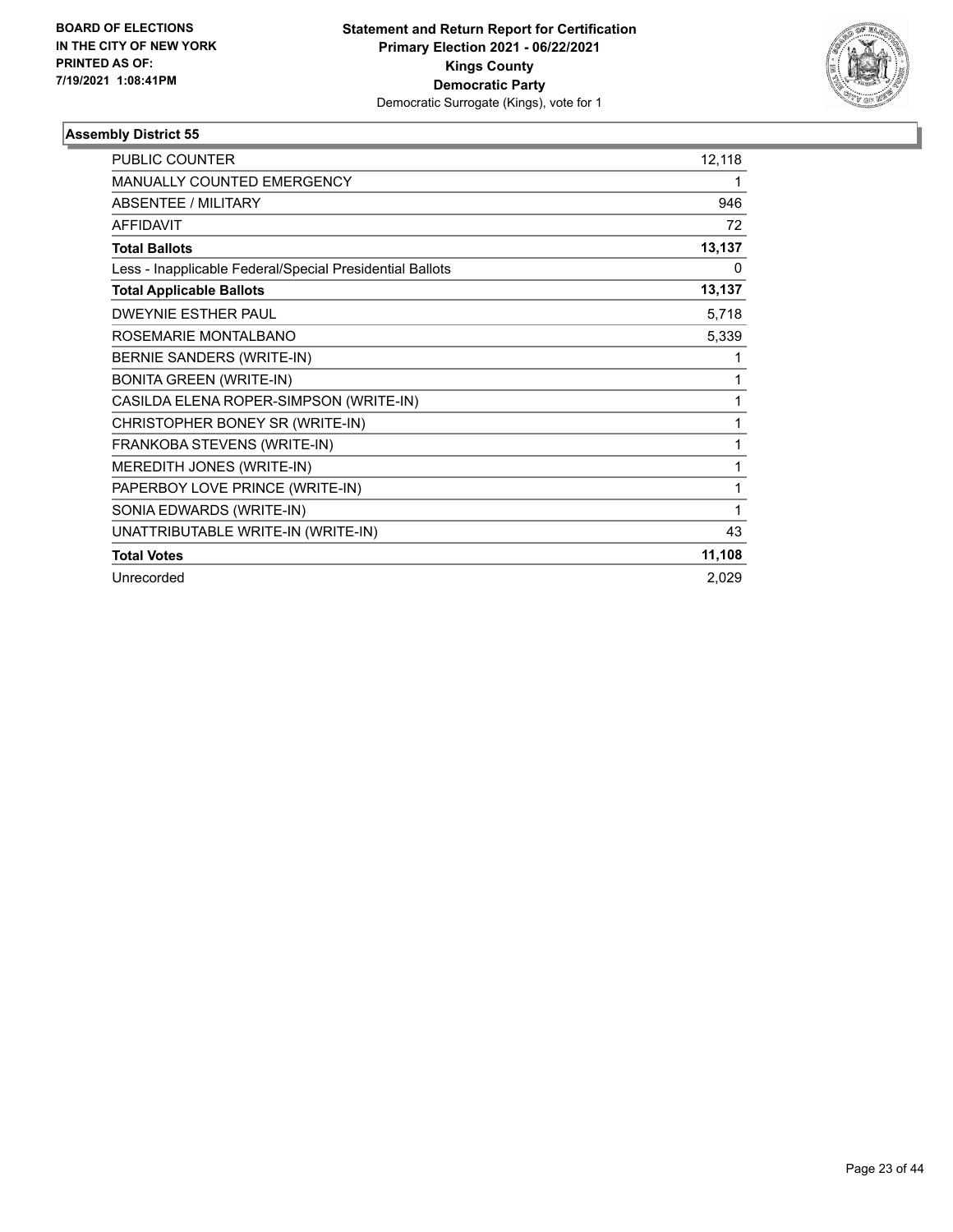

| PUBLIC COUNTER                                           | 18,642       |
|----------------------------------------------------------|--------------|
| MANUALLY COUNTED EMERGENCY                               | 1            |
| <b>ABSENTEE / MILITARY</b>                               | 1,261        |
| AFFIDAVIT                                                | 232          |
| <b>Total Ballots</b>                                     | 20,136       |
| Less - Inapplicable Federal/Special Presidential Ballots | 0            |
| <b>Total Applicable Ballots</b>                          | 20,136       |
| <b>DWEYNIE ESTHER PAUL</b>                               | 7,875        |
| ROSEMARIE MONTALBANO                                     | 8,544        |
| ALEX RODRIGUEZ (WRITE-IN)                                | 1            |
| ALTER GOLDBERGER (WRITE-IN)                              | 1            |
| ANNA MULLA (WRITE-IN)                                    | 1            |
| ARON GREENFIELD (WRITE-IN)                               | 1            |
| <b>BANANA JONES (WRITE-IN)</b>                           | $\mathbf{1}$ |
| <b>BRIAN LEHR (WRITE-IN)</b>                             | 1            |
| CHARLES FINKELSTEIN (WRITE-IN)                           | $\mathbf{1}$ |
| CHIMORE T. MACK GLOVER (WRITE-IN)                        | 1            |
| DAVID HIRSCHY (WRITE-IN)                                 | 1            |
| DAVID QUILL (WRITE-IN)                                   | $\mathbf{1}$ |
| DAVID REISS (WRITE-IN)                                   | $\mathbf{1}$ |
| DWEYNIE ESTHER C (WRITE-IN)                              | 1            |
| <b>GLAS MALMBERG (WRITE-IN)</b>                          | $\mathbf{1}$ |
| INGA O'NEALE (WRITE-IN)                                  | 1            |
| JABARI BRISPORT (WRITE-IN)                               | 1            |
| JOHN BARDI (WRITE-IN)                                    | $\mathbf{1}$ |
| LOLA WATERMAN (WRITE-IN)                                 | $\mathbf{1}$ |
| MARIELLE MOORE (WRITE-IN)                                | 1            |
| MARVA C. BROWN (WRITE-IN)                                | $\mathbf{1}$ |
| MICHAEL SCOTT JR (WRITE-IN)                              | 1            |
| NOAM CHOMSKY (WRITE-IN)                                  | 1            |
| RODNEYSE BICHOTTE-HERMELYN (WRITE-IN)                    | 1            |
| SEAN MCCUNE (WRITE-IN)                                   | 1            |
| TANYA TERRY (WRITE-IN)                                   | 1            |
| THADDECIA SMITH (WRITE-IN)                               | 1            |
| TIM HEIDECKER (WRITE-IN)                                 | $\mathbf{1}$ |
| UNATTRIBUTABLE WRITE-IN (WRITE-IN)                       | 42           |
| UNCOUNTED WRITE-IN PER STATUTE (WRITE-IN)                | 1            |
| WALTER FARMER (WRITE-IN)                                 | 1            |
| WILLIAM LOPEZ RUIZ (WRITE-IN)                            | 1            |
| <b>Total Votes</b>                                       | 16,490       |
| Unrecorded                                               | 3,646        |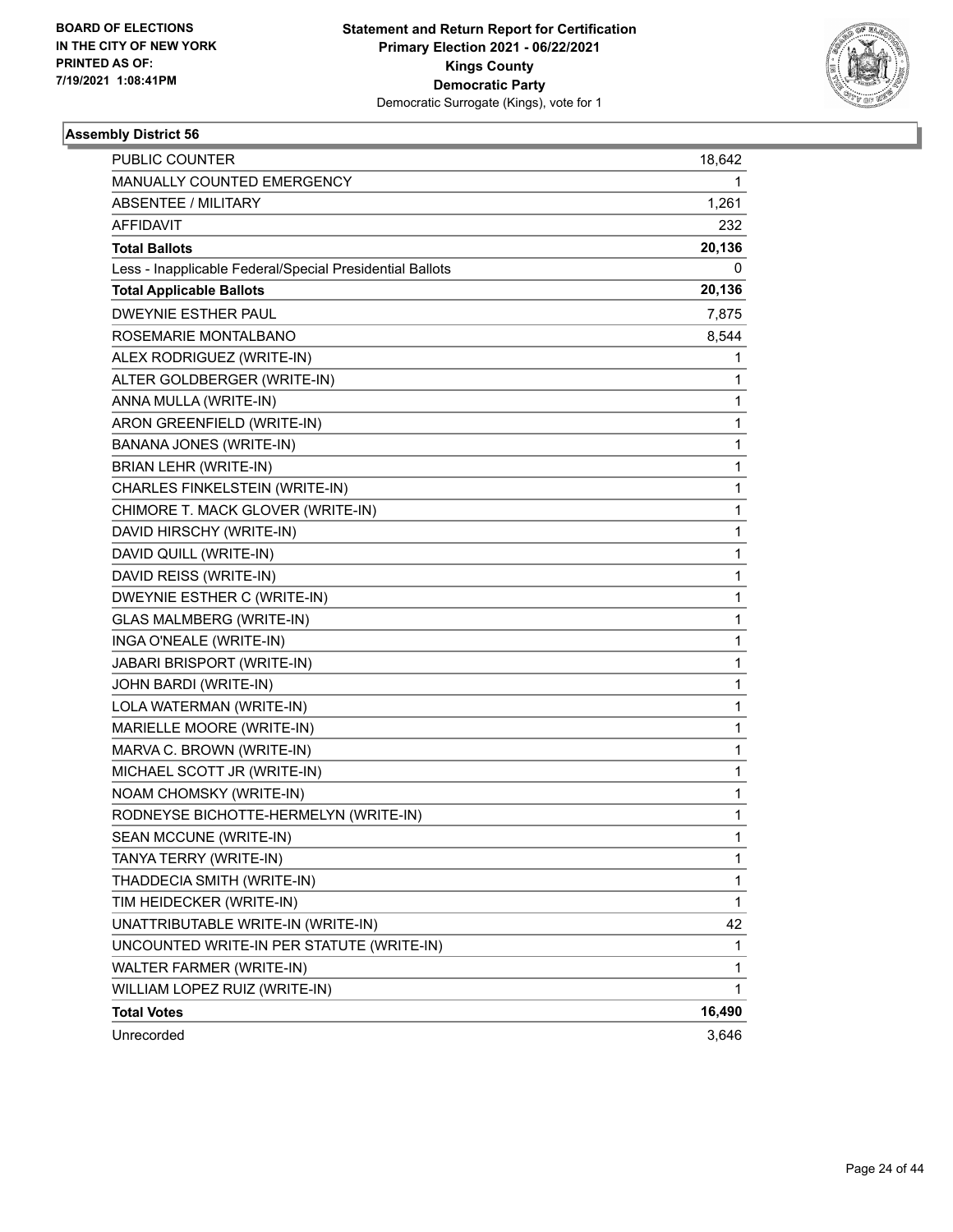

| PUBLIC COUNTER                                           | 29,715                  |
|----------------------------------------------------------|-------------------------|
| MANUALLY COUNTED EMERGENCY                               | 0                       |
| <b>ABSENTEE / MILITARY</b>                               | 2,352                   |
| <b>AFFIDAVIT</b>                                         | 399                     |
| <b>Total Ballots</b>                                     | 32,466                  |
| Less - Inapplicable Federal/Special Presidential Ballots | 0                       |
| <b>Total Applicable Ballots</b>                          | 32,466                  |
| <b>DWEYNIE ESTHER PAUL</b>                               | 9,568                   |
| ROSEMARIE MONTALBANO                                     | 16,330                  |
| ADRIENNE GANH (WRITE-IN)                                 | 1                       |
| ALAN HANDLER (WRITE-IN)                                  | 1                       |
| ANTHONY D. GAY (WRITE-IN)                                | 1                       |
| ANTHONY SVATEK (WRITE-IN)                                | $\mathbf{1}$            |
| BERNIE SANDERS (WRITE-IN)                                | 1                       |
| BILL DIBLASIO (WRITE-IN)                                 | $\mathbf{1}$            |
| BRYAN KAUDER (WRITE-IN)                                  | $\mathbf{1}$            |
| CARA PAGE (WRITE-IN)                                     | 1                       |
| CHE BRUNO (WRITE-IN)                                     | 1                       |
| CHRISTINA CRETORA (WRITE-IN)                             | $\mathbf{1}$            |
| CLINTON M MILLER (WRITE-IN)                              | 1                       |
| DANIEL AIN (WRITE-IN)                                    | $\mathbf{1}$            |
| DANIEL SIMONETTE (WRITE-IN)                              | $\mathbf{1}$            |
| DANIEL WARD (WRITE-IN)                                   | 1                       |
| DANIELLE SERED (WRITE-IN)                                | 1                       |
| DAVIS MCCLEAN (WRITE-IN)                                 | $\mathbf{1}$            |
| DIANA CHOI (WRITE-IN)                                    | 1                       |
| DWEYNIE PAUL-DORSAINVEL (WRITE-IN)                       | $\mathbf{1}$            |
| ESTER PAUL (WRITE-IN)                                    | 1                       |
| FREDERICK SIMMONS (WRITE-IN)                             | 1                       |
| <b>GRAINNE O'NEILL (WRITE-IN)</b>                        | 1                       |
| HARRISON WATKINS (WRITE-IN)                              | 1                       |
| HEELA CAPELL (WRITE-IN)                                  | 1                       |
| HILLARY CLINTON (WRITE-IN)                               | 1                       |
| ISAAC WRIGHT JR. (WRITE-IN)                              | 1                       |
| JACK BROWN (WRITE-IN)                                    | 1                       |
| JACOB DE GROM (WRITE-IN)                                 | $\overline{\mathbf{c}}$ |
| JACOB FRANK (WRITE-IN)                                   | 1                       |
| JAH DOE (WRITE-IN)                                       | 1                       |
| JAMES KATZ (WRITE-IN)                                    | 1                       |
| JEFF GORDON (WRITE-IN)                                   | 1                       |
| JEFF SALAD (WRITE-IN)                                    | 1                       |
| JEFFREY HENATION (WRITE-IN)                              | 1                       |
| JOANNE GRELL (WRITE-IN)                                  | 1                       |
| JOE BIDEN (WRITE-IN)                                     | 1                       |
| JOE FARMER (WRITE-IN)                                    | 1                       |
| JOE ROGAN (WRITE-IN)                                     | 1                       |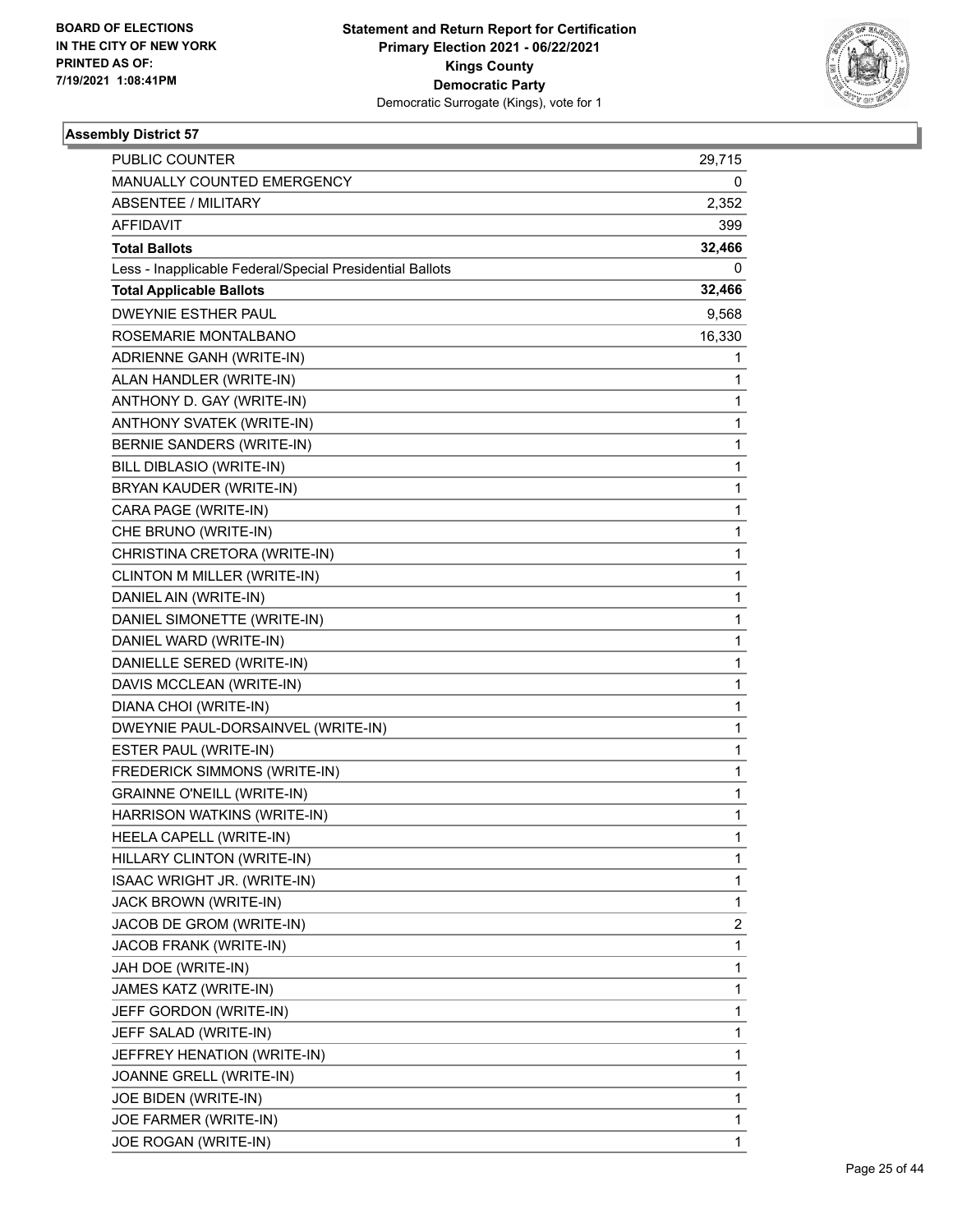

| JOEL BENJAMIN (WRITE-IN)           | $\mathbf{1}$ |
|------------------------------------|--------------|
| JOHN HATCHETT (WRITE-IN)           | 1            |
| JOHN LINDU (WRITE-IN)              | 1            |
| JOHN OLIVER (WRITE-IN)             | 1            |
| JONATHAN CORRERA (WRITE-IN)        | $\mathbf{1}$ |
| KEISHA ALLEYNE (WRITE-IN)          | 1            |
| KYLE MCCINSKEY (WRITE-IN)          | 1            |
| LOLA WATERMAN (WRITE-IN)           | 1            |
| MARCUS MASRI (WRITE-IN)            | 1            |
| MARGARETH DOMINIQUE (WRITE-IN)     | $\mathbf{1}$ |
| MARGUERITA LOPEZ TORRES (WRITE-IN) | $\mathbf{1}$ |
| MARVA C. BROWN (WRITE-IN)          | 2            |
| MAYA RUDOLPH (WRITE-IN)            | $\mathbf{1}$ |
| MAYA WILEY (WRITE-IN)              | 1            |
| MEREDITH JONES (WRITE-IN)          | $\mathbf{1}$ |
| MICHAEL BLOOMBERG (WRITE-IN)       | $\mathbf{1}$ |
| MICHAEL HOLLINGSWORTH (WRITE-IN)   | 1            |
| MONICA KARPUK (WRITE-IN)           | $\mathbf{1}$ |
| NAYANCI LOPEZ (WRITE-IN)           | 1            |
| NICHOLAS COMMINS (WRITE-IN)        | 2            |
| NIKHIL THOMAS (WRITE-IN)           | 1            |
| REBECCA WINKEL (WRITE-IN)          | 1            |
| RENEE COLLYMORE (WRITE-IN)         | 1            |
| ROGER WAREHAM (WRITE-IN)           | 1            |
| SAM WITHROW (WRITE-IN)             | 1            |
| SYLVIA KINARD (WRITE-IN)           | 1            |
| UNATTRIBUTABLE WRITE-IN (WRITE-IN) | 57           |
| <b>VICTOR BURGOS (WRITE-IN)</b>    | 1            |
| ZAYD HOLLAND (WRITE-IN)            | 1            |
| <b>Total Votes</b>                 | 26,023       |
| Unrecorded                         | 6,443        |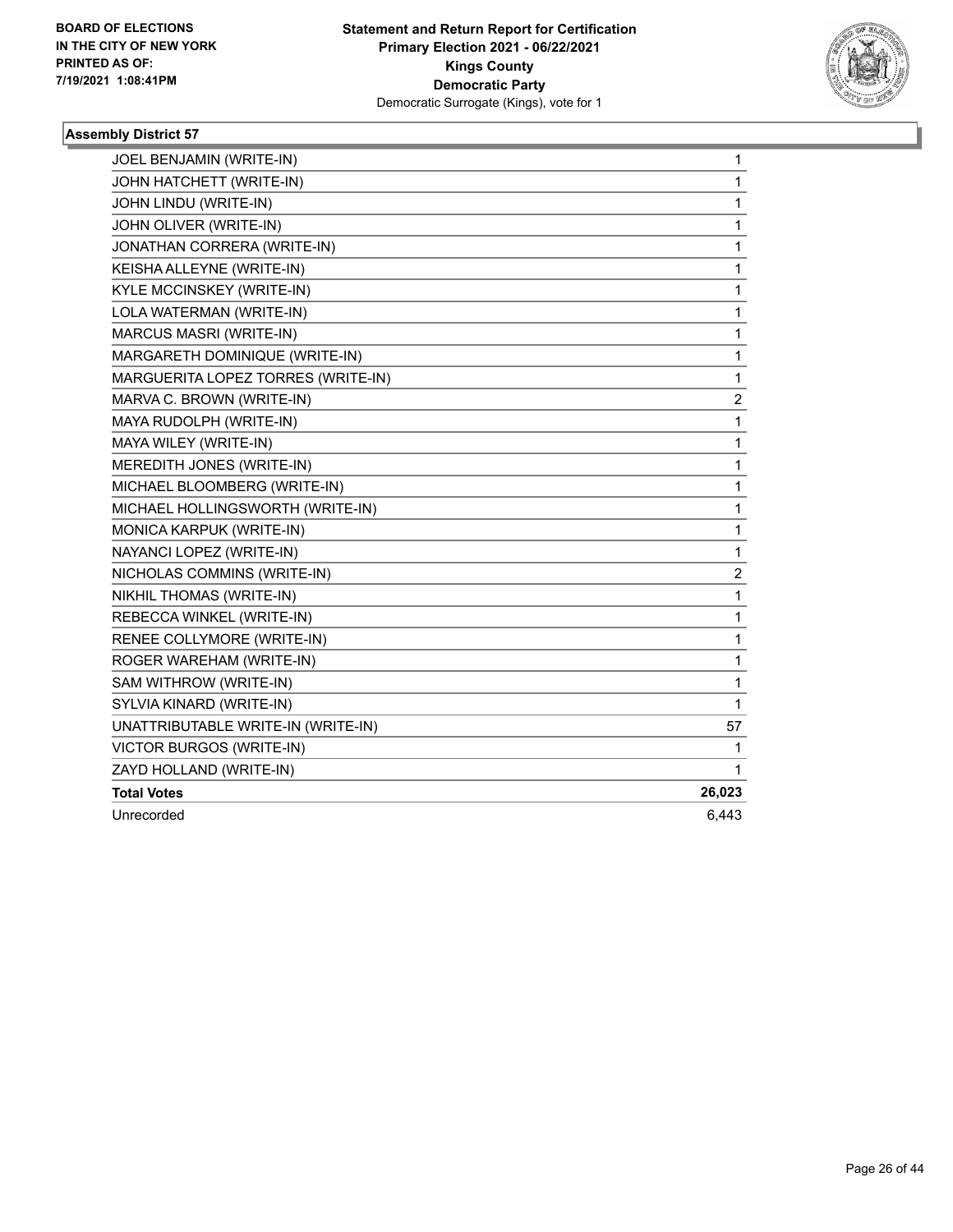

| PUBLIC COUNTER                                           | 15,341 |
|----------------------------------------------------------|--------|
| MANUALLY COUNTED EMERGENCY                               | 0      |
| <b>ABSENTEE / MILITARY</b>                               | 1,351  |
| <b>AFFIDAVIT</b>                                         | 53     |
| <b>Total Ballots</b>                                     | 16,745 |
| Less - Inapplicable Federal/Special Presidential Ballots | 0      |
| <b>Total Applicable Ballots</b>                          | 16,745 |
| <b>DWEYNIE ESTHER PAUL</b>                               | 8.282  |
| ROSEMARIE MONTALBANO                                     | 4,964  |
| BERNIE SANDERS (WRITE-IN)                                | 1      |
| CARDIRLE BEDEAU (WRITE-IN)                               | 1      |
| DAVID DINKINS (WRITE-IN)                                 | 1      |
| EARL BREWSTER (WRITE-IN)                                 | 1      |
| ERNEST MORGAN (WRITE-IN)                                 | 1      |
| ESTER PAUL (WRITE-IN)                                    | 1      |
| JAY Z (WRITE-IN)                                         | 1      |
| KARL MARX (WRITE-IN)                                     | 1      |
| LINDA GREENE (WRITE-IN)                                  | 1      |
| SEAN CAMPBELL (WRITE-IN)                                 | 1      |
| SHERLAUD DANIEL (WRITE-IN)                               | 1      |
| SUSAN MASTER (WRITE-IN)                                  | 1      |
| TASHINA BUFFALOE (WRITE-IN)                              | 1      |
| UNATTRIBUTABLE WRITE-IN (WRITE-IN)                       | 19     |
| UNCOUNTED WRITE-IN PER STATUTE (WRITE-IN)                | 2      |
| VALERIE ROBINSON (WRITE-IN)                              | 1      |
| <b>Total Votes</b>                                       | 13,281 |
| Unrecorded                                               | 3.464  |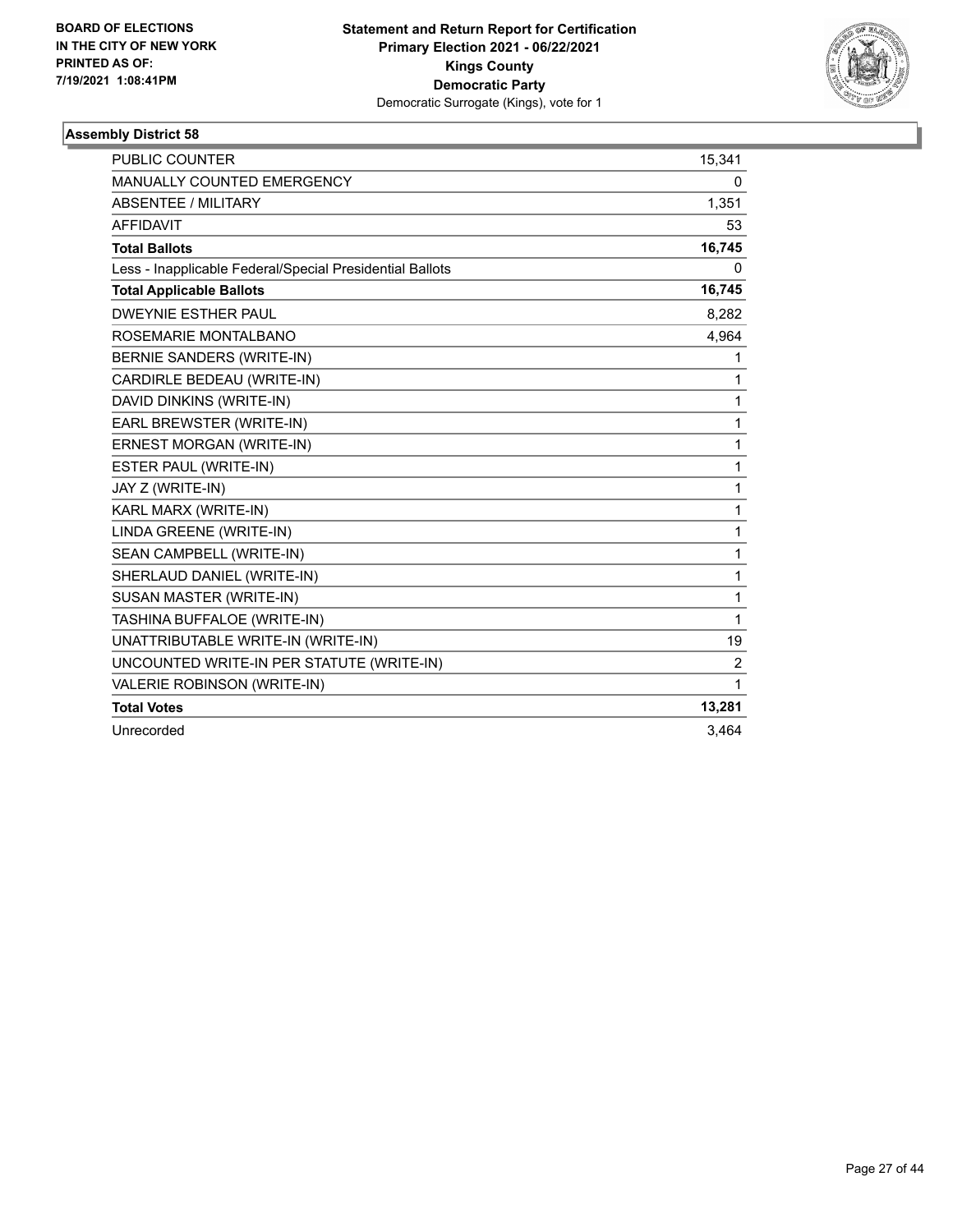

| MANUALLY COUNTED EMERGENCY<br>0<br><b>ABSENTEE / MILITARY</b><br>1,246<br><b>AFFIDAVIT</b><br>48<br>14,750<br><b>Total Ballots</b><br>Less - Inapplicable Federal/Special Presidential Ballots<br>0<br>14,750<br><b>Total Applicable Ballots</b><br><b>DWEYNIE ESTHER PAUL</b><br>6,709<br>ROSEMARIE MONTALBANO<br>5,628<br>A.J. MORGON (WRITE-IN)<br>1<br>AENEAS E. WILLS (WRITE-IN)<br>1<br>CHARLENE STEWART (WRITE-IN)<br>1<br>COREY D. JOHNSON (WRITE-IN)<br>1<br>DONALD TRUMP (WRITE-IN)<br>1<br>JOHN BROWN (WRITE-IN)<br>1<br>JOSH CALLISTE (WRITE-IN)<br>1<br>JUEZ SUCEDANEO (WRITE-IN)<br>1<br>KATHLEEN FRATELLO (WRITE-IN)<br>1<br>MATT CHRISTINSEN (WRITE-IN)<br>1<br>RASHIDA GRANT - SEALES (WRITE-IN)<br>1<br>ROBIN SHEARES (WRITE-IN)<br>1<br>STEWART B MILSTEN (WRITE-IN)<br>1<br>THOMAS ANDROPOLI (WRITE-IN)<br>1<br>TINA LENT (WRITE-IN)<br>1<br>UNATTRIBUTABLE WRITE-IN (WRITE-IN)<br>22<br>12,374<br><b>Total Votes</b><br>Unrecorded<br>2,376 | <b>PUBLIC COUNTER</b> | 13,456 |
|------------------------------------------------------------------------------------------------------------------------------------------------------------------------------------------------------------------------------------------------------------------------------------------------------------------------------------------------------------------------------------------------------------------------------------------------------------------------------------------------------------------------------------------------------------------------------------------------------------------------------------------------------------------------------------------------------------------------------------------------------------------------------------------------------------------------------------------------------------------------------------------------------------------------------------------------------------------|-----------------------|--------|
|                                                                                                                                                                                                                                                                                                                                                                                                                                                                                                                                                                                                                                                                                                                                                                                                                                                                                                                                                                  |                       |        |
|                                                                                                                                                                                                                                                                                                                                                                                                                                                                                                                                                                                                                                                                                                                                                                                                                                                                                                                                                                  |                       |        |
|                                                                                                                                                                                                                                                                                                                                                                                                                                                                                                                                                                                                                                                                                                                                                                                                                                                                                                                                                                  |                       |        |
|                                                                                                                                                                                                                                                                                                                                                                                                                                                                                                                                                                                                                                                                                                                                                                                                                                                                                                                                                                  |                       |        |
|                                                                                                                                                                                                                                                                                                                                                                                                                                                                                                                                                                                                                                                                                                                                                                                                                                                                                                                                                                  |                       |        |
|                                                                                                                                                                                                                                                                                                                                                                                                                                                                                                                                                                                                                                                                                                                                                                                                                                                                                                                                                                  |                       |        |
|                                                                                                                                                                                                                                                                                                                                                                                                                                                                                                                                                                                                                                                                                                                                                                                                                                                                                                                                                                  |                       |        |
|                                                                                                                                                                                                                                                                                                                                                                                                                                                                                                                                                                                                                                                                                                                                                                                                                                                                                                                                                                  |                       |        |
|                                                                                                                                                                                                                                                                                                                                                                                                                                                                                                                                                                                                                                                                                                                                                                                                                                                                                                                                                                  |                       |        |
|                                                                                                                                                                                                                                                                                                                                                                                                                                                                                                                                                                                                                                                                                                                                                                                                                                                                                                                                                                  |                       |        |
|                                                                                                                                                                                                                                                                                                                                                                                                                                                                                                                                                                                                                                                                                                                                                                                                                                                                                                                                                                  |                       |        |
|                                                                                                                                                                                                                                                                                                                                                                                                                                                                                                                                                                                                                                                                                                                                                                                                                                                                                                                                                                  |                       |        |
|                                                                                                                                                                                                                                                                                                                                                                                                                                                                                                                                                                                                                                                                                                                                                                                                                                                                                                                                                                  |                       |        |
|                                                                                                                                                                                                                                                                                                                                                                                                                                                                                                                                                                                                                                                                                                                                                                                                                                                                                                                                                                  |                       |        |
|                                                                                                                                                                                                                                                                                                                                                                                                                                                                                                                                                                                                                                                                                                                                                                                                                                                                                                                                                                  |                       |        |
|                                                                                                                                                                                                                                                                                                                                                                                                                                                                                                                                                                                                                                                                                                                                                                                                                                                                                                                                                                  |                       |        |
|                                                                                                                                                                                                                                                                                                                                                                                                                                                                                                                                                                                                                                                                                                                                                                                                                                                                                                                                                                  |                       |        |
|                                                                                                                                                                                                                                                                                                                                                                                                                                                                                                                                                                                                                                                                                                                                                                                                                                                                                                                                                                  |                       |        |
|                                                                                                                                                                                                                                                                                                                                                                                                                                                                                                                                                                                                                                                                                                                                                                                                                                                                                                                                                                  |                       |        |
|                                                                                                                                                                                                                                                                                                                                                                                                                                                                                                                                                                                                                                                                                                                                                                                                                                                                                                                                                                  |                       |        |
|                                                                                                                                                                                                                                                                                                                                                                                                                                                                                                                                                                                                                                                                                                                                                                                                                                                                                                                                                                  |                       |        |
|                                                                                                                                                                                                                                                                                                                                                                                                                                                                                                                                                                                                                                                                                                                                                                                                                                                                                                                                                                  |                       |        |
|                                                                                                                                                                                                                                                                                                                                                                                                                                                                                                                                                                                                                                                                                                                                                                                                                                                                                                                                                                  |                       |        |
|                                                                                                                                                                                                                                                                                                                                                                                                                                                                                                                                                                                                                                                                                                                                                                                                                                                                                                                                                                  |                       |        |
|                                                                                                                                                                                                                                                                                                                                                                                                                                                                                                                                                                                                                                                                                                                                                                                                                                                                                                                                                                  |                       |        |
|                                                                                                                                                                                                                                                                                                                                                                                                                                                                                                                                                                                                                                                                                                                                                                                                                                                                                                                                                                  |                       |        |

| PUBLIC COUNTER                                           | 13,035 |
|----------------------------------------------------------|--------|
| <b>MANUALLY COUNTED EMERGENCY</b>                        | 0      |
| <b>ABSENTEE / MILITARY</b>                               | 1,039  |
| <b>AFFIDAVIT</b>                                         | 71     |
| <b>Total Ballots</b>                                     | 14,145 |
| Less - Inapplicable Federal/Special Presidential Ballots | 0      |
| <b>Total Applicable Ballots</b>                          | 14,145 |
| <b>DWEYNIE ESTHER PAUL</b>                               | 6,188  |
| ROSEMARIE MONTALBANO                                     | 5,413  |
| ADENIKE OLANEVAJIN (WRITE-IN)                            | 1      |
| KEISHA ALLEYNE (WRITE-IN)                                | 2      |
| MARVA HENRY (WRITE-IN)                                   | 2      |
| SHENELLA DAROSY (WRITE-IN)                               | 1      |
| UNATTRIBUTABLE WRITE-IN (WRITE-IN)                       | 22     |
| <b>Total Votes</b>                                       | 11,629 |
| Unrecorded                                               | 2,516  |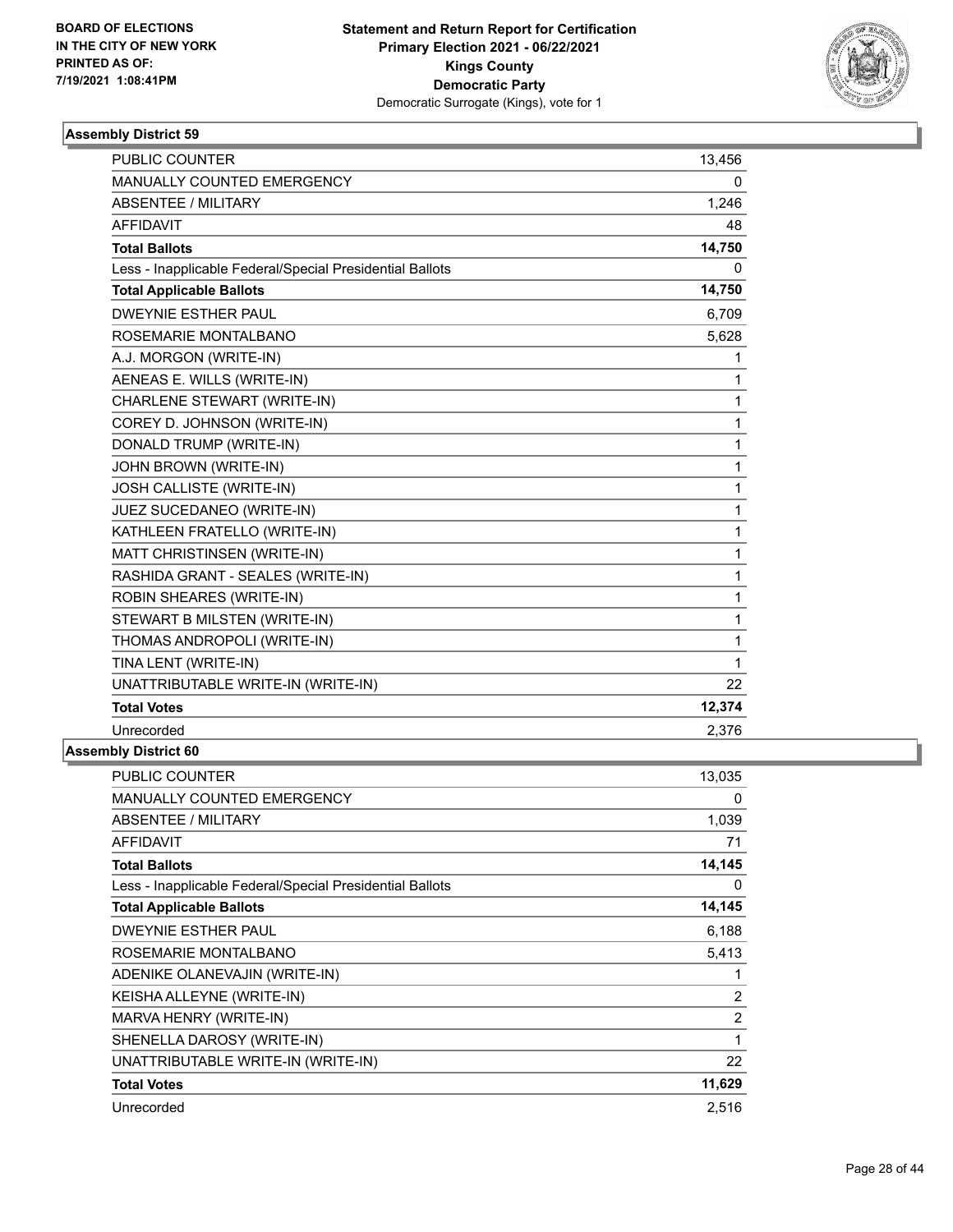

| <b>PUBLIC COUNTER</b>                                    | 2,853 |
|----------------------------------------------------------|-------|
| MANUALLY COUNTED EMERGENCY                               | 0     |
| <b>ABSENTEE / MILITARY</b>                               | 369   |
| <b>AFFIDAVIT</b>                                         | 19    |
| <b>Total Ballots</b>                                     | 3,241 |
| Less - Inapplicable Federal/Special Presidential Ballots | 0     |
| <b>Total Applicable Ballots</b>                          | 3,241 |
| <b>DWEYNIE ESTHER PAUL</b>                               | 642   |
| ROSEMARIE MONTALBANO                                     | 1,953 |
| BERNIE SANDERS (WRITE-IN)                                | 1     |
| BRIAN T DOHERTY (WRITE-IN)                               | 1     |
| CARY CHAN (WRITE-IN)                                     | 1     |
| CHARLES F BEEHN (WRITE-IN)                               | 1     |
| DANIEL MANTIEL (WRITE-IN)                                | 1     |
| JEFFERY ROSEN (WRITE-IN)                                 | 1     |
| MARGARET GANDY (WRITE-IN)                                | 1     |
| MAX ROSE (WRITE-IN)                                      | 1     |
| MICHAEL BLOOMBERG (WRITE-IN)                             | 1     |
| STEPHEN HARRISON (WRITE-IN)                              | 1     |
| UNATTRIBUTABLE WRITE-IN (WRITE-IN)                       | 7     |
| <b>Total Votes</b>                                       | 2,612 |
| Unrecorded                                               | 629   |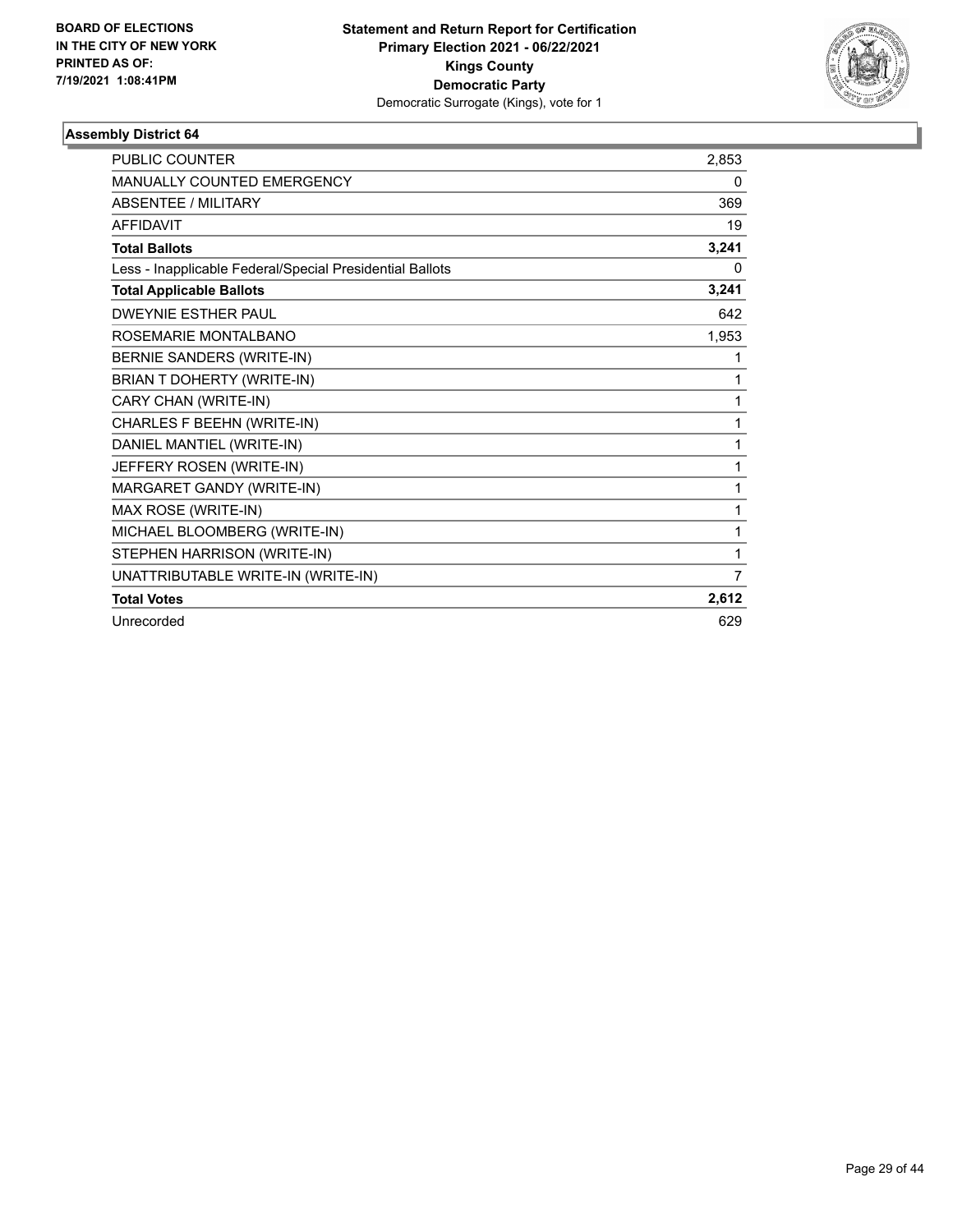

| PUBLIC COUNTER                                           | 291,986                 |
|----------------------------------------------------------|-------------------------|
| MANUALLY COUNTED EMERGENCY                               | 41                      |
| <b>ABSENTEE / MILITARY</b>                               | 29,233                  |
| <b>AFFIDAVIT</b>                                         | 2,555                   |
| <b>Total Ballots</b>                                     | 323,815                 |
| Less - Inapplicable Federal/Special Presidential Ballots | 0                       |
| <b>Total Applicable Ballots</b>                          | 323,815                 |
| <b>DWEYNIE ESTHER PAUL</b>                               | 94,749                  |
| ROSEMARIE MONTALBANO                                     | 158,886                 |
| A.J. MORGON (WRITE-IN)                                   | 1                       |
| AARON ANDRES (WRITE-IN)                                  | 1                       |
| AARON KIRK (WRITE-IN)                                    | 1                       |
| AARON ROSENBERG (WRITE-IN)                               | 1                       |
| AARON WEINFELD (WRITE-IN)                                | $\mathbf{1}$            |
| ABE BEYDA (WRITE-IN)                                     | $\overline{\mathbf{c}}$ |
| ABRAHAM AARON PERL (WRITE-IN)                            | $\mathbf{1}$            |
| ABRAHAM WEISEL (WRITE-IN)                                | $\mathbf{1}$            |
| ADAM BATLER (WRITE-IN)                                   | 1                       |
| ADAM BRRSGI (WRITE-IN)                                   | 1                       |
| ADAM DILEO (WRITE-IN)                                    | 3                       |
| ADAM SGRO (WRITE-IN)                                     | $\mathbf{1}$            |
| ADAM STEELE (WRITE-IN)                                   | $\mathbf{1}$            |
| ADELE CORAN (WRITE-IN)                                   | 1                       |
| ADENIKE OLANEVAJIN (WRITE-IN)                            | 1                       |
| ADRENNE WELLS (WRITE-IN)                                 | $\mathbf{1}$            |
| ADRIENNE GANH (WRITE-IN)                                 | $\mathbf{1}$            |
| AENEAS E. WILLS (WRITE-IN)                               | 1                       |
| AIDY BEILUSH (WRITE-IN)                                  | $\mathbf{1}$            |
| ALAN HANDLER (WRITE-IN)                                  | 1                       |
| ALBERT HEDAYA (WRITE-IN)                                 | 1                       |
| ALEX PELETTERS (WRITE-IN)                                | 1                       |
| ALEX RODRIGUEZ (WRITE-IN)                                | $\mathbf{1}$            |
| ALEXANDETL ARMLOVICH (WRITE-IN)                          | 1                       |
| ALEXANDRIA OCASIO CORTEZ (WRITE-IN)                      | 1                       |
| ALFERDO M. ROSADO (WRITE-IN)                             | 1                       |
| ALFIE P GREENE (WRITE-IN)                                | 1                       |
| ALICE ZHANG (WRITE-IN)                                   | 1                       |
| ALLAN JANKOWITZ (WRITE-IN)                               | 1                       |
| ALLEN IVANSON (WRITE-IN)                                 | 1                       |
| ALLISON FUNTAS (WRITE-IN)                                | 1                       |
| ALTER GOLDBERGER (WRITE-IN)                              | 1                       |
| AMANDA AMBROSE (WRITE-IN)                                | 1                       |
| AMANDA ROSE WALLWIN (WRITE-IN)                           | 1                       |
| AMBER ADLER (WRITE-IN)                                   | 1                       |
| AMELIA HAVISHAM (WRITE-IN)                               | 1                       |
| AMY LEBLANC (WRITE-IN)                                   | 1                       |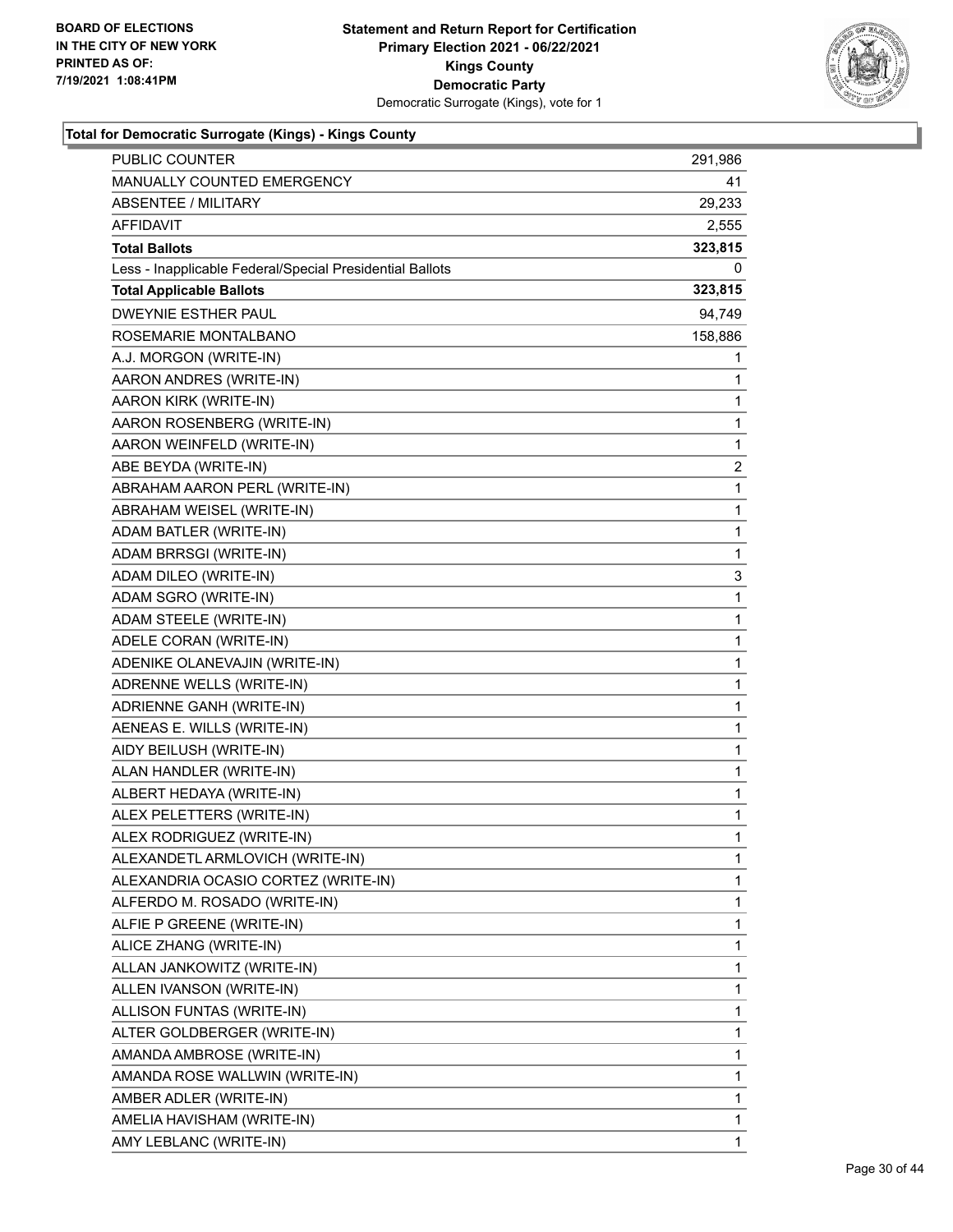

| AMY M. HELD (WRITE-IN)         | 1              |
|--------------------------------|----------------|
| ANDERSON DAVID (WRITE-IN)      | 1              |
| ANDRE SIMMONS (WRITE-IN)       | 1              |
| ANDREW FRISICANO (WRITE-IN)    | 1              |
| ANDREW GOUNARDES (WRITE-IN)    | 1              |
| ANDREW YANG (WRITE-IN)         | 8              |
| ANGELA DAVIS (WRITE-IN)        | 1              |
| ANGELA PINK (WRITE-IN)         | 1              |
| ANNA MULLA (WRITE-IN)          | 1              |
| ANNE OLIVER (WRITE-IN)         | 1              |
| ANTHONY D. GAY (WRITE-IN)      | 1              |
| ANTHONY GINI (WRITE-IN)        | 1              |
| ANTHONY R. CACCAMO (WRITE-IN)  | 3              |
| ANTHONY SVATEK (WRITE-IN)      | 1              |
| ANTONIO REYNOSO (WRITE-IN)     | 1              |
| ANTWON KENNEDY (WRITE-IN)      | 1              |
| ARIEL WEISSBERG (WRITE-IN)     | 1              |
| ARIGDOR MILLER (WRITE-IN)      | 3              |
| ARON D. WINFILD (WRITE-IN)     | 1              |
| ARON GANEFREED (WRITE-IN)      | 1              |
| ARON GREENFIELD (WRITE-IN)     | 1              |
| ARTHUR GETMAN (WRITE-IN)       | 1              |
| ARTHUR GRUENER (WRITE-IN)      | $\overline{c}$ |
| ATLER GOLDBEGER (WRITE-IN)     | 1              |
| AURORA VEGA (WRITE-IN)         | 1              |
| AVIGDOR MILLER (WRITE-IN)      | $\overline{c}$ |
| AZEALA BANKS (WRITE-IN)        | 1              |
| BAILA SELIG (WRITE-IN)         | 1              |
| BALLY ZACH (WRITE-IN)          | 1              |
| BANANA JONES (WRITE-IN)        | $\mathbf{1}$   |
| <b>BARACK OBAMA (WRITE-IN)</b> | $\overline{2}$ |
| BARAK OBAMA (WRITE-IN)         | 1              |
| BARRON TRUMP (WRITE-IN)        | 1              |
| BARRY GRUMET (WRITE-IN)        | 1              |
| BERMELEY MITCHEL (WRITE-IN)    | 1              |
| BERNARD BLOOM (WRITE-IN)       | 1              |
| BERNIE SANDERS (WRITE-IN)      | 10             |
| BETH BALTIMORE (WRITE-IN)      | 1              |
| BILL DIBLASIO (WRITE-IN)       | 1              |
| BILL NYE (WRITE-IN)            | 1              |
| <b>BILL REISMAN (WRITE-IN)</b> | 1              |
| BILL SMITH (WRITE-IN)          | 1              |
| BLAZIO BILL (WRITE-IN)         | 1              |
| BOB FRIEDMAN (WRITE-IN)        | 1              |
| BOBBY D LEONG (WRITE-IN)       | 1              |
| BOHS MCGER (WRITE-IN)          | 1              |
|                                |                |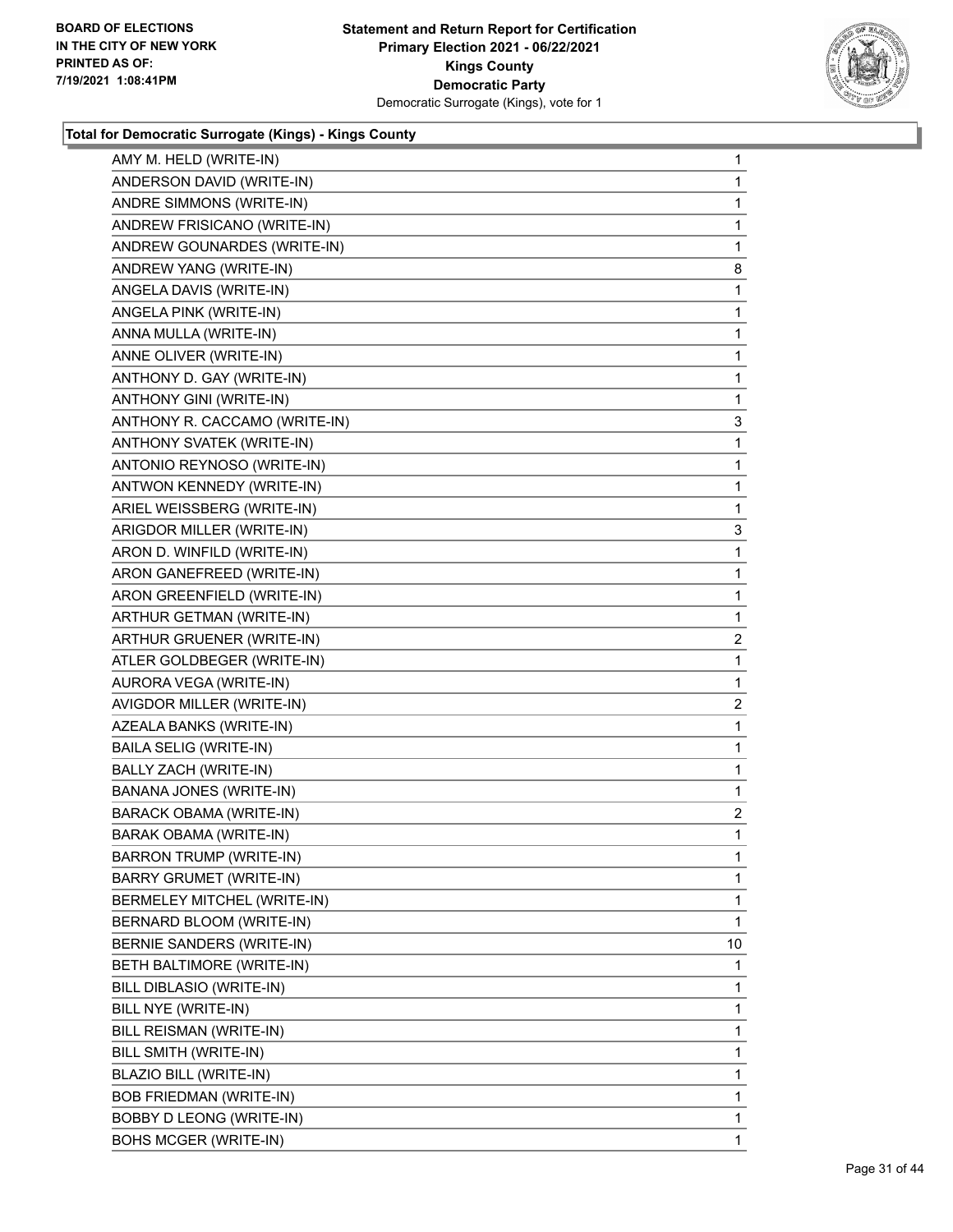

| <b>BONITA GREEN (WRITE-IN)</b>         | $\mathbf{1}$   |
|----------------------------------------|----------------|
| <b>BORUCH STERNGLANTZ (WRITE-IN)</b>   | 1              |
| BRAD LANDER (WRITE-IN)                 | 1              |
| BRIAN HARTAER (WRITE-IN)               | $\mathbf 1$    |
| BRIAN LEHMAN (WRITE-IN)                | 1              |
| BRIAN LEHR (WRITE-IN)                  | 1              |
| BRIAN T DOHERTY (WRITE-IN)             | $\mathbf 1$    |
| <b>BRIDGET ROHDE (WRITE-IN)</b>        | 1              |
| <b>BRUCE SPRINGSTEEN (WRITE-IN)</b>    | 1              |
| BRYAN CHAMBERS (WRITE-IN)              | $\mathbf 1$    |
| BRYAN KAUDER (WRITE-IN)                | 1              |
| BRYN NIEBOER (WRITE-IN)                | 1              |
| CARA MARCOUS (WRITE-IN)                | $\mathbf 1$    |
| CARA PAGE (WRITE-IN)                   | 1              |
| CARDIRLE BEDEAU (WRITE-IN)             | 1              |
| CARLIS OPLACIO SR (WRITE-IN)           | $\mathbf 1$    |
| CARLOS DANGER (WRITE-IN)               | 1              |
| CAROLINE MOUSTAKIS (WRITE-IN)          | 1              |
| CARY CHAN (WRITE-IN)                   | $\mathbf 1$    |
| CASEY MEI (WRITE-IN)                   | 1              |
| CASILDA ELENA ROPER-SIMPSON (WRITE-IN) | 1              |
| CATHERINE CHRISTIAN (WRITE-IN)         | $\mathbf 1$    |
| CELESTE HORNBACH (WRITE-IN)            | 1              |
| CHAD GADYA (WRITE-IN)                  | 1              |
| CHAIM JAKOBEWITZ (WRITE-IN)            | $\mathbf 1$    |
| CHAIM ZWEIBEL (WRITE-IN)               | 1              |
| CHANALA ITZKOWITZ (WRITE-IN)           | 1              |
| CHANI ROSENBERG (WRITE-IN)             | 1              |
| CHANINA SPERLIN (WRITE-IN)             | 5              |
| CHARLENE STEWART (WRITE-IN)            | 1              |
| CHARLES F BEEHN (WRITE-IN)             | 1              |
| CHARLES FINKELSTEIN (WRITE-IN)         | 1              |
| CHARLES FINKELSTIEN (WRITE-IN)         | $\mathbf 1$    |
| CHE BRUNO (WRITE-IN)                   | 1              |
| CHIMORE T. MACK GLOVER (WRITE-IN)      | 1              |
| CHLOE EMMA HUGHES (WRITE-IN)           | 1              |
| CHOR BATA CHAS (WRITE-IN)              | 1              |
| CHRIS HEDGES (WRITE-IN)                | 1              |
| CHRISTIAN CAMACHO (WRITE-IN)           | 1              |
| CHRISTINA BREZING (WRITE-IN)           | 1              |
| CHRISTINA CRETORA (WRITE-IN)           | 1              |
| CHRISTOPHER BANKS (WRITE-IN)           | 1              |
| CHRISTOPHER BONEY SR (WRITE-IN)        | 1              |
| CHRISTOPHER C. DWYER (WRITE-IN)        | 1              |
| CLAIRE LALINGER (WRITE-IN)             | 1              |
| CLAUDIA LA CHUGA (WRITE-IN)            | $\overline{2}$ |
|                                        |                |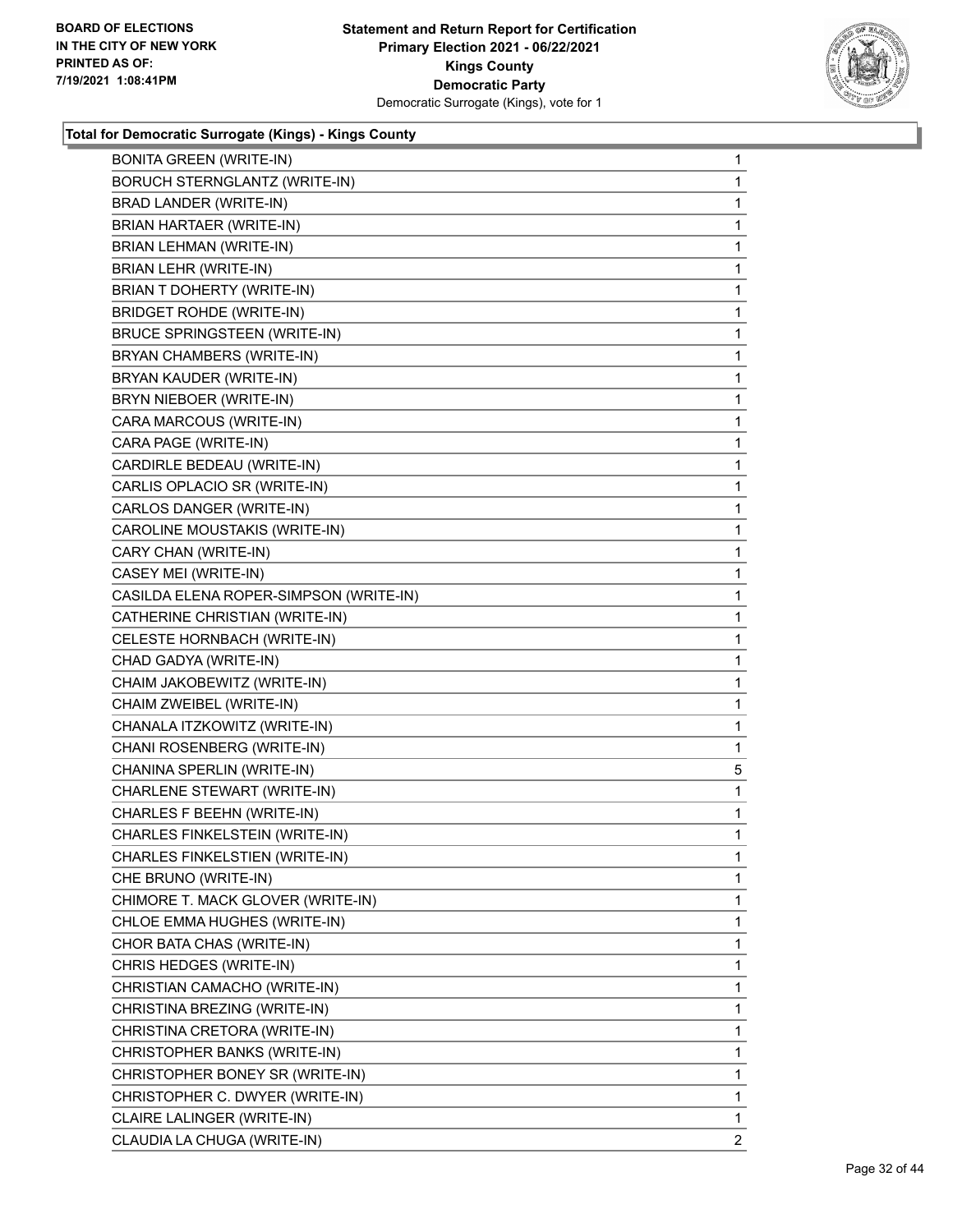

| CLINTON M MILLER (WRITE-IN)          | $\mathbf{1}$   |
|--------------------------------------|----------------|
| CONNOR LORENZO (WRITE-IN)            | 1              |
| <b>COREY BANKS (WRITE-IN)</b>        | 1              |
| COREY D. JOHNSON (WRITE-IN)          | $\overline{2}$ |
| <b>COURTENEY THOMPSON (WRITE-IN)</b> | 1              |
| CRAIG B GADDY (WRITE-IN)             | $\mathbf{1}$   |
| CURTIS SLIWA (WRITE-IN)              | $\overline{2}$ |
| DAISY D. HERMAN (WRITE-IN)           | 1              |
| DAMIEN BRAY (WRITE-IN)               | 1              |
| DANIEL ABDUL MALAK (WRITE-IN)        | 1              |
| DANIEL AIN (WRITE-IN)                | 1              |
| DANIEL MANTIEL (WRITE-IN)            | 1              |
| DANIEL SIMONETTE (WRITE-IN)          | 1              |
| DANIEL WARD (WRITE-IN)               | 1              |
| DANIELLE SERED (WRITE-IN)            | 1              |
| DARA A. GADSDEN (WRITE-IN)           | 1              |
| DARREN E COX (WRITE-IN)              | 1              |
| DAVE CHATTERJEE (WRITE-IN)           | 1              |
| DAVE SPERANZA (WRITE-IN)             | 1              |
| DAVID BERTOZZI (WRITE-IN)            | 1              |
| DAVID DELANEY (WRITE-IN)             | 1              |
| DAVID DINKINS (WRITE-IN)             | $\overline{a}$ |
| DAVID HIRSCHY (WRITE-IN)             | 1              |
| DAVID KALLIS (WRITE-IN)              | 1              |
| DAVID NIDERMAN (WRITE-IN)            | 1              |
| DAVID PINSKY (WRITE-IN)              | 1              |
| DAVID QUILL (WRITE-IN)               | 1              |
| DAVID REISS (WRITE-IN)               | 1              |
| DAVID ROSENDERF (WRITE-IN)           | $\mathbf{1}$   |
| DAVID WERBER (WRITE-IN)              | $\mathbf{1}$   |
| DAVIS MCCLEAN (WRITE-IN)             | 1              |
| DEBORAH SHAMEL (WRITE-IN)            | 1              |
| DEBRA MORRIS (WRITE-IN)              | 1              |
| DENNIS COHEN (WRITE-IN)              | 1              |
| DIANA CHOI (WRITE-IN)                | 1              |
| DIANA SEREBRENIK (WRITE-IN)          | 1              |
| DIANA ZAMBRANA (WRITE-IN)            | 1              |
| DIANNA MCDONGALL (WRITE-IN)          | 1              |
| DIEGO DOLCE (WRITE-IN)               | 1              |
| DINA SWIMER (WRITE-IN)               | 1              |
| DONALD J. TRUMP (WRITE-IN)           | 3              |
| DONALD TRUMP (WRITE-IN)              | 12             |
| DONNA WINGATE (WRITE-IN)             | 1              |
| DOV HIKIND (WRITE-IN)                | 1              |
| DUKE MCBALZS (WRITE-IN)              | 1              |
| DWAYNE JOHNSON (WRITE-IN)            | 1              |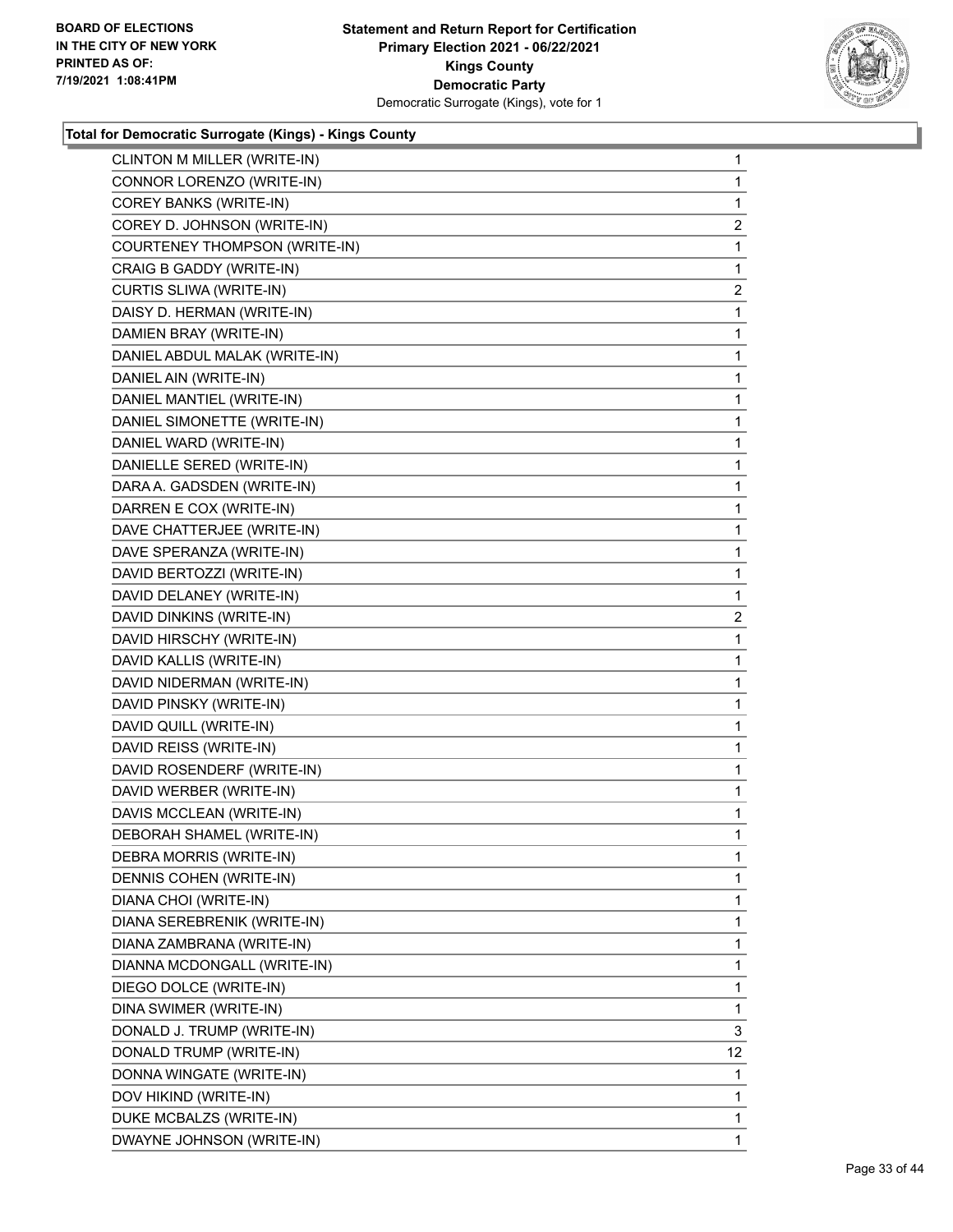

| DWEYNIE ESTHER C (WRITE-IN)        | 1              |
|------------------------------------|----------------|
| DWEYNIE PAUL-DORSAINVEL (WRITE-IN) | 1              |
| EARL BREWSTER (WRITE-IN)           | 1              |
| EARL WESTON (WRITE-IN)             | 1              |
| EDWARD KORSINSKY (WRITE-IN)        | 1              |
| ELAINE SCHACK-RODRIGUEZ (WRITE-IN) | 1              |
| ELAN MUSK (WRITE-IN)               | 1              |
| ELANE LEVITT (WRITE-IN)            | 1              |
| ELENA BARON (WRITE-IN)             | 3              |
| ELISEO CABRERA (WRITE-IN)          | 1              |
| ELIZABETH BAGOT (WRITE-IN)         | 1              |
| ELIZABETH GLASS (WRITE-IN)         | $\overline{2}$ |
| ELIZABETH MORROW (WRITE-IN)        | 1              |
| ELIZABETH SKEEN (WRITE-IN)         | 1              |
| ELLEN EDWARDS (WRITE-IN)           | 1              |
| ELLIE BENNER (WRITE-IN)            | 1              |
| EMILIE COHEN (WRITE-IN)            | 1              |
| EMILY BERCAW (WRITE-IN)            | 1              |
| EMMA MEADE (WRITE-IN)              | 1              |
| ERIC ADAMS (WRITE-IN)              | 1              |
| ERIC HOLDER (WRITE-IN)             | 1              |
| ERIC LEA (WRITE-IN)                | 1              |
| ERIC MCCLURE (WRITE-IN)            | 1              |
| ERICA TUANER (WRITE-IN)            | 1              |
| ERIK FALGADO (WRITE-IN)            | 1              |
| ERNEST MORGAN (WRITE-IN)           | 1              |
| ERNIE DEVONISH (WRITE-IN)          | 1              |
| <b>ESME RYGUS (WRITE-IN)</b>       | 1              |
| ESTER PAUL (WRITE-IN)              | $\overline{2}$ |
| ESTER SILBIGER (WRITE-IN)          | $\mathbf{1}$   |
| ESTI LAMM (WRITE-IN)               | 1              |
| ETHAN HEFT (WRITE-IN)              | $\mathbf{1}$   |
| EUGENE GANNON (WRITE-IN)           | 1              |
| EVAN BEHELE (WRITE-IN)             | 1              |
| EVAN TREAT (WRITE-IN)              | 1              |
| FARAH LOUIS (WRITE-IN)             | 1              |
| FARRIS JOHNSON (WRITE-IN)          | 1              |
| FELIX J ORTIZ (WRITE-IN)           | 1              |
| FERNANDO ANDERSEN (WRITE-IN)       | 1              |
| FRANCINE C. KATZ (WRITE-IN)        | 1              |
| FRANK R. CESARIO (WRITE-IN)        | 1              |
| FRANK SEDDIO (WRITE-IN)            | 1              |
| FRANKOBA STEVENS (WRITE-IN)        | 1              |
| FRANZ FERDINAND (WRITE-IN)         | 1              |
| FREDERICK SIMMONS (WRITE-IN)       | 1              |
| FRIMET WEISSMAN (WRITE-IN)         | 1              |
|                                    |                |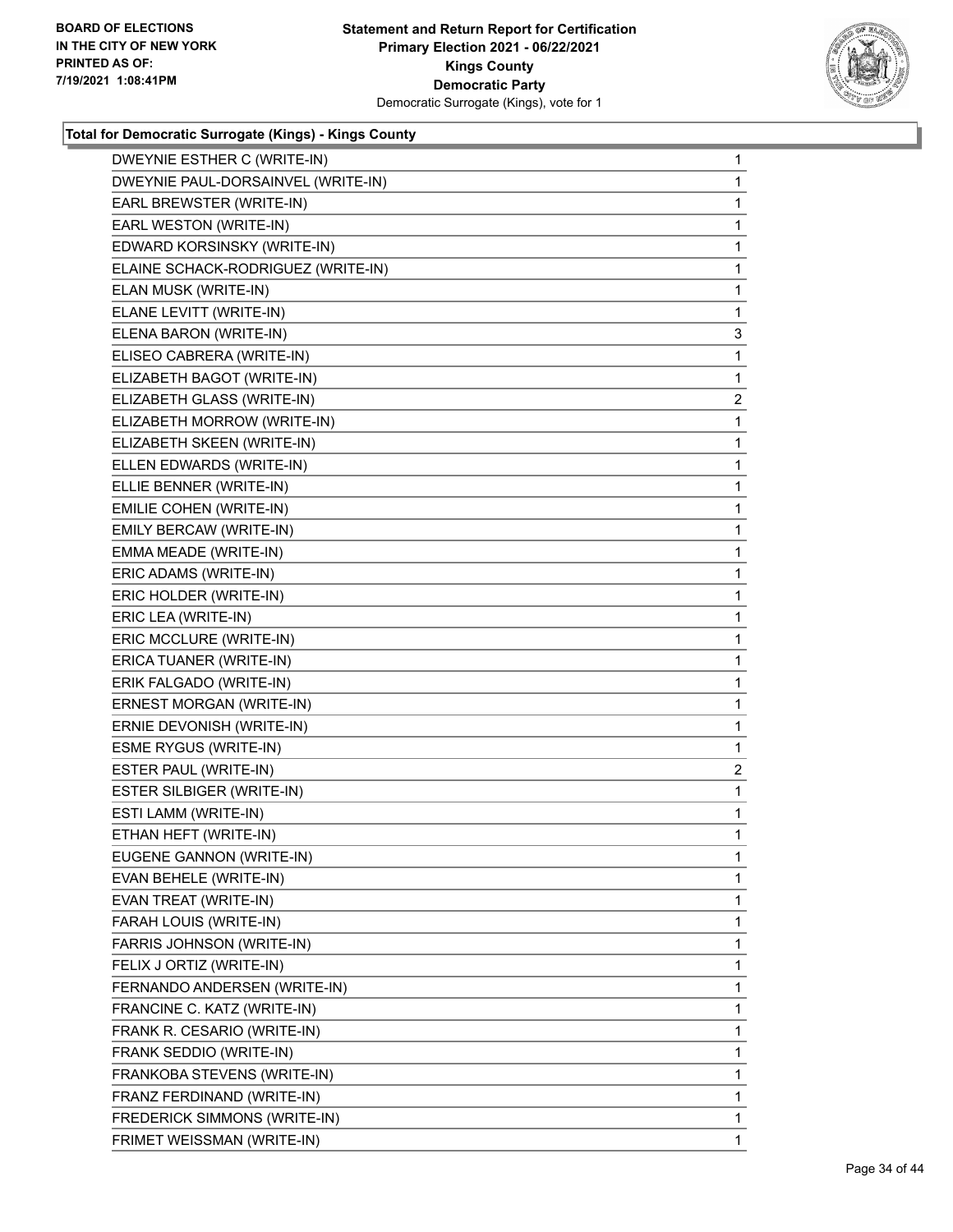

| GABRIELLA KAMINSKY (WRITE-IN)     | $\mathbf{1}$   |
|-----------------------------------|----------------|
| GARY E. BOGLE (WRITE-IN)          | 1.             |
| <b>GARY MANN (WRITE-IN)</b>       | 1              |
| GENNADY GOLDNY (WRITE-IN)         | 1              |
| <b>GEORGE BUSH (WRITE-IN)</b>     | 1              |
| <b>GEORGE SHEA (WRITE-IN)</b>     | 1              |
| <b>GERALD SPENCE (WRITE-IN)</b>   | 1              |
| <b>GERARD ENRIGHT (WRITE-IN)</b>  | 1              |
| <b>GERARD MCGUIRE (WRITE-IN)</b>  | 1              |
| <b>GESHE KELSANG (WRITE-IN)</b>   | 1              |
| GITTY FELDMAN (WRITE-IN)          | 1              |
| <b>GLAS MALMBERG (WRITE-IN)</b>   | 1              |
| <b>GLENN BUIWELL (WRITE-IN)</b>   | 1              |
| <b>GLENN HEAD (WRITE-IN)</b>      | 1              |
| GLOMANI BRAVO LOPEZ (WRITE-IN)    | 1              |
| <b>GRACE LEE (WRITE-IN)</b>       | 1              |
| <b>GRAINNE O'NEILL (WRITE-IN)</b> | 1              |
| GUILLERMO TEJEDA (WRITE-IN)       | 1              |
| HAROLD THEURER (WRITE-IN)         | 1              |
| HARRISON WATKINS (WRITE-IN)       | 1              |
| HARRY RUBIN FALCONE (WRITE-IN)    | 1              |
| HEELA CAPELL (WRITE-IN)           | $\overline{2}$ |
| HEI MAN CHAN (WRITE-IN)           | 1              |
| HEIDY MALAMUD (WRITE-IN)          | 1              |
| HERSHEL NEIMAN (WRITE-IN)         | 1              |
| HERSHY TISCHLER (WRITE-IN)        | 1              |
| HESHY TISCHLER (WRITE-IN)         | 3              |
| HILARY SWANK (WRITE-IN)           | 1              |
| HILLARY CLINTON (WRITE-IN)        | 2              |
| IAN ARTLRO (WRITE-IN)             | $\mathbf{1}$   |
| IAN D. GIRSHEK (WRITE-IN)         | 2              |
| IGENIE HARRIS-BLENMAN (WRITE-IN)  | $\overline{2}$ |
| INGA O'NEALE (WRITE-IN)           | 1              |
| ISAAC JONES (WRITE-IN)            | 1              |
| ISAAC WRIGHT JR. (WRITE-IN)       | 1              |
| ISABEL GREENTEB (WRITE-IN)        | 1              |
| JABARI BRISPORT (WRITE-IN)        | 1              |
| JACK BRAHA (WRITE-IN)             | 1              |
| JACK BROWN (WRITE-IN)             | 1              |
| JACKS CHRISOMALIS (WRITE-IN)      | 1              |
| JACKSON BALL (WRITE-IN)           | 1              |
| JACOB DE GROM (WRITE-IN)          | $\overline{2}$ |
| JACOB FRANK (WRITE-IN)            | 1              |
| JACOB ZELMANOVITZ (WRITE-IN)      | 1              |
| JAH DOE (WRITE-IN)                | 1              |
| JAMES E. DAVIS (WRITE-IN)         | 1              |
|                                   |                |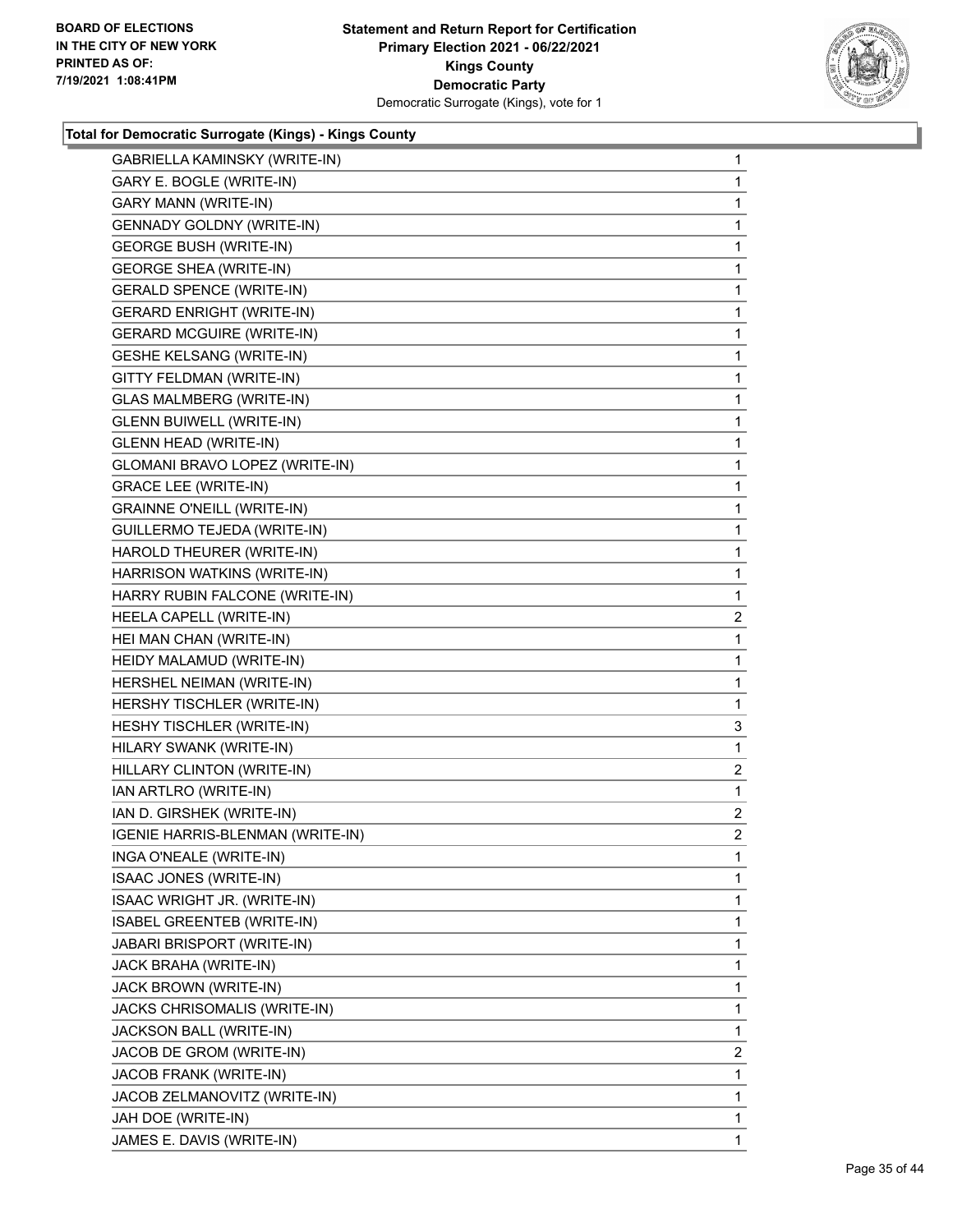

| JAMES KATZ (WRITE-IN)          | $\overline{a}$ |
|--------------------------------|----------------|
| JAMES NEIMEISTER (WRITE-IN)    | 1              |
| <b>JANOS MARTON (WRITE-IN)</b> | 1              |
| JARED FRIEDMAN (WRITE-IN)      | 1              |
| JARED SCHAPIRO (WRITE-IN)      | 1              |
| JASON GIAMBI (WRITE-IN)        | 1              |
| JASON SANFORD (WRITE-IN)       | 1              |
| JAY Z (WRITE-IN)               | 1              |
| JEANIE JOE (WRITE-IN)          | 1              |
| JEFF BEZOS (WRITE-IN)          | 1              |
| JEFF GORDON (WRITE-IN)         | 1              |
| JEFF SALAD (WRITE-IN)          | 1              |
| JEFF SMITH (WRITE-IN)          | 1              |
| JEFFERY ROSEN (WRITE-IN)       | 1              |
| JEFFREY EPSTIEN (WRITE-IN)     | 1              |
| JEFFREY FRANKEL (WRITE-IN)     | 1              |
| JEFFREY HENATION (WRITE-IN)    | 1              |
| JEFFREY LEVINSON (WRITE-IN)    | 1              |
| JEFFREY ROWELL (WRITE-IN)      | 1              |
| JELLO BIAFRA (WRITE-IN)        | 1              |
| JERALD SMITH (WRITE-IN)        | 1              |
| JEREMY KASHA (WRITE-IN)        | 1              |
| JEREMY SWACK (WRITE-IN)        | 1              |
| JESSE SINCAL (WRITE-IN)        | 1              |
| JESSICA WILLORK (WRITE-IN)     | 1              |
| JESSIE RAVINELLI (WRITE-IN)    | 1              |
| JG WENTWORTH (WRITE-IN)        | 1              |
| JI RUI QIU (WRITE-IN)          | 1              |
| JILLIAN M. RAINES (WRITE-IN)   | $\mathbf{1}$   |
| JOANNE FITCH (WRITE-IN)        | 1              |
| JOANNE GRELL (WRITE-IN)        | 1              |
| JOE BIDEN (WRITE-IN)           | 1              |
| JOE BOTTA (WRITE-IN)           | 1              |
| JOE FARMER (WRITE-IN)          | 1              |
| JOE MANDAI (WRITE-IN)          | 1              |
| JOE ROGAN (WRITE-IN)           | 1              |
| JOEL BENJAMIN (WRITE-IN)       | 1              |
| JOEL COHEN (WRITE-IN)          | $\overline{2}$ |
| JOEL FEDER (WRITE-IN)          | 1              |
| JOEL FRIEDMAN (WRITE-IN)       | 1              |
| JOEL TEITELBAUM (WRITE-IN)     | 1              |
| JOHN BARDI (WRITE-IN)          | 1              |
| JOHN BROWN (WRITE-IN)          | 1              |
| JOHN GAWEDA (WRITE-IN)         | 1              |
| JOHN HATCHETT (WRITE-IN)       | 1              |
| JOHN HECHT (WRITE-IN)          | $\mathbf{1}$   |
|                                |                |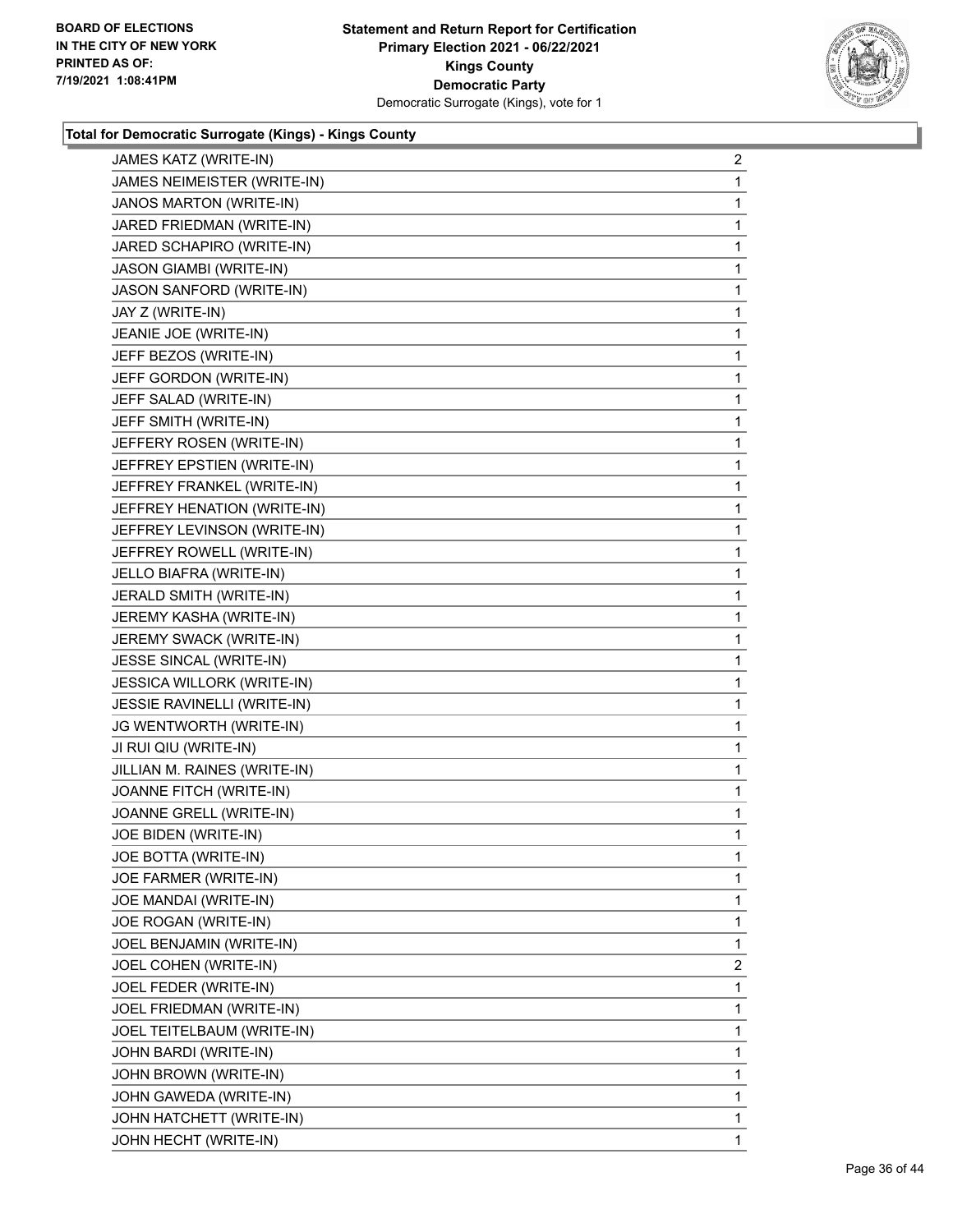

| JOHN LAWRENA (WRITE-IN)       | 1              |
|-------------------------------|----------------|
| JOHN LINDU (WRITE-IN)         | $\mathbf{1}$   |
| JOHN OLIVER (WRITE-IN)        | 1              |
| JOHN SPAIN (WRITE-IN)         | 1              |
| JOHN YU (WRITE-IN)            | 1              |
| JONATHAN CORRERA (WRITE-IN)   | 1              |
| JONATHAN FULLER (WRITE-IN)    | 1              |
| JOSEPH BOLOGNESE (WRITE-IN)   | $\mathbf{1}$   |
| JOSEPH BURKE (WRITE-IN)       | 1              |
| JOSEPH FEISENDLER (WRITE-IN)  | 1              |
| JOSEPH FRANKEL (WRITE-IN)     | 1              |
| JOSEPH SANTANGELO (WRITE-IN)  | 1              |
| JOSEPH TAUB, ESQ (WRITE-IN)   | 1              |
| JOSH CALLISTE (WRITE-IN)      | 1              |
| JOSHUA FEUER (WRITE-IN)       | 1              |
| JOSHUA SILVERMAN (WRITE-IN)   | 1              |
| JOSLYN CARTER (WRITE-IN)      | 1              |
| JUDA THOMAS (WRITE-IN)        | 1              |
| JUDITH SHEINDLIN (WRITE-IN)   | 1              |
| JUEIUS TOOUVEL (WRITE-IN)     | 1              |
| JUEZ SUCEDANEO (WRITE-IN)     | 5              |
| JULIA MILLS (WRITE-IN)        | 1              |
| JULIA SAMERSOVA (WRITE-IN)    | 1              |
| JULIE B. RENDELMEN (WRITE-IN) | 1              |
| JULIE DABROWSKI (WRITE-IN)    | 1              |
| JULLEAN REISER (WRITE-IN)     | 1              |
| JUNE OSBORNE (WRITE-IN)       | 1              |
| JUPAC SHALOM (WRITE-IN)       | 1              |
| JUSTIN BRANNAN (WRITE-IN)     | 1              |
| KALA BALA (WRITE-IN)          | 1              |
| KALVIN LEE (WRITE-IN)         | 1              |
| KANYE WEST (WRITE-IN)         | $\mathbf{1}$   |
| KARL MARX (WRITE-IN)          | 1              |
| KATHLEEN FRATELLO (WRITE-IN)  | 1              |
| KATI RICHER (WRITE-IN)        | 1              |
| KAYLA BONILLA (WRITE-IN)      | $\overline{2}$ |
| KEISHA ALLEYNE (WRITE-IN)     | 4              |
| KEITH GROVBERT (WRITE-IN)     | 1              |
| KEITH PULLING (WRITE-IN)      | 1              |
| KENNETH GARNER (WRITE-IN)     | $\overline{2}$ |
| KEVIN DOWLING (WRITE-IN)      | 1              |
| KEVIN ZYCH (WRITE-IN)         | 1              |
| KING SOLOMON (WRITE-IN)       | 1              |
| KYLE L. POPE (WRITE-IN)       | 1              |
| KYLE MCCINSKEY (WRITE-IN)     | 1              |
|                               |                |
| LANCE ITO (WRITE-IN)          | 1              |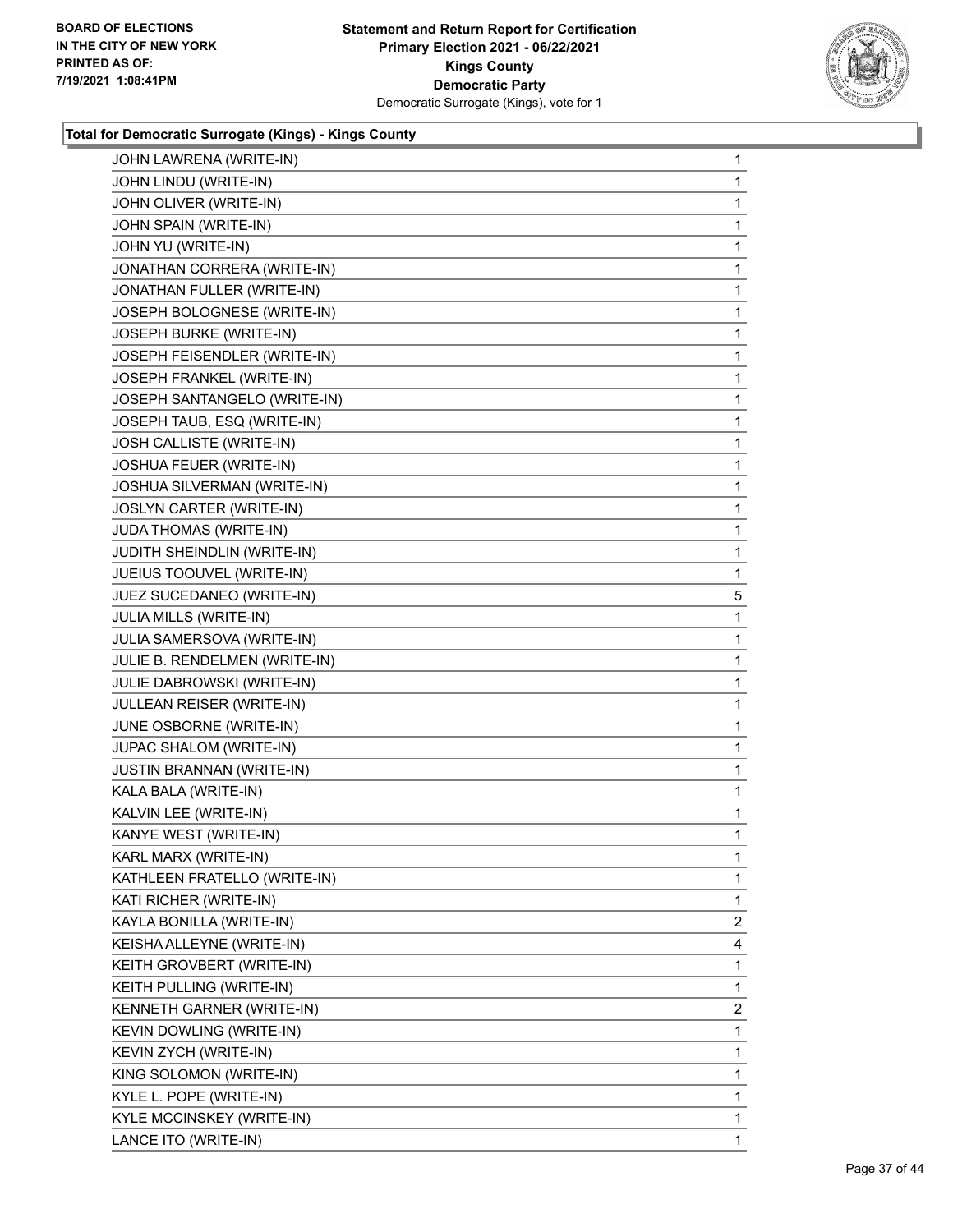

| LAURA POTER (WRITE-IN)             | $\mathbf{1}$   |
|------------------------------------|----------------|
| LAUREN AUBREY ROBERTSON (WRITE-IN) | $\mathbf{1}$   |
| LAUREN THOMAS (WRITE-IN)           | $\mathbf{1}$   |
| LAWRENCE W. BOES (WRITE-IN)        | $\mathbf{1}$   |
| LEAH HARTMAN (WRITE-IN)            | 1              |
| LEAH KAPEL (WRITE-IN)              | 1              |
| LEE FRANCIS LANGSTON (WRITE-IN)    | $\mathbf{1}$   |
| LEE NISSON (WRITE-IN)              | $\mathbf{1}$   |
| LEELA DESAI (WRITE-IN)             | 1              |
| LEO FELBERMAN (WRITE-IN)           | $\mathbf{1}$   |
| LEON FARRANT (WRITE-IN)            | 1              |
| LEON TRUTSKY (WRITE-IN)            | 1              |
| LESLIE GRUEN (WRITE-IN)            | $\mathbf{1}$   |
| LEVI BACKMAN (WRITE-IN)            | 1              |
| LEVI BLUM (WRITE-IN)               | 1              |
| LEVI GREIZMAN (WRITE-IN)           | $\mathbf{1}$   |
| LINCOLN RESTLER (WRITE-IN)         | 1              |
| LINDA GREENE (WRITE-IN)            | 1              |
| LISA BAKER (WRITE-IN)              | $\mathbf{1}$   |
| LISA GIBBS (WRITE-IN)              | 1              |
| LISA LEWIS (WRITE-IN)              | $\mathbf 1$    |
| LOLA WATERMAN (WRITE-IN)           | 3              |
| LOU REES (WRITE-IN)                | 1              |
| LUCY GOODMAN (WRITE-IN)            | 1              |
| LUNA PEDRENA (WRITE-IN)            | $\mathbf{1}$   |
| MABEL EILEEN KATZ (WRITE-IN)       | 1              |
| MAMMY THEBNER (WRITE-IN)           | 1              |
| MANDINA KABE (WRITE-IN)            | $\mathbf 1$    |
| MARAELE VERMI (WRITE-IN)           | 1              |
| MARCUS GARVEY (WRITE-IN)           | 1              |
| <b>MARCUS MASRI (WRITE-IN)</b>     | $\mathbf{1}$   |
| MARGARET GANDY (WRITE-IN)          | 1              |
| MARGARET KIMBERLY (WRITE-IN)       | 1              |
| MARGARETH DOMINIQUE (WRITE-IN)     | $\mathbf{1}$   |
| MARGUERITA LOPEZ TORRES (WRITE-IN) | 1              |
| MARIA LIMA VALDEZ (WRITE-IN)       | 1              |
| MARIA LOPEZ (WRITE-IN)             | 1              |
| MARIA MARROQUIN (WRITE-IN)         | 1              |
| MARIA MARTINEZ (WRITE-IN)          | 1              |
| MARIELLE MOORE (WRITE-IN)          | 1              |
| MARK FEDESMAN (WRITE-IN)           | 1              |
| MARK LUDWIG (WRITE-IN)             | 1              |
| MARK SHILEN (WRITE-IN)             | 1              |
| MARVA C. BROWN (WRITE-IN)          | 4              |
| MARVA HENRY (WRITE-IN)             | $\overline{2}$ |
| MARY MERRY (WRITE-IN)              | $\mathbf{1}$   |
|                                    |                |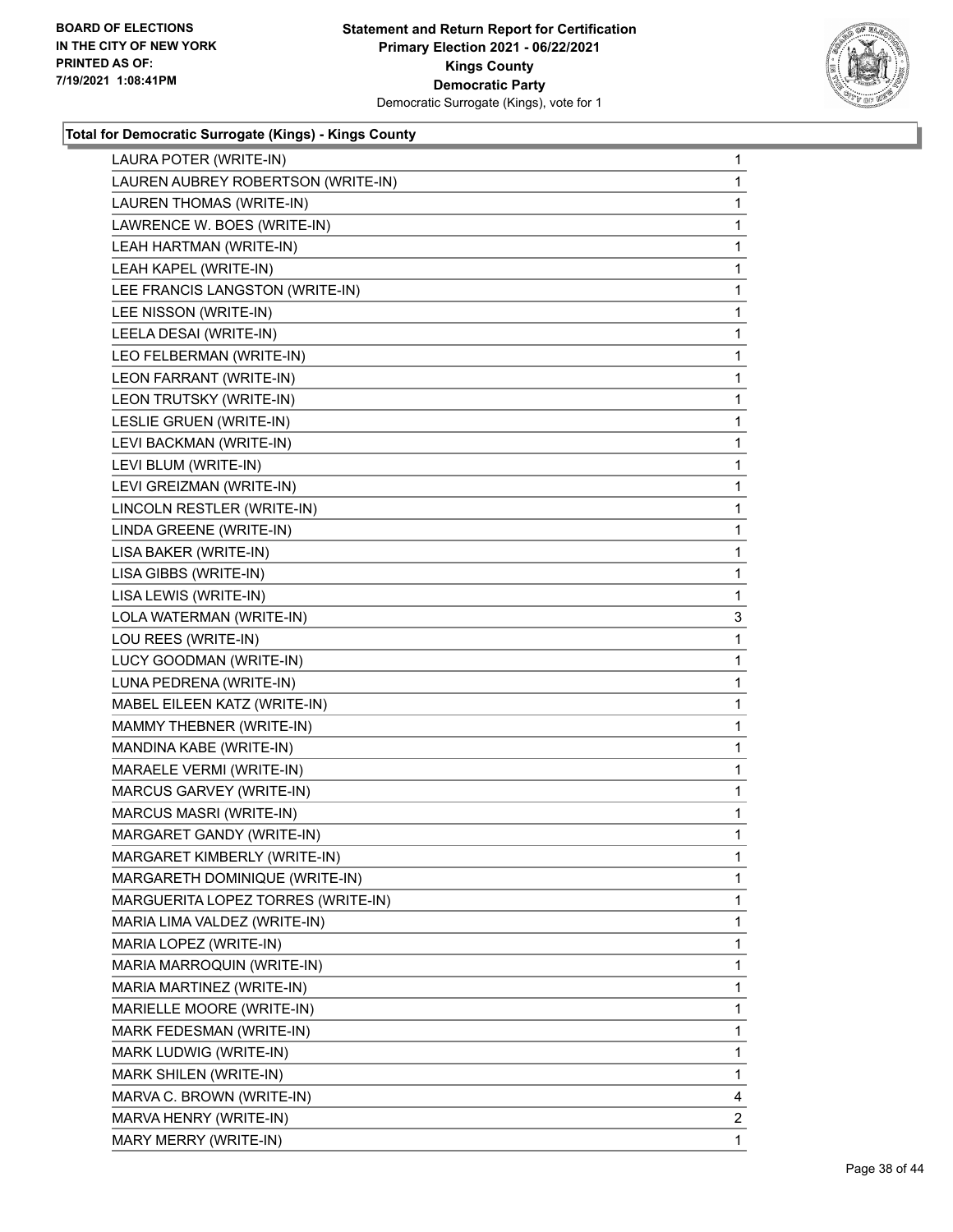

| MATT BARNETT (WRITE-IN)          | $\mathbf{1}$   |
|----------------------------------|----------------|
| MATT BARZAL (WRITE-IN)           | $\mathbf{1}$   |
| MATT CHRISTINSEN (WRITE-IN)      | $\mathbf{1}$   |
| MATTHEW FAIRLEY (WRITE-IN)       | $\mathbf{1}$   |
| MATTHEW NIELSEN (WRITE-IN)       | $\mathbf{1}$   |
| MATTHEW NOYES (WRITE-IN)         | 1              |
| MAX ROSE (WRITE-IN)              | $\mathbf 1$    |
| MAX RUSELL (WRITE-IN)            | $\mathbf{1}$   |
| MAX WINOGRAD (WRITE-IN)          | $\mathbf{1}$   |
| MAYA D. WILEY (WRITE-IN)         | 2              |
| MAYA RUDOLPH (WRITE-IN)          | 1              |
| MAYA WILEY (WRITE-IN)            | 2              |
| MAYER KISS (WRITE-IN)            | $\mathbf{1}$   |
| MAYER MAYERFELD (WRITE-IN)       | $\overline{c}$ |
| MENDEL AXELROD (WRITE-IN)        | $\mathbf{1}$   |
| MEREDITH JONES (WRITE-IN)        | 2              |
| MERRICK GARLAND (WRITE-IN)       | 1              |
| MESHULEM GINSBERG (WRITE-IN)     | $\mathbf{1}$   |
| MICHAEL BANNON (WRITE-IN)        | $\mathbf 1$    |
| MICHAEL BLOOMBERG (WRITE-IN)     | 3              |
| MICHAEL E RYAN (WRITE-IN)        | $\mathbf{1}$   |
| MICHAEL HOLLINGSWORTH (WRITE-IN) | $\mathbf{1}$   |
| MICHAEL L MARRELLA (WRITE-IN)    | $\mathbf 1$    |
| MICHAEL MALICE (WRITE-IN)        | $\mathbf{1}$   |
| MICHAEL RODBARD (WRITE-IN)       | $\mathbf 1$    |
| MICHAEL SCOTT JR (WRITE-IN)      | $\mathbf{1}$   |
| MICHAEL SPREI (WRITE-IN)         | $\mathbf{1}$   |
| MICHAEL WALKER (WRITE-IN)        | $\mathbf{1}$   |
| MICHAEL WEISSBERG (WRITE-IN)     | $\mathbf{1}$   |
| MICHEAL FARKAS (WRITE-IN)        | $\mathbf{1}$   |
| MIKE KITSIS (WRITE-IN)           | $\mathbf 1$    |
| MIKE MIRANDA (WRITE-IN)          | 1              |
| MIKE PENCE (WRITE-IN)            | 1              |
| MINNA KOTKIN (WRITE-IN)          | $\mathbf 1$    |
| MIRA KASINITZ (WRITE-IN)         | 1              |
| MIRIAM SPRE (WRITE-IN)           | 1              |
| MITCHELL GOLDENBERG (WRITE-IN)   | 1              |
| MITT ROMNEY (WRITE-IN)           | 1              |
| MOISHY FUHRER (WRITE-IN)         | 1              |
| MOLLY BICKS (WRITE-IN)           | 1              |
| MONICA KARPUK (WRITE-IN)         | 1              |
| MONICA KEANY (WRITE-IN)          | 1              |
| MORDCHE FREIDMAN (WRITE-IN)      | 1              |
| MORDECHAI CAHAN (WRITE-IN)       | $\mathbf{1}$   |
| MORRIS COHEN (WRITE-IN)          | 1              |
| MORTON AVIGDOR (WRITE-IN)        | 1              |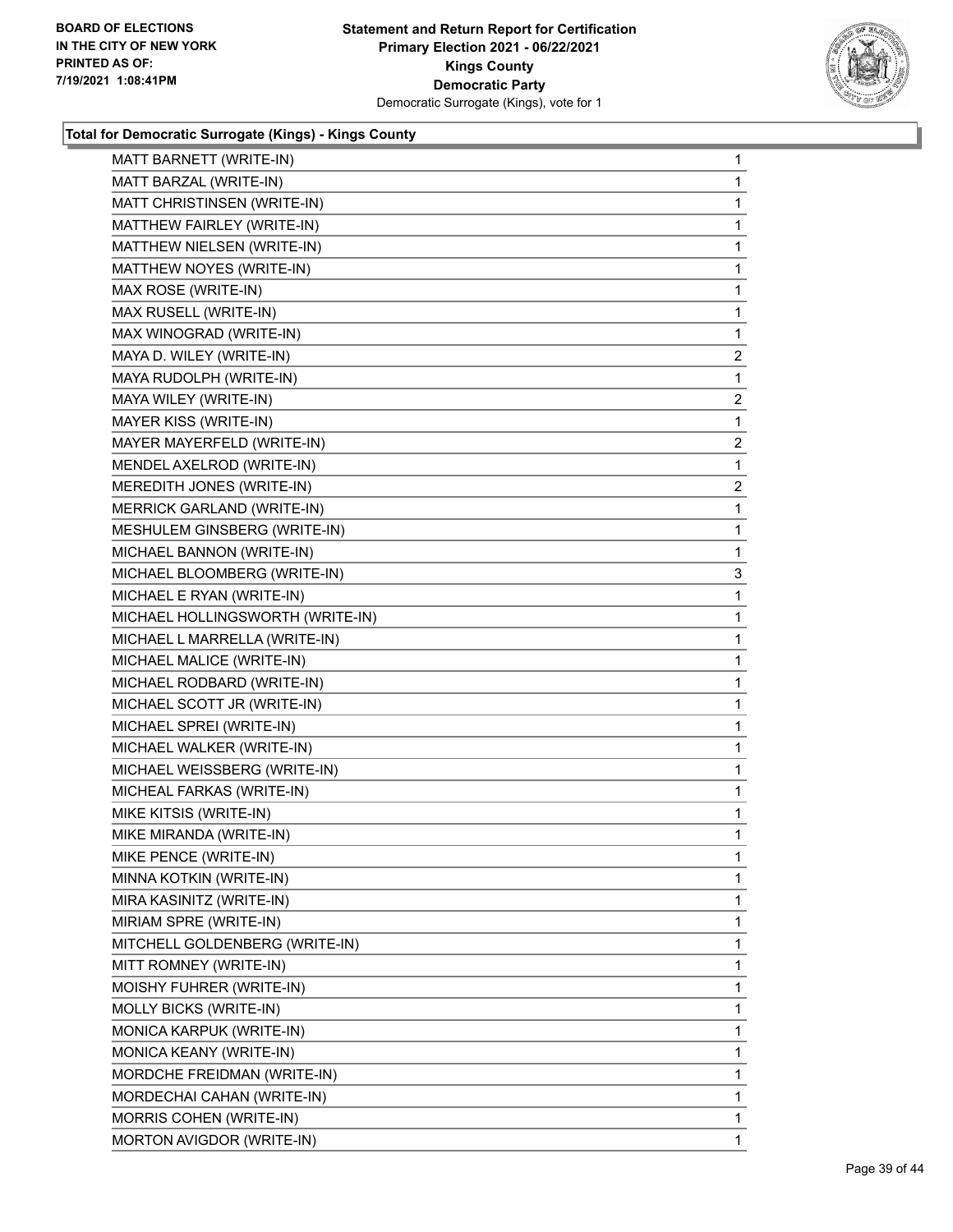

| MOSHE BRAVER (WRITE-IN)             | 1              |
|-------------------------------------|----------------|
| MOSHE DON LIEDERFEIND (WRITE-IN)    | 1              |
| MOSHE KLEIN (WRITE-IN)              | 1              |
| MOSHE NEIMON (WRITE-IN)             | 1              |
| MOSHE ZIDELE (WRITE-IN)             | 1              |
| NAOMI GARDNER (WRITE-IN)            | 1              |
| NATE GRAY (WRITE-IN)                | 1              |
| NAYANCI LOPEZ (WRITE-IN)            | 1              |
| NICHOLA WEISS (WRITE-IN)            | 1              |
| NICHOLAS ALLARD (WRITE-IN)          | 1              |
| NICHOLAS CANCAR (WRITE-IN)          | 1              |
| NICHOLAS COMMINS (WRITE-IN)         | $\overline{2}$ |
| NICHOLAS TAPERT (WRITE-IN)          | 1              |
| NICHOLOS MEYEBOR (WRITE-IN)         | 1              |
| NICK MULLEN (WRITE-IN)              | 1              |
| NICOLE MCQUEEN (WRITE-IN)           | 1              |
| NIKHIL THOMAS (WRITE-IN)            | 1              |
| NOACH DEAR (WRITE-IN)               | 1              |
| NOAH SHAVL (WRITE-IN)               | 1              |
| NOAM CHOMSKY (WRITE-IN)             | 1              |
| NOCHUM SODDEN (WRITE-IN)            | 1              |
| NORA PEITGAND (WRITE-IN)            | 1              |
| NORMAN SIEGAL (WRITE-IN)            | 1              |
| NOSON A, KOPEL (WRITE-IN)           | 1              |
| NOYA CERFUND (WRITE-IN)             | 1              |
| OLIVER ALEXANDER (WRITE-IN)         | 1              |
| <b>OVEDIE AZATCHI (WRITE-IN)</b>    | 1              |
| PAPERBOY LOVE PRINCE (WRITE-IN)     | 16             |
| PAT JOSEPH QUAGLIORIELLO (WRITE-IN) | 1              |
| PAT WALSH (WRITE-IN)                | 1              |
| PATRICK SELVEY (WRITE-IN)           | $\overline{2}$ |
| PAUL LIGRESTI (WRITE-IN)            | 1              |
| PESACHY DASKALOWTIZ (WRITE-IN)      | 1              |
| PETER WADE (WRITE-IN)               | 1.             |
| PHIL KAMARAS (WRITE-IN)             | 1              |
| PRISCILLA PAGAN (WRITE-IN)          | 1              |
| R.J. BARRETT (WRITE-IN)             | 1              |
| RACHEL HASKELL (WRITE-IN)           | 1              |
| RACHERN MILLER (WRITE-IN)           | 1              |
| RAQUEL VASSERMAN (WRITE-IN)         | 1              |
| RASHIDA GRANT - SEALES (WRITE-IN)   | 1              |
| RAUL MORENO (WRITE-IN)              | 1              |
| RAUN DESENTIS (WRITE-IN)            | 1              |
| RAYNEL HERASME (WRITE-IN)           | 1              |
| REBECCA LAUSEN (WRITE-IN)           | $\mathbf{1}$   |
| REBECCA WINKEL (WRITE-IN)           | 1.             |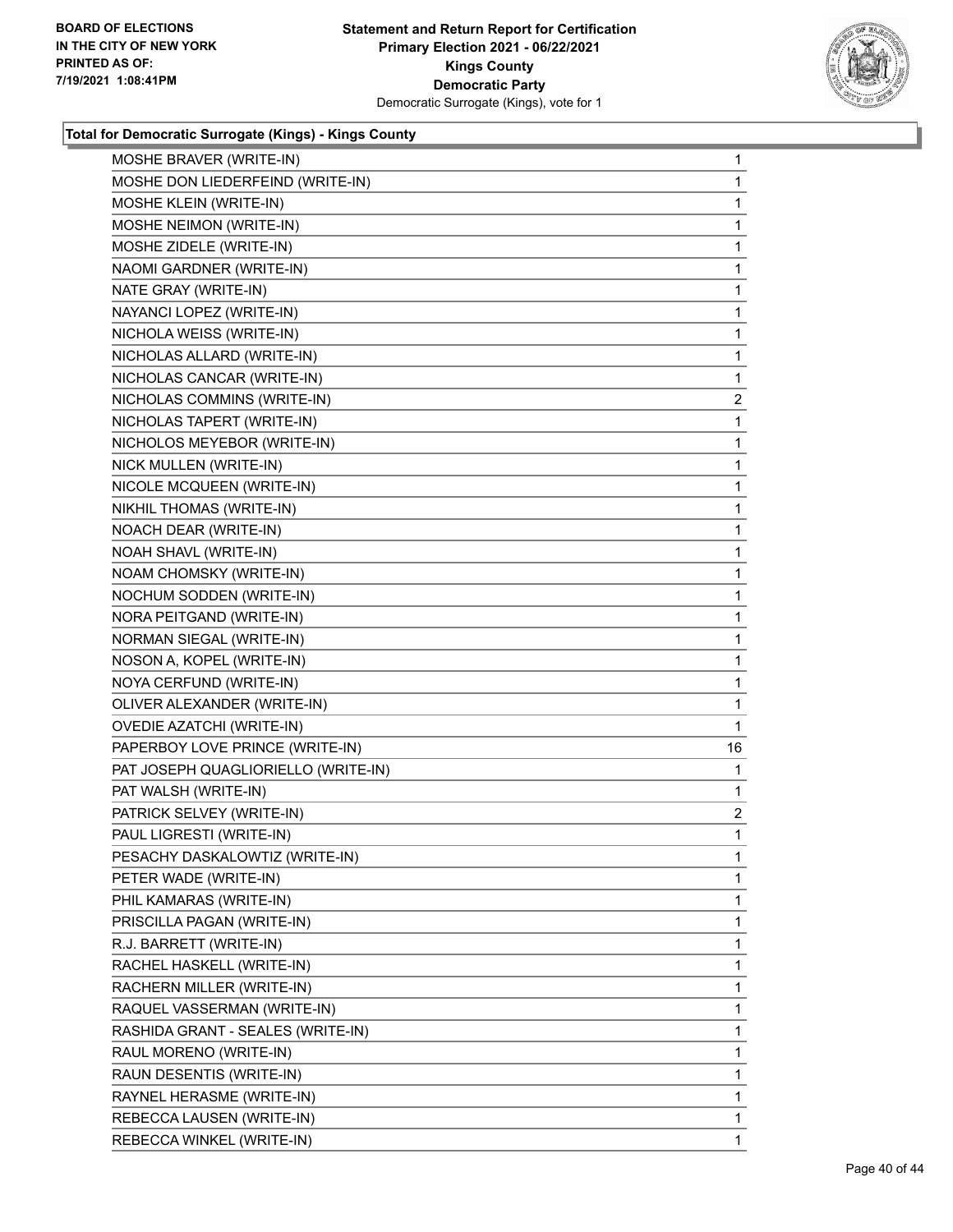

| RESATUL ISLAM (WRITE-IN)<br>RICHARD ARLAVSKIAS (WRITE-IN)<br>1<br>RICHARD BAILEY (WRITE-IN)<br>RICHARD MONTALBANO (WRITE-IN)<br>RICHARD MONTELLION (WRITE-IN)<br>RICHARD ROUNDA (WRITE-IN)<br>RICHARD ZERBO (WRITE-IN)<br>1<br>RIRKY SINGER (WRITE-IN)<br>RIVER DILCO (WRITE-IN)<br>RIVKA MEISEIS (WRITE-IN)<br>ROB ELDER (WRITE-IN)<br>ROBERT NEWMAN (WRITE-IN)<br>ROBERT S. ROACH (WRITE-IN)<br>ROBIN SHEARES (WRITE-IN)<br>1<br>RODNEYSE BICHOTTE-HERMELYN (WRITE-IN)<br>ROGER WAREHAM (WRITE-IN)<br>RON DESANTIS (WRITE-IN)<br>ROY FISCHMAN (WRITE-IN)<br>RUTH FRANK HOLCOMB (WRITE-IN)<br>1<br>RYAN WEINER (WRITE-IN)<br>SADIE BANKS (WRITE-IN)<br>SAL LONG (WRITE-IN)<br>SALLY YATES (WRITE-IN)<br>SALVATORE FRANCHINO (WRITE-IN)<br>SAM BENNETT (WRITE-IN)<br>SAM BRICKFIELD (WRITE-IN)<br>1<br>SAM STERN (WRITE-IN)<br>SAM STONE (WRITE-IN)<br>SAM WITHROW (WRITE-IN)<br>SAMANTHA LEE (WRITE-IN)<br>SAMPADLA SHPELFOGEL (WRITE-IN)<br>SAMUEL BODANSKY (WRITE-IN)<br>1<br>SARAH STOCK (WRITE-IN)<br>SEAN CAMPBELL (WRITE-IN)<br>SEAN KING (WRITE-IN)<br>SEAN MCCUNE (WRITE-IN)<br>SERGIO EBALLOS (WRITE-IN)<br>SETH FRAZIER (WRITE-IN)<br>SETH YORK (WRITE-IN)<br>SHAMAREA MCDONALD (WRITE-IN)<br>SHANNA RISS (WRITE-IN)<br>SHANNON PHIPPS (WRITE-IN)<br>SHAUL COHEN (WRITE-IN)<br>SHAUL KLEIN (WRITE-IN) | RENEE COLLYMORE (WRITE-IN)        | 1            |
|------------------------------------------------------------------------------------------------------------------------------------------------------------------------------------------------------------------------------------------------------------------------------------------------------------------------------------------------------------------------------------------------------------------------------------------------------------------------------------------------------------------------------------------------------------------------------------------------------------------------------------------------------------------------------------------------------------------------------------------------------------------------------------------------------------------------------------------------------------------------------------------------------------------------------------------------------------------------------------------------------------------------------------------------------------------------------------------------------------------------------------------------------------------------------------------------------------------------------------------------------------------------------------------------------------------|-----------------------------------|--------------|
|                                                                                                                                                                                                                                                                                                                                                                                                                                                                                                                                                                                                                                                                                                                                                                                                                                                                                                                                                                                                                                                                                                                                                                                                                                                                                                                  |                                   | 1            |
|                                                                                                                                                                                                                                                                                                                                                                                                                                                                                                                                                                                                                                                                                                                                                                                                                                                                                                                                                                                                                                                                                                                                                                                                                                                                                                                  |                                   |              |
|                                                                                                                                                                                                                                                                                                                                                                                                                                                                                                                                                                                                                                                                                                                                                                                                                                                                                                                                                                                                                                                                                                                                                                                                                                                                                                                  |                                   | 1            |
|                                                                                                                                                                                                                                                                                                                                                                                                                                                                                                                                                                                                                                                                                                                                                                                                                                                                                                                                                                                                                                                                                                                                                                                                                                                                                                                  |                                   | 1            |
|                                                                                                                                                                                                                                                                                                                                                                                                                                                                                                                                                                                                                                                                                                                                                                                                                                                                                                                                                                                                                                                                                                                                                                                                                                                                                                                  |                                   | 1            |
|                                                                                                                                                                                                                                                                                                                                                                                                                                                                                                                                                                                                                                                                                                                                                                                                                                                                                                                                                                                                                                                                                                                                                                                                                                                                                                                  |                                   | 1            |
|                                                                                                                                                                                                                                                                                                                                                                                                                                                                                                                                                                                                                                                                                                                                                                                                                                                                                                                                                                                                                                                                                                                                                                                                                                                                                                                  |                                   | 1            |
|                                                                                                                                                                                                                                                                                                                                                                                                                                                                                                                                                                                                                                                                                                                                                                                                                                                                                                                                                                                                                                                                                                                                                                                                                                                                                                                  |                                   |              |
|                                                                                                                                                                                                                                                                                                                                                                                                                                                                                                                                                                                                                                                                                                                                                                                                                                                                                                                                                                                                                                                                                                                                                                                                                                                                                                                  |                                   | 1            |
|                                                                                                                                                                                                                                                                                                                                                                                                                                                                                                                                                                                                                                                                                                                                                                                                                                                                                                                                                                                                                                                                                                                                                                                                                                                                                                                  |                                   | 1            |
|                                                                                                                                                                                                                                                                                                                                                                                                                                                                                                                                                                                                                                                                                                                                                                                                                                                                                                                                                                                                                                                                                                                                                                                                                                                                                                                  |                                   | 1            |
|                                                                                                                                                                                                                                                                                                                                                                                                                                                                                                                                                                                                                                                                                                                                                                                                                                                                                                                                                                                                                                                                                                                                                                                                                                                                                                                  |                                   | 1            |
|                                                                                                                                                                                                                                                                                                                                                                                                                                                                                                                                                                                                                                                                                                                                                                                                                                                                                                                                                                                                                                                                                                                                                                                                                                                                                                                  |                                   | 1            |
|                                                                                                                                                                                                                                                                                                                                                                                                                                                                                                                                                                                                                                                                                                                                                                                                                                                                                                                                                                                                                                                                                                                                                                                                                                                                                                                  |                                   |              |
|                                                                                                                                                                                                                                                                                                                                                                                                                                                                                                                                                                                                                                                                                                                                                                                                                                                                                                                                                                                                                                                                                                                                                                                                                                                                                                                  |                                   | 1            |
|                                                                                                                                                                                                                                                                                                                                                                                                                                                                                                                                                                                                                                                                                                                                                                                                                                                                                                                                                                                                                                                                                                                                                                                                                                                                                                                  |                                   | 1            |
|                                                                                                                                                                                                                                                                                                                                                                                                                                                                                                                                                                                                                                                                                                                                                                                                                                                                                                                                                                                                                                                                                                                                                                                                                                                                                                                  |                                   | 1            |
|                                                                                                                                                                                                                                                                                                                                                                                                                                                                                                                                                                                                                                                                                                                                                                                                                                                                                                                                                                                                                                                                                                                                                                                                                                                                                                                  |                                   | 1            |
|                                                                                                                                                                                                                                                                                                                                                                                                                                                                                                                                                                                                                                                                                                                                                                                                                                                                                                                                                                                                                                                                                                                                                                                                                                                                                                                  |                                   | 1            |
|                                                                                                                                                                                                                                                                                                                                                                                                                                                                                                                                                                                                                                                                                                                                                                                                                                                                                                                                                                                                                                                                                                                                                                                                                                                                                                                  |                                   |              |
|                                                                                                                                                                                                                                                                                                                                                                                                                                                                                                                                                                                                                                                                                                                                                                                                                                                                                                                                                                                                                                                                                                                                                                                                                                                                                                                  |                                   | 1            |
|                                                                                                                                                                                                                                                                                                                                                                                                                                                                                                                                                                                                                                                                                                                                                                                                                                                                                                                                                                                                                                                                                                                                                                                                                                                                                                                  |                                   | 1            |
|                                                                                                                                                                                                                                                                                                                                                                                                                                                                                                                                                                                                                                                                                                                                                                                                                                                                                                                                                                                                                                                                                                                                                                                                                                                                                                                  |                                   | 1            |
|                                                                                                                                                                                                                                                                                                                                                                                                                                                                                                                                                                                                                                                                                                                                                                                                                                                                                                                                                                                                                                                                                                                                                                                                                                                                                                                  |                                   | 1            |
|                                                                                                                                                                                                                                                                                                                                                                                                                                                                                                                                                                                                                                                                                                                                                                                                                                                                                                                                                                                                                                                                                                                                                                                                                                                                                                                  |                                   | 1            |
|                                                                                                                                                                                                                                                                                                                                                                                                                                                                                                                                                                                                                                                                                                                                                                                                                                                                                                                                                                                                                                                                                                                                                                                                                                                                                                                  |                                   |              |
|                                                                                                                                                                                                                                                                                                                                                                                                                                                                                                                                                                                                                                                                                                                                                                                                                                                                                                                                                                                                                                                                                                                                                                                                                                                                                                                  |                                   | 1            |
|                                                                                                                                                                                                                                                                                                                                                                                                                                                                                                                                                                                                                                                                                                                                                                                                                                                                                                                                                                                                                                                                                                                                                                                                                                                                                                                  |                                   | 1            |
|                                                                                                                                                                                                                                                                                                                                                                                                                                                                                                                                                                                                                                                                                                                                                                                                                                                                                                                                                                                                                                                                                                                                                                                                                                                                                                                  |                                   | 1            |
|                                                                                                                                                                                                                                                                                                                                                                                                                                                                                                                                                                                                                                                                                                                                                                                                                                                                                                                                                                                                                                                                                                                                                                                                                                                                                                                  |                                   | 1            |
|                                                                                                                                                                                                                                                                                                                                                                                                                                                                                                                                                                                                                                                                                                                                                                                                                                                                                                                                                                                                                                                                                                                                                                                                                                                                                                                  |                                   | $\mathbf{1}$ |
|                                                                                                                                                                                                                                                                                                                                                                                                                                                                                                                                                                                                                                                                                                                                                                                                                                                                                                                                                                                                                                                                                                                                                                                                                                                                                                                  |                                   |              |
|                                                                                                                                                                                                                                                                                                                                                                                                                                                                                                                                                                                                                                                                                                                                                                                                                                                                                                                                                                                                                                                                                                                                                                                                                                                                                                                  |                                   | 1            |
|                                                                                                                                                                                                                                                                                                                                                                                                                                                                                                                                                                                                                                                                                                                                                                                                                                                                                                                                                                                                                                                                                                                                                                                                                                                                                                                  |                                   | 1            |
|                                                                                                                                                                                                                                                                                                                                                                                                                                                                                                                                                                                                                                                                                                                                                                                                                                                                                                                                                                                                                                                                                                                                                                                                                                                                                                                  |                                   | 1            |
|                                                                                                                                                                                                                                                                                                                                                                                                                                                                                                                                                                                                                                                                                                                                                                                                                                                                                                                                                                                                                                                                                                                                                                                                                                                                                                                  |                                   | 1            |
|                                                                                                                                                                                                                                                                                                                                                                                                                                                                                                                                                                                                                                                                                                                                                                                                                                                                                                                                                                                                                                                                                                                                                                                                                                                                                                                  |                                   | 1            |
|                                                                                                                                                                                                                                                                                                                                                                                                                                                                                                                                                                                                                                                                                                                                                                                                                                                                                                                                                                                                                                                                                                                                                                                                                                                                                                                  |                                   | 1            |
|                                                                                                                                                                                                                                                                                                                                                                                                                                                                                                                                                                                                                                                                                                                                                                                                                                                                                                                                                                                                                                                                                                                                                                                                                                                                                                                  |                                   | 1            |
|                                                                                                                                                                                                                                                                                                                                                                                                                                                                                                                                                                                                                                                                                                                                                                                                                                                                                                                                                                                                                                                                                                                                                                                                                                                                                                                  |                                   | 1            |
|                                                                                                                                                                                                                                                                                                                                                                                                                                                                                                                                                                                                                                                                                                                                                                                                                                                                                                                                                                                                                                                                                                                                                                                                                                                                                                                  |                                   | 1            |
|                                                                                                                                                                                                                                                                                                                                                                                                                                                                                                                                                                                                                                                                                                                                                                                                                                                                                                                                                                                                                                                                                                                                                                                                                                                                                                                  |                                   | 1            |
|                                                                                                                                                                                                                                                                                                                                                                                                                                                                                                                                                                                                                                                                                                                                                                                                                                                                                                                                                                                                                                                                                                                                                                                                                                                                                                                  |                                   | 1            |
|                                                                                                                                                                                                                                                                                                                                                                                                                                                                                                                                                                                                                                                                                                                                                                                                                                                                                                                                                                                                                                                                                                                                                                                                                                                                                                                  |                                   | 1            |
|                                                                                                                                                                                                                                                                                                                                                                                                                                                                                                                                                                                                                                                                                                                                                                                                                                                                                                                                                                                                                                                                                                                                                                                                                                                                                                                  | SHAWN MCKENZIE RUSSELL (WRITE-IN) | 1            |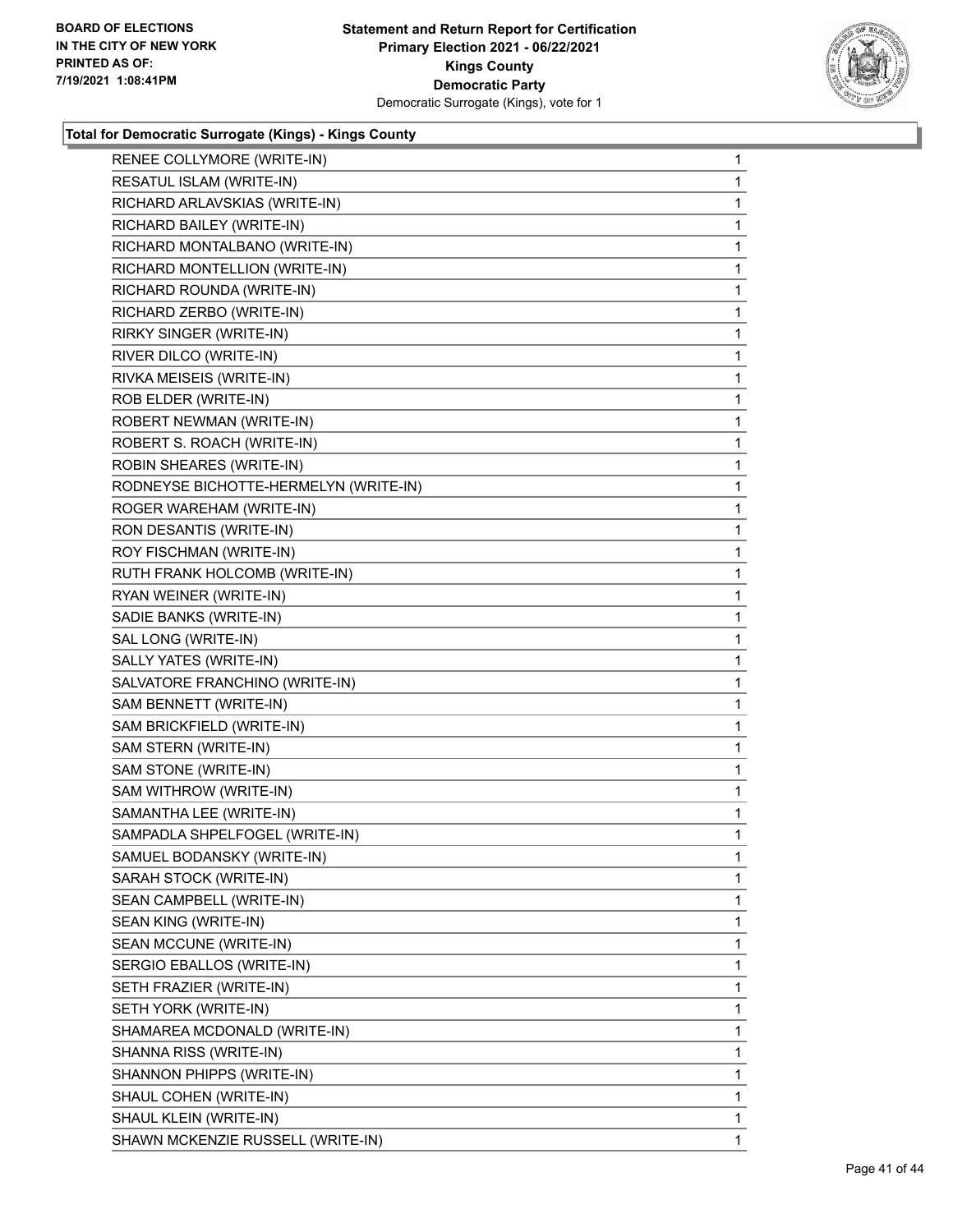

| SHAYNA DORETSKY (WRITE-IN)   | $\mathbf{1}$   |
|------------------------------|----------------|
| SHEILA DAMATO (WRITE-IN)     | 1              |
| SHEILA KATZ (WRITE-IN)       | $\mathbf{1}$   |
| SHENELLA DAROSY (WRITE-IN)   | 1              |
| SHERLAUD DANIEL (WRITE-IN)   | 1              |
| SHERYL ORWEL (WRITE-IN)      | 1              |
| SHIFER FRIEDMAN (WRITE-IN)   | 1              |
| SHIMON FELZMAN (WRITE-IN)    | 1              |
| SHIMONE GIFTER (WRITE-IN)    | $\overline{a}$ |
| SHIMSHON MAYER (WRITE-IN)    | 1              |
| SHIRLEY CHISHALOS (WRITE-IN) | 1              |
| SHLOMO LESHKOWITZ (WRITE-IN) | 1              |
| SHMUEL LANIADO (WRITE-IN)    | $\mathbf{1}$   |
| SHOLOM BORENSTEIN (WRITE-IN) | 1              |
| SHULEM EISENBERG (WRITE-IN)  | 1              |
| SIMA ROSENBERG (WRITE-IN)    | 1              |
| SINA K. SIMCHA (WRITE-IN)    | 1              |
| SMOL CHUNGUS (WRITE-IN)      | 1              |
| SOL RISING (WRITE-IN)        | $\overline{2}$ |
| SONAM UKYUB (WRITE-IN)       | 1              |
| SONIA EDWARDS (WRITE-IN)     | 1              |
| SOPHIE COHEN (WRITE-IN)      | 1              |
| SOPHIE HOYT (WRITE-IN)       | 1              |
| STACY B JACOB (WRITE-IN)     | 1              |
| STACY DONEGEN (WRITE-IN)     | 1              |
| STAVROS MALKAS (WRITE-IN)    | 1              |
| STEFAN GRYBAUSKAS (WRITE-IN) | 1              |
| STEPHANE F ADAM (WRITE-IN)   | 1              |
| STEPHANIE SANDLER (WRITE-IN) | 1              |
| STEPHEN HARRISON (WRITE-IN)  | $\mathbf{1}$   |
| STEPHEN LURIE (WRITE-IN)     | 1              |
| STEVE BRAUR (WRITE-IN)       | 1              |
| STEVE JOBS (WRITE-IN)        | 1              |
| STEVEN E SHOVERS (WRITE-IN)  | 1              |
| STEVEN HARARI (WRITE-IN)     | 1              |
| STEVEN SHIFFMAN (WRITE-IN)   | 1              |
| STEWART B MILSTEN (WRITE-IN) | 1              |
| STUART D BARON (WRITE-IN)    | 1              |
| SURA KLEINMAN (WRITE-IN)     | 1              |
| SUSAN MASTER (WRITE-IN)      | 1              |
| SYDNEY BIRCH (WRITE-IN)      | 1              |
| SYLVIA KINARD (WRITE-IN)     | 1              |
| TAHANTE ABOUSHIA (WRITE-IN)  | 1              |
| TALIA BICLER (WRITE-IN)      | 1              |
| TALIA LAVIH (WRITE-IN)       | 1              |
| TANYA TERRY (WRITE-IN)       | 1              |
|                              |                |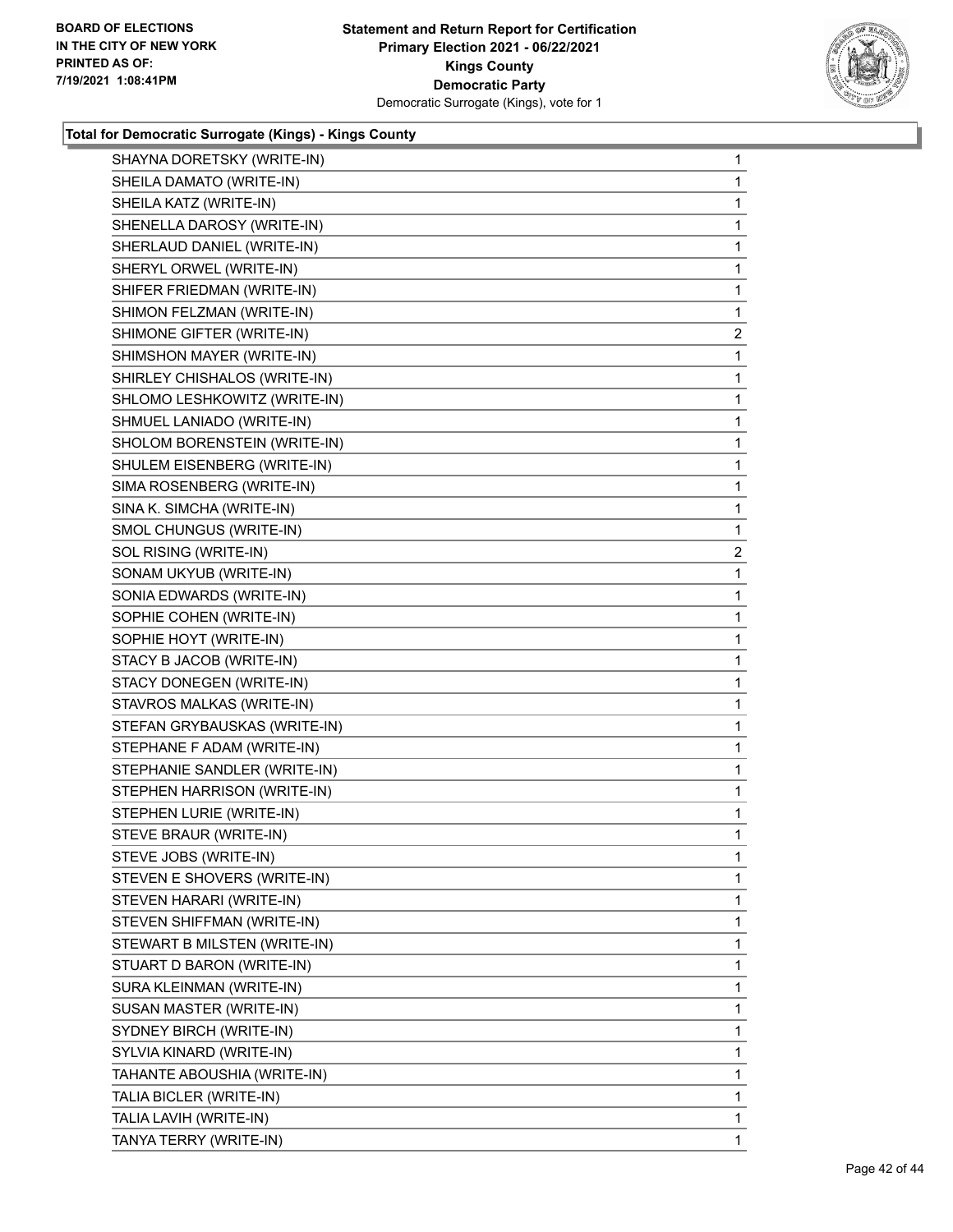

|                                           | $\mathbf{1}$ |
|-------------------------------------------|--------------|
| TCHILAH EISENSTADT (WRITE-IN)             | 1            |
| TERRY DORNER (WRITE-IN)                   | 1            |
| THADDECIA SMITH (WRITE-IN)                | 1            |
| THEO CHINO (WRITE-IN)                     | 1            |
| THOMAS ANDROPOLI (WRITE-IN)               | 1            |
| THOMAS BLAYLOCK (WRITE-IN)                | 1            |
| THOMAS BROWN (WRITE-IN)                   | 1            |
| THOMAS JARVIS FOSTER (WRITE-IN)           | 1            |
| TIM HEIDECKER (WRITE-IN)                  | 1            |
| TIMOTHY RYAN-LISS (WRITE-IN)              | 1            |
| TINA KASSAB (WRITE-IN)                    | 1            |
| TINA LENT (WRITE-IN)                      | 1            |
| TIPPI F. GRIDER (WRITE-IN)                | 1            |
| TODD PRECHER (WRITE-IN)                   | 1            |
| TOM KING (WRITE-IN)                       | 1            |
| TOM RUSSETTI (WRITE-IN)                   | 1            |
| TONE TANK (WRITE-IN)                      | 1            |
| TONY MESSINA (WRITE-IN)                   | 1            |
| TYLER BARBIERI (WRITE-IN)                 | 1            |
| UNATTRIBUTABLE WRITE-IN (WRITE-IN)        | 656          |
| UNCOUNTED WRITE-IN PER STATUTE (WRITE-IN) | 8            |
| VALERIE ROBINSON (WRITE-IN)               | 1            |
| VALLSKA LAYEAS (WRITE-IN)                 | 1            |
| VERA SCARLON (WRITE-IN)                   | 1            |
| VERLINA JAMES (WRITE-IN)                  | $\mathbf{1}$ |
| VICTOR BURGOS (WRITE-IN)                  | 1            |
| VICTORIA MESSINA (WRITE-IN)               | 1            |
| <b>WALTER FARMER (WRITE-IN)</b>           | 1            |
| WARREN HINCKLE (WRITE-IN)                 | 1            |
|                                           | 1            |
| WILLIAM F. LACH (WRITE-IN)                |              |
| WILLIAM LOPEZ (WRITE-IN)                  | 1            |
| WILLIAM LOPEZ RUIZ (WRITE-IN)             | 1            |
| YAAKOV BEHRMAN (WRITE-IN)                 | 1.           |
| YANKY SCHWIMMER (WRITE-IN)                | 1            |
| YECHESKEL REISS (WRITE-IN)                | 1            |
| YEHOSHUA SHALOM (WRITE-IN)                | 1            |
| YEHUDA HOROWITZ (WRITE-IN)                | 1            |
| YEHUDA WOLF (WRITE-IN)                    | 1            |
| YELDA ALTALEF (WRITE-IN)                  | 1            |
| YESHON YESHOU S. BEN-AVI (WRITE-IN)       | 1            |
| YISRAEL A.WOLFSON (WRITE-IN)              | 1            |
| YISROEL BLUM (WRITE-IN)                   | 1            |
| YITZIE TUBERY (WRITE-IN)                  | 1            |
| YOAKOV KLEIN (WRITE-IN)                   | 1            |